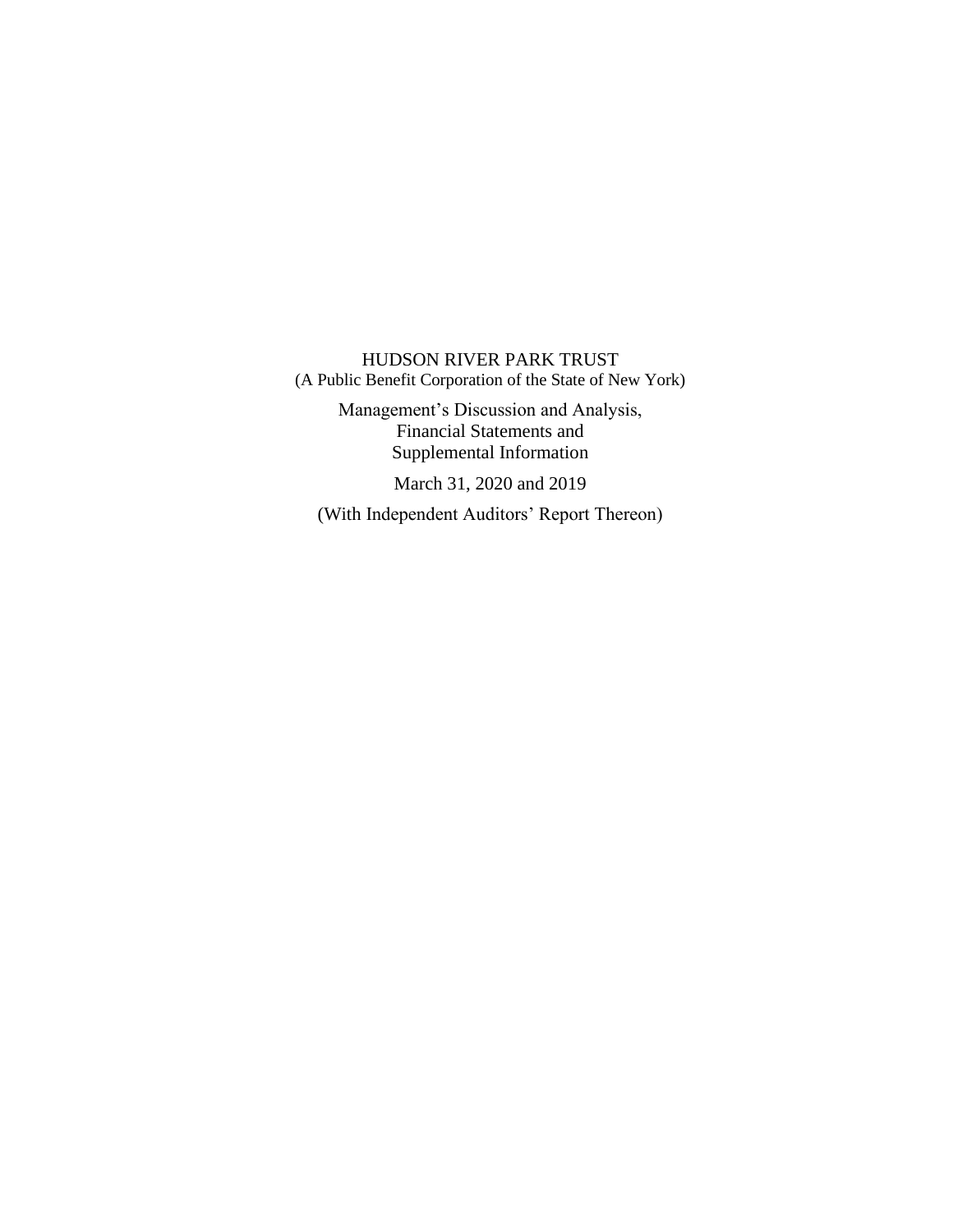### HUDSON RIVER PARK TRUST (A Public Benefit Corporation of the State of New York)

### Table of Contents

|                                                                                                                                                                                                                                    | Page      |
|------------------------------------------------------------------------------------------------------------------------------------------------------------------------------------------------------------------------------------|-----------|
| Independent Auditors' Report                                                                                                                                                                                                       | $1 - 3$   |
| Management's Discussion and Analysis                                                                                                                                                                                               | $4 - 15$  |
| <b>Basic Financial Statements:</b><br><b>Statements of Net Position</b>                                                                                                                                                            | 16        |
| Statements of Revenue, Expenses and Changes in Net Position                                                                                                                                                                        | 17        |
| <b>Statements of Cash Flows</b>                                                                                                                                                                                                    | $18 - 19$ |
| <b>Notes to Financial Statements</b>                                                                                                                                                                                               | $20 - 38$ |
| Required Supplementary Information:<br>Schedule of Changes in Trust's Total OPEB Liability and Related<br>Ratios                                                                                                                   | 39        |
| Schedule of Proportionate Share of the Net Pension Liability                                                                                                                                                                       | 40        |
| <b>Schedule of Employer Pension Contributions</b>                                                                                                                                                                                  | 41        |
| Supplementary Information:<br>Schedule 1 - Trust Operating Activity by Budget Function                                                                                                                                             | 42        |
| Schedule 2 - Capital Maintenance and Capital Equipment                                                                                                                                                                             | 43        |
| Schedule 3 - Surplus (Deficit) After Non-operating Costs                                                                                                                                                                           | 44        |
| Schedule 4 - Notes to Supplementary Information                                                                                                                                                                                    | 45        |
| Independent Auditors' Report on Internal Control Over Financial<br>Reporting and on Compliance and Other Matters Based on an Audit of<br>Financial Statements Performed in Accordance with Government<br><b>Auditing Standards</b> | $46 - 47$ |
| Independent Auditors' Report on Compliance for Each Major Federal<br>Program and on Internal Control Over Compliance Required by the<br><b>Uniform Guidance</b>                                                                    | $48 - 49$ |
| Report on Investment Compliance with Section 201.3 of Title Two of<br>the Official Compilation of Codes, Rules and Regulations of the<br><b>State of New York</b>                                                                  | $50 - 51$ |
| Schedule of Expenditures of Federal Awards                                                                                                                                                                                         | 52        |
| Notes to Schedule of Expenditures of Federal Awards                                                                                                                                                                                | 53        |
| Schedule of Findings and Questioned Costs                                                                                                                                                                                          | 54        |
| <b>Status of Prior Year Audit Findings</b>                                                                                                                                                                                         | 55        |
|                                                                                                                                                                                                                                    |           |

\* \* \* \* \* \*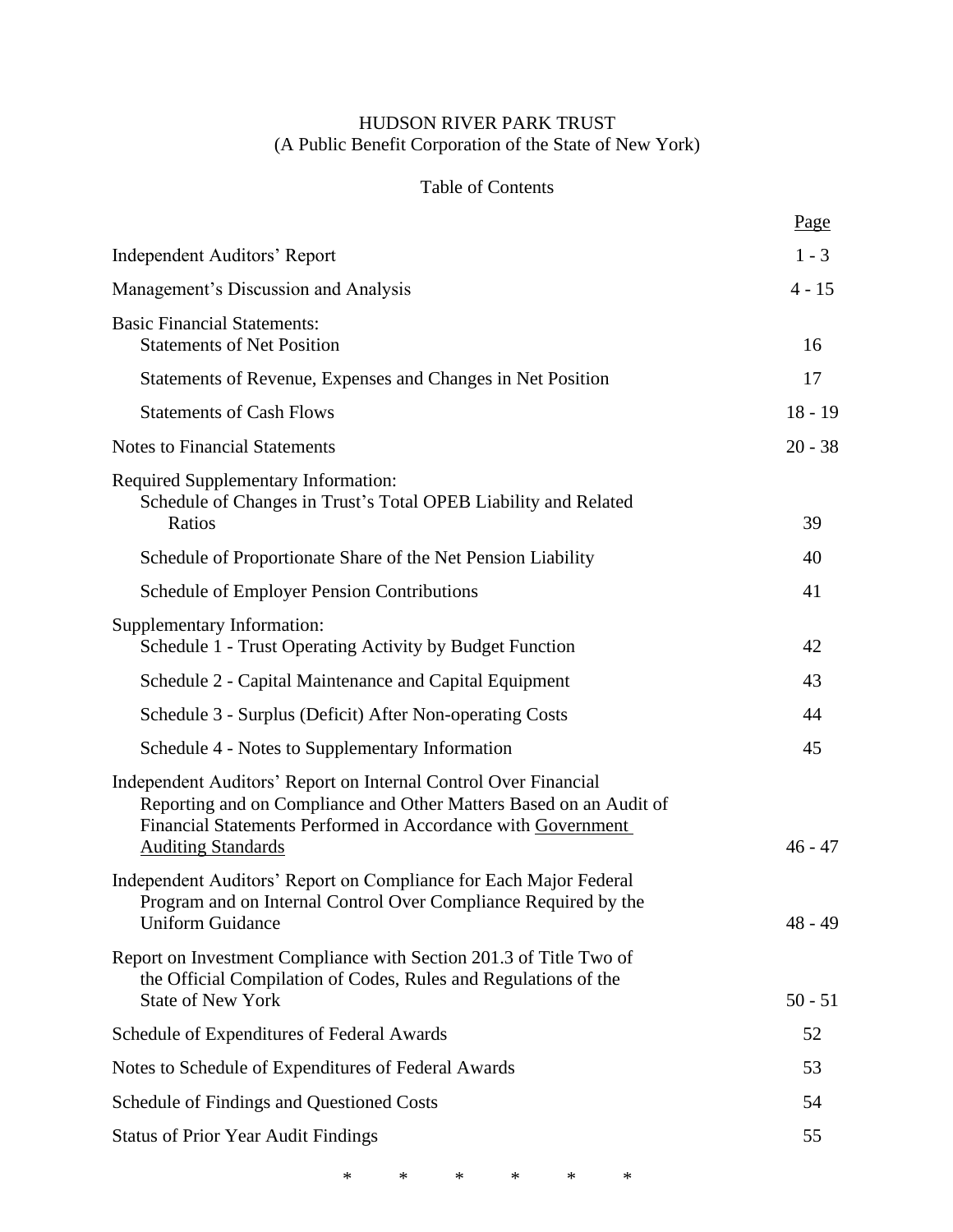

6390 Main Street, Suite 200 Williamsville, NY 14221

#### INDEPENDENT AUDITORS' REPORT

P 716.634.0700 TF 800.546.7556 F 716.634.0764 W EFPRgroup.com

The Board of Directors Hudson River Park Trust:

Report on the Financial Statements

We have audited the accompanying basic financial statements of the Hudson River Park Trust (the Trust), a public benefit corporation of the State of New York, as of and for the years ended March 31, 2020 and 2019, and the related notes to financial statements, which collectively comprise the Trust's basic financial statements as listed in the table of contents.

#### Management's Responsibility for the Financial Statements

Management is responsible for the preparation and fair presentation of these financial statements in accordance with accounting principles generally accepted in the United States of America; this includes the design, implementation, and maintenance of internal control relevant to the preparation and fair presentation of financial statements that are free from material misstatement, whether due to fraud or error.

#### Auditors' Responsibility

Our responsibility is to express an opinion on these financial statements based on our audits. We conducted our audits in accordance with auditing standards generally accepted in the United States of America and the standards applicable to financial audits contained in Government Auditing Standards*,* issued by the Comptroller General of the United States. Those standards require that we plan and perform the audit to obtain reasonable assurance about whether the financial statements are free from material misstatement.

An audit involves performing procedures to obtain audit evidence about the amounts and disclosures in the financial statements. The procedures selected depend on the auditor's judgment, including the assessment of the risks of material misstatement of the financial statements, whether due to fraud or error. In making those risk assessments, the auditor considers internal control relevant to the Trust's preparation and fair presentation of the financial statements in order to design audit procedures that are appropriate in the circumstances, but not for the purpose of expressing an opinion on the effectiveness of the Trust's internal control. Accordingly, we express no such opinion. An audit also includes evaluating the appropriateness of accounting policies used and the reasonableness of significant accounting estimates made by management, as well as evaluating the overall presentation of the financial statements.

We believe that the audit evidence we have obtained is sufficient and appropriate to provide a basis for our audit opinion.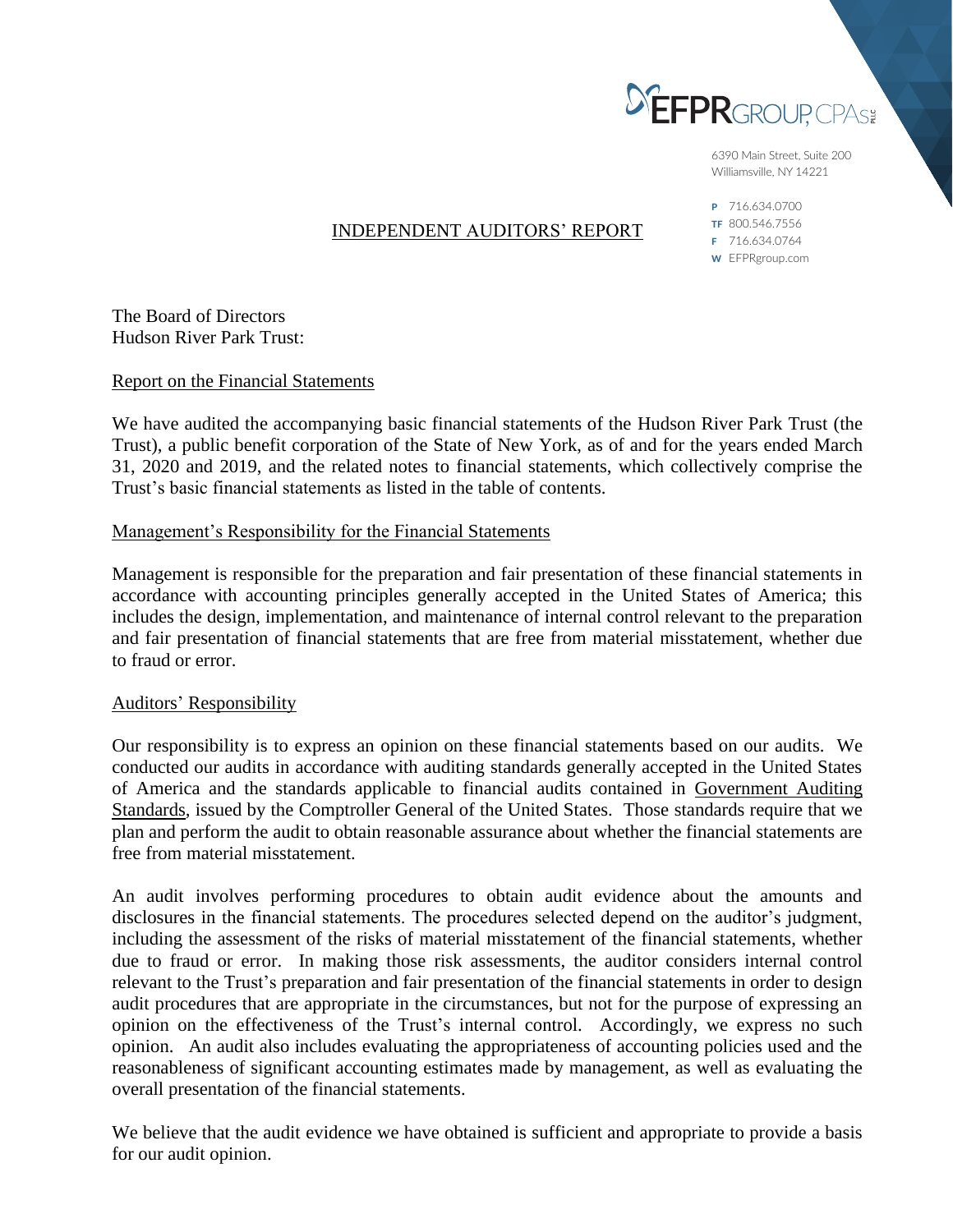#### **Opinion**

In our opinion, the financial statements referred to above present fairly, in all material respects, the respective financial position of the Hudson River Park Trust, as of March 31, 2020 and 2019, and the respective changes in its financial position and cash flows for the years then ended in accordance with accounting principles generally accepted in the United States of America.

#### Required Supplementary Information

Accounting principles generally accepted in the United States of America require that the management's discussion and on pages 4 through 15, the Schedule Changes in Trust's Total OPEB Liability and Related Ratios on page 39, the Schedule of Proportionate Share of the Net Pension Liability on page 40, and the Schedule of Employer Pension Contributions on page 41 be presented to supplement the basic financial statements. Such information, although not a part of the basic financial statements, is required by the Governmental Accounting Standards Board who considers it to be an essential part of financial reporting for placing the basic financial statements in an appropriate operational, economic, or historical context. We have applied certain limited procedures to the required supplementary information in accordance with auditing standards generally accepted in the United States of America, which consisted of inquiries of management about the methods of preparing the information and comparing the information for consistency with management's responses to our inquiries, the basic financial statements, and other knowledge we obtained during our audit of the basic financial statements. We do not express an opinion or provide any assurance on the information because the limited procedures do not provide us with sufficient evidence to express an opinion or provide any assurance.

#### Other Information

Our audits were conducted for the purpose of forming an opinion on the financial statements of the Trust's basic financial statements. The supplementary information included in Schedules 1 through 4, is presented for purposes of additional analysis and is not a required part of the basic financial statements. The schedule of expenditures of federal awards on page 52, as required by Title 2 U.S. Code of Federal Regulations (CFR) Part 200, Uniform Administrative Requirements, Cost Principles, and Audit Requirements for Federal Awards (Uniform Guidance), is presented for purposes of additional analysis and is also not a required part of the basic financial statements. Such information is the responsibility of management and was derived from and relates directly to the underlying accounting and other records used to prepare the basic financial statements. Such information has been subjected to the auditing procedures applied in the audit of the basic financial statements and certain additional procedures, including comparing and reconciling such information directly to the underlying accounting and other records used to prepare the basic financial statements or to the basic financial statements themselves, and other additional procedures in accordance with auditing standards generally accepted in the United States of America. In our opinion, the information is fairly stated, in all material respects, in relation to the basic financial statements as a whole.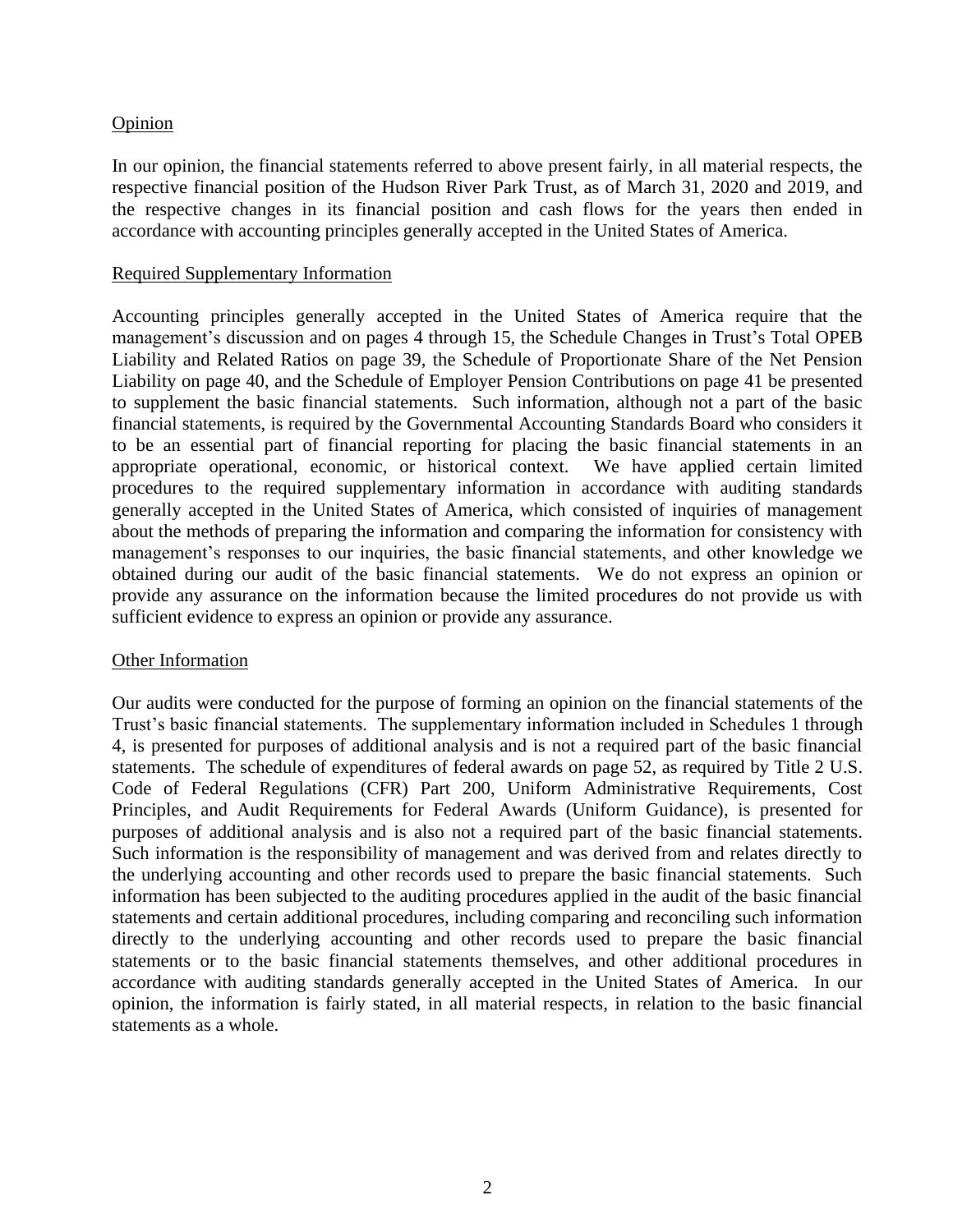#### Other Reporting Required by Government Auditing Standards

In accordance with Government Auditing Standards, we have also issued our report dated August 28, 2020, on our consideration of the Trust's internal control over financial reporting and on our tests of its compliance with certain provisions of laws, regulations, contracts, and grant agreements and other matters. The purpose of that report is solely to describe the scope of our testing of internal control over financial reporting and compliance and the results of that testing, and not to provide an opinion on the effectiveness of the Trust's internal control over financial reporting or on compliance. That report is an integral part of an audit performed in accordance with Government Auditing Standards in considering the Trust's internal control over financial reporting and compliance.

# EFPR Group, CPAS, PLLC

Williamsville, New York August 28, 2020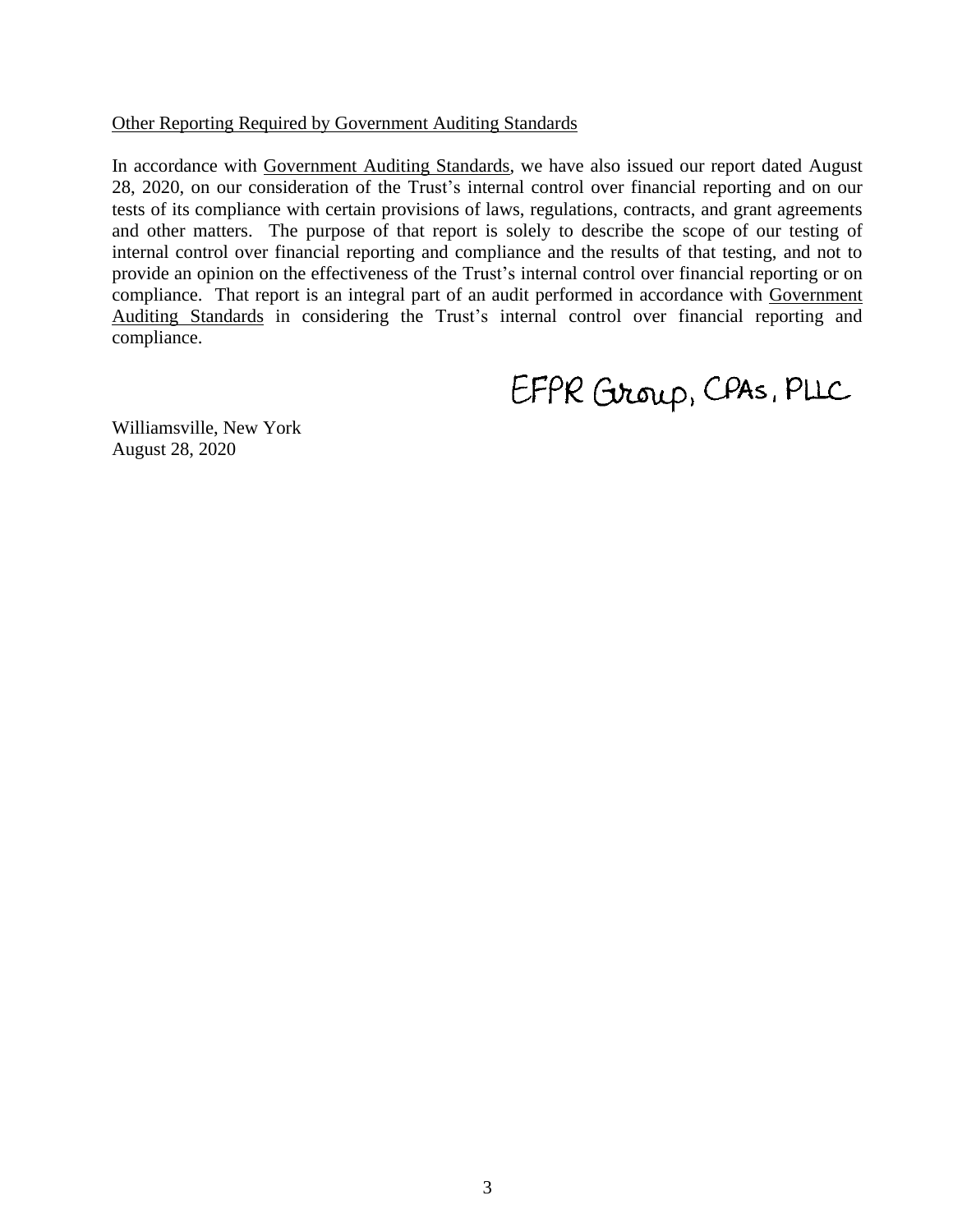The following Management's Discussion and Analysis (MD&A) of the financial statements for Hudson River Park Trust (the Trust) provides an overview of activities and financial performance for the fiscal year beginning on April 1, 2019 and ending March 31, 2020 (fiscal year 2020). We encourage readers to consider the MD&A in conjunction with the basic financial statements, related notes and Supplemental Information each of which follow this section to obtain a full understanding of the Trust's financial position and results of operations.

#### **Organizational Overview and Primary Funding**

The Trust is a New York State (the State) public benefit corporation created in 1998 under the Hudson River Park Act (the Act) and regulated as a State authority under the State's Public Authorities Law. The Trust is charged with the planning, construction, operation and maintenance of Hudson River Park (the Park), a waterfront park and estuarine sanctuary running along the Hudson River from West 59<sup>th</sup> Street south to Battery Park City. The mission of the Trust is to encourage, promote and expand public access to the Hudson River, promote water-based recreation, and enhance the natural, cultural, and historic aspects of the river in New York City for residents and visitors to the area. The Trust is governed by a 13-member board of directors with the Governor and Mayor each appointing 5 members and the Manhattan Borough President appointing 3 members. Additional information on the Trust's board of directors can be found on the Trust's website at [https://hudsonriverpark.org/about-us/hudson-river-park-trust/hudson-river-park-trust](https://hudsonriverpark.org/about-us/hudson-river-park-trust/hudson-river-park-trust-board-of-directors/)[board-of-directors/.](https://hudsonriverpark.org/about-us/hudson-river-park-trust/hudson-river-park-trust-board-of-directors/)

As of March 31, 2020, approximately \$749.8 million has been expended on new Park construction, equipment, the construction of facilities serving certain not-for-profit and public users, such as the Intrepid Museum at Pier 86 and the New York City Fire Department Marine Division at Pier 53, and for capital maintenance. Management estimates approximately 80% of new Park construction is now in construction or complete. The status of Park build-out as of February 1, 2020 is detailed in the Trust's annual Financing Plan which may be found at [https://hudsonriverpark.org/app/uploads/2020/03/Financing\\_Plan\\_FY2020-21\\_1.pdf.](https://hudsonriverpark.org/app/uploads/2020/03/Financing_Plan_FY2020-21_1.pdf)

Capital funds associated with new Park construction have been provided primarily by the State and the City of New York (the City), with supplemental monies received from the Federal government, private foundation sources and an allocation of air rights transaction proceeds. In addition, the Trust has received restricted funding as a beneficiary in connection with certain litigation and administrative settlement agreements earmarked for improvements within the Park at Pier 97, the Gansevoort Peninsula, and the Pier 26 Estuarium.

The Act states that, to the extent practicable and consistent with the public interest and limitations placed on commercial activity, the costs of the operation and maintenance of the Park should be paid by revenues generated from within the Park. The primary sources of operating revenue in fiscal year 2020 were lease rents (including payments in lieu of real estate taxes, or PILOT), occupancy permit and concession fees for commercial use facilities, parking revenue from the Pier 40 garage and certain user fees. This operating revenue was supplemented by certain non-operating revenue from outside the Park that was self-generated, or accomplished in conjunction with others, such as contributions from Hudson River Park Friends (HRPF), interest income, foundation support,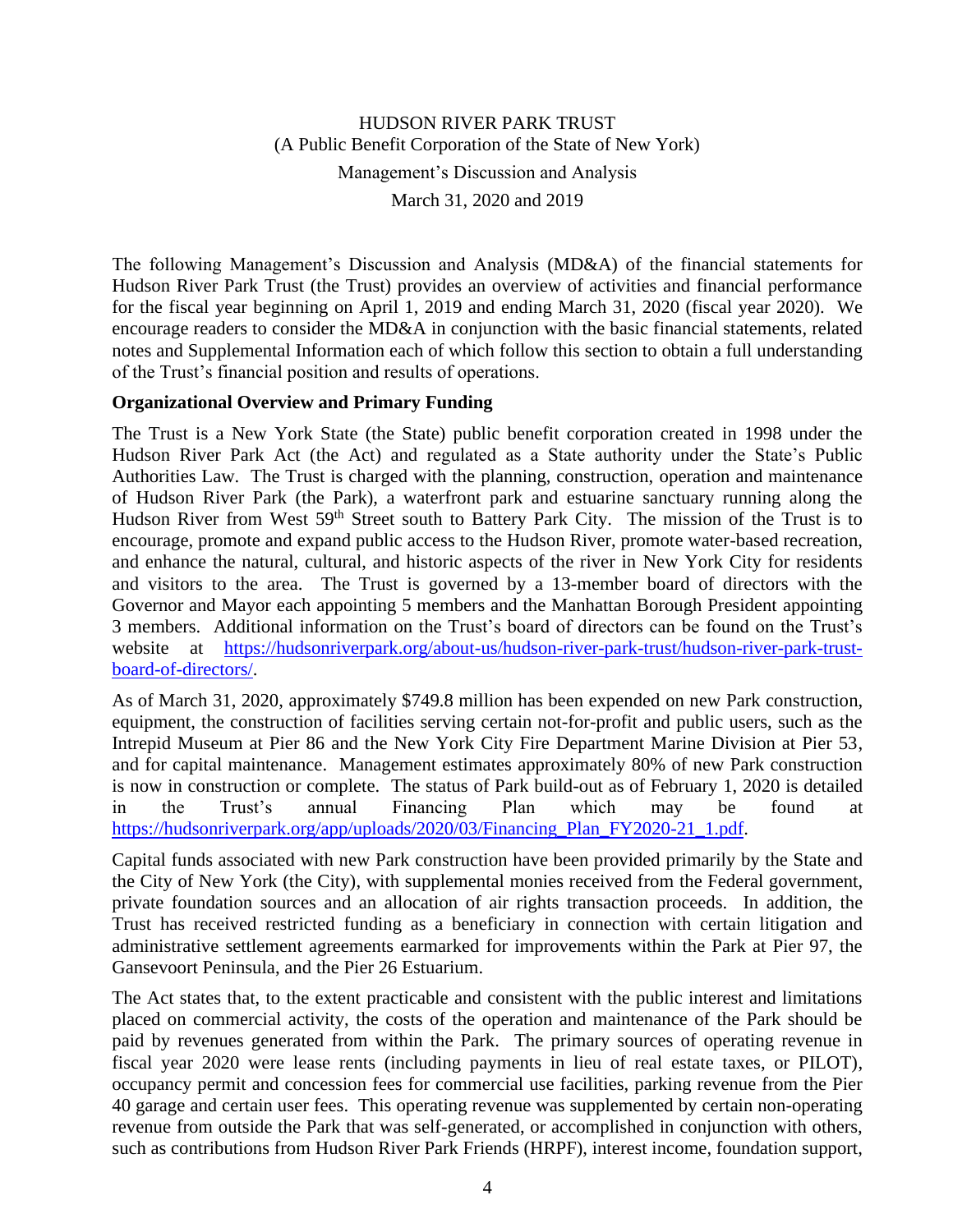and private contributions and grants. From its founding to the present day, the Trust has not received funds to support direct operating or ordinary maintenance costs from either the City or the State. In addition to presenting an overview of activities and financial performance, this MD&A provides an analysis of how the costs of operation and maintenance of the Park, including capital maintenance which is not otherwise treated as an operating expense in the financials, are being supported by internal and self-generated revenue in furtherance of the legislative goal of financial self-sufficiency.

#### **Overview of Financial Statements**

The basic financial statements consist of three main parts and include information for both fiscal years 2020 and 2019. The three sections are: (1) statements of net position (like a balance sheet), (2) statements of revenue, expenses, and changes in net position (akin to an income statement), and (3) statements of cash flows.

The statements of net position include all the Trust's investments in resources (assets) and payment obligations to vendors and contractors (liabilities). It also provides the basis for evaluating the Trust's capital structure and for assessing its liquidity and financial flexibility. All the Trust's revenue and expenses are accounted for in the statements of revenue, expenses, and changes in net position. These statements measure the success of the Trust's operations over the past year and can be used to determine the degree to which the Trust has recovered its costs through its operating revenue and external revenue sources. The final section is the statements of cash flows, which provides information about the Trust's sources and uses of cash during the reporting period. The statements of cash flows report cash receipts, cash payments and net changes in cash resulting from operations, capital financing (primarily construction activity) and investing activities. They provides answers to such questions as where cash came from, what was cash used for, and what was the change in cash balance during the reporting periods.

Following the statements are the notes to financial statements, required supplementary information (RSI) schedule of changes in Trust's total Other Postemployment Benefits (OPEB) liability and related ratios, schedule of proportionate share of the net pension liability, and schedule of employer pension contributions. Following the RSI schedules is Supplemental Information consisting of four schedules that presents financial results for fiscal years 2020 and 2019 in the format of the Trust's approved annual budget. Further information concerning the Trust's current budget for fiscal year 2021 is available at [https://hudsonriverpark.org/app/uploads/2020/07/2020-2021\\_APPROVED\\_](https://hudsonriverpark.org/app/uploads/2020/07/2020-2021_APPROVED_%0bBUDGET.pdf) [BUDGET.pdf.](https://hudsonriverpark.org/app/uploads/2020/07/2020-2021_APPROVED_%0bBUDGET.pdf)

The Trust adheres to the provisions of the Governmental Accounting Standards Board (GASB) consistent with regulations promulgated by the New York State Office of the Comptroller relating to accounting, reporting and supervision requirements for public authorities. The Trust has adopted GASB Statement No. 75 - "Accounting and Financial Reporting for Postemployment Benefits Other Than Pensions." GASB Statement No. 75 establishes standards of financial accounting and financial reporting for defined benefit OPEB. As detailed in the notes section, this is an unfunded future liability as the Trust contributes only enough money to satisfy current obligations on a payas-you go basis.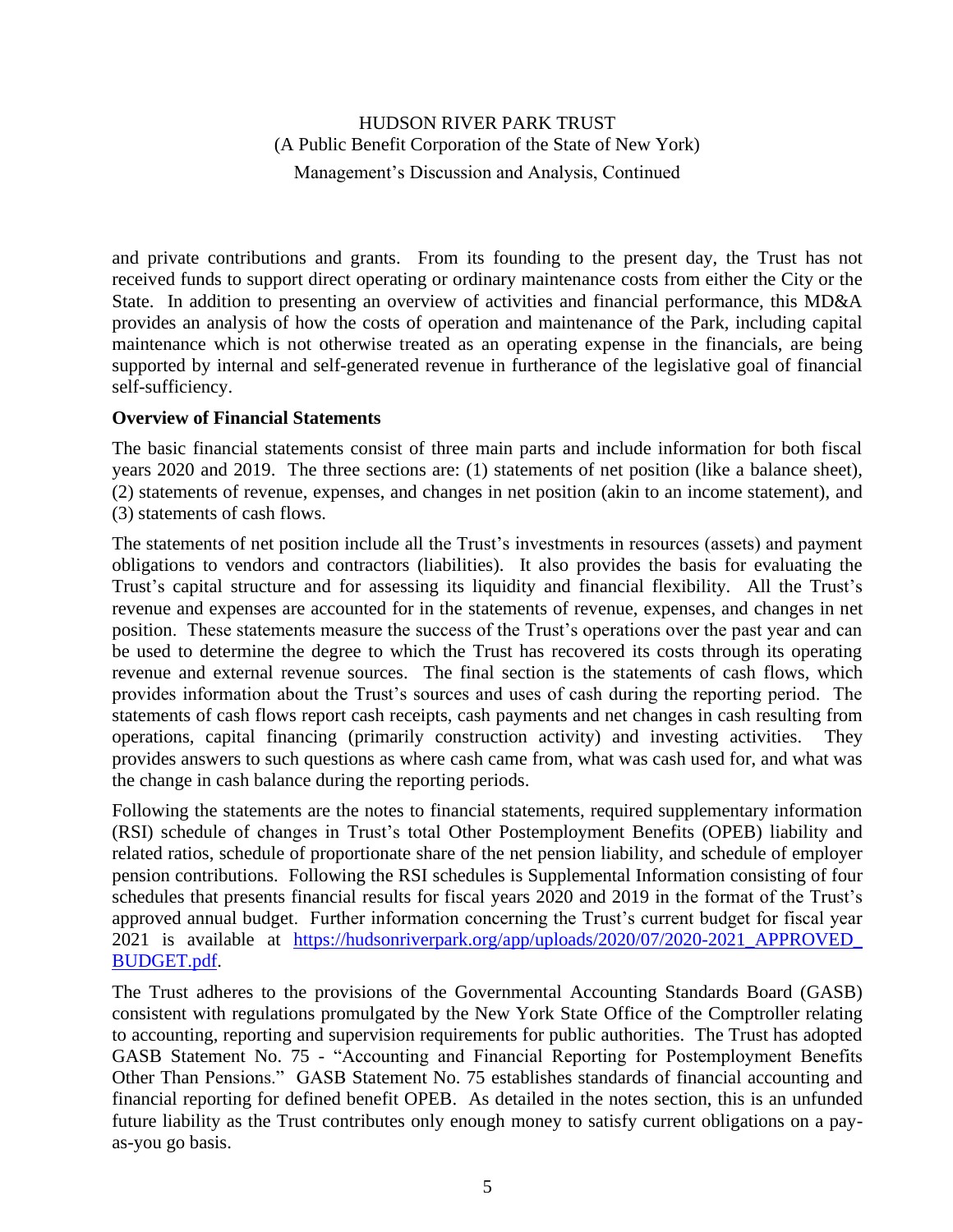In addition, the Trust has implemented GASB Statement No. 68 - "Accounting and Financial Reporting for Pensions - an Amendment of GASB Statement No. 27" and GASB Statement No. 71 - "Pension Transition for Contributions Made Subsequent to the Measurement Date - an Amendment to GASB Statement No. 68." As further detailed in the notes section, the implementation of these two statements has resulted in the reporting of deferred outflows of resources and an unfunded liability related to the Trust's participation in the New York State and Local Retirement System (ERS). The amount recorded relates to the Trust's proportionate share obligation of ERS and is based on the financial performance of ERS. Annual changes in this unfunded ERS liability are not within the control of the Trust.

#### **Statements of Net Position**

The following table summarizes the Trust's assets, liabilities, and net position as of March 31, 2020 and 2019 under the accrual basis of accounting.

|                                      | 2020          | 2019        | Dollar<br>change | Percent<br>change |
|--------------------------------------|---------------|-------------|------------------|-------------------|
| Total assets                         | 890,983,851   | 791,694,440 | 99,289,411       | 13%               |
| Total deferred outflows of resources | 1,377,699     | 2,272,760   | (895,061)        | (39%)             |
| <b>Total liabilities</b>             | 40,655,720    | 32,456,024  | 8,199,696        | 25%               |
| Total deferred inflows of resources  | $-10,939,978$ | 4,870,788   | 6,069,190        | 125%              |
| Total net position                   | 840,765,852   | 756,640,388 | 84,125,464       | 11%               |

As summarized in the table above and detailed in the statements of net position, the Trust's total assets increased by 13% to \$891.0 million in fiscal year 2020. The combined increase in accounts receivable, investments, and property and equipment exceeded the cumulative decrease in cash and equivalents, prepaid expenses, and construction in progress by \$99.3 million. The increase is primarily due to a \$48.3 million increase in investment funds generated from two air right sales, and a \$41.7 million increase in property and equipment funded from City and State appropriation revenue in fiscal year 2020.

Deferred outflows represent a use of net position that applies to future periods. A pension deferred outflow of \$1.4 million at March 31, 2020, which is part of reporting under GASB Statement No. 68, decreased by \$895 thousand from \$2.3 million in the prior fiscal year. As discussed above, this decrease results from the financial performance of the New York State and Local Retirement System and is not within the control of management.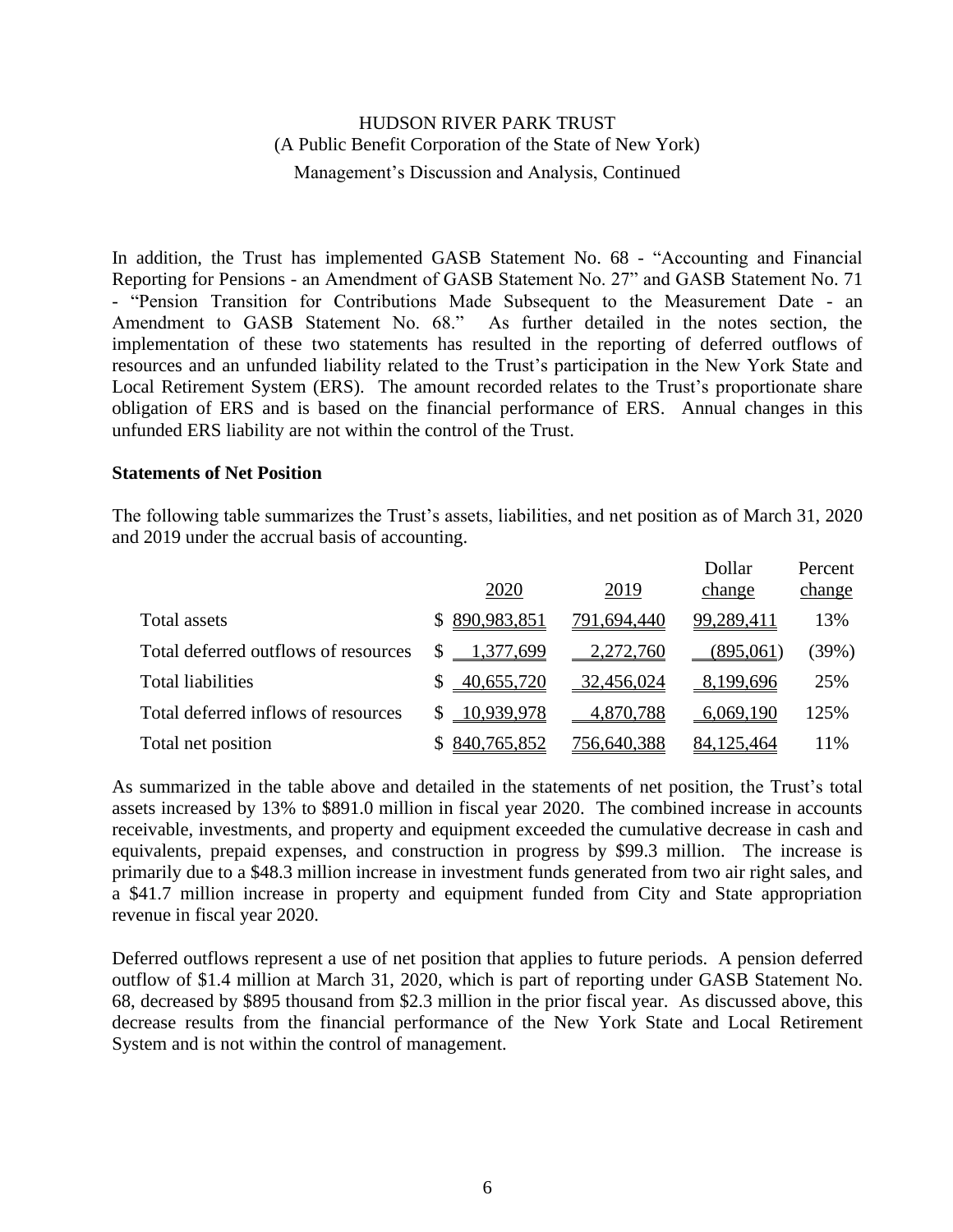The Trust's total liabilities on March 31, 2020 were \$40.7 million, an increase of \$8.2 million, or 25%, compared to the prior fiscal year. This was primarily attributable to a \$5.0 million actuarial increase in OPEB under GASB Statement No. 75 that requires the Trust to record the full OPEB liability versus the previous method which allowed for amortization of the OPEB liability. The combination of accounts payable and accrued expenses increased in fiscal year 2020 by \$2.5 million to \$17.3 million. This increase reflects continuing construction activity at Pier 26 and pile repair work at Pier 40. The remainder of the increase is attributable to the change in the Trust's proportionate share of the ERS's net pension liability under GASB Statement No. 68 and GASB Statement No. 71.

Deferred inflows represent increases in net position that apply to future periods. The Trust's primary deferred inflows in fiscal year 2020 were \$8.2 million of advanced appropriation revenue received from the City for Pier 26 construction, \$2.1 million of prepaid lease revenue and \$659 thousand in relation to pension accounting, for total of \$10.9 million.

Overall, the Trust's net position represents assets less liabilities adjusted for deferred inflows and outflows of resources. Compared to the prior fiscal year, the total net position increased by \$84.1 million, or 11%, to \$840.8 million in fiscal year 2020. The net position at the end of fiscal year 2020 was distributed as investment in capital assets net of depreciation and construction in progress of \$630.8 million, restricted funds for capital expenditures of \$158.4 million, and unrestricted funds of \$51.7 million allocated for working capital, reserves and future unfunded liabilities.

In fiscal year 2020, the Trust spent \$24.7 million on new construction and \$26.1 million on capital maintenance, for a total of \$50.8 million. Cumulative investment in capital assets net of depreciation in fiscal year 2020 includes approximately \$501.0 million of completed Park improvements, \$1.8 million of equipment and \$128.0 million of construction in progress. Construction in progress, which includes design work, is comprised primarily of new Park projects underway at Pier 26, Gansevoort, Pier 55 and its esplanade, Pier 97, and capital maintenance work at Pier 40.

Funds restricted for capital expenditures increased by \$39.1 million in fiscal year 2020 to \$158.4 million, primarily as the result of new air rights transactions with funds designated for this purpose. Unrestricted funds increased year-on-year by \$3.4 million to \$51.7 million.

#### **Statements of Revenue, Expenses and Changes in Net Position**

The table below summarizes information detailed in the statements of revenue, expenses and changes in net position for the fiscal years ended March 31, 2020 and 2019. Additional information on operating and non-operating revenues, operating expenses, and the capital maintenance portion of expenditures for construction, is found in the Supplemental Information schedules. The Supplemental Information schedules correspond to the format of the Trust's approved budget.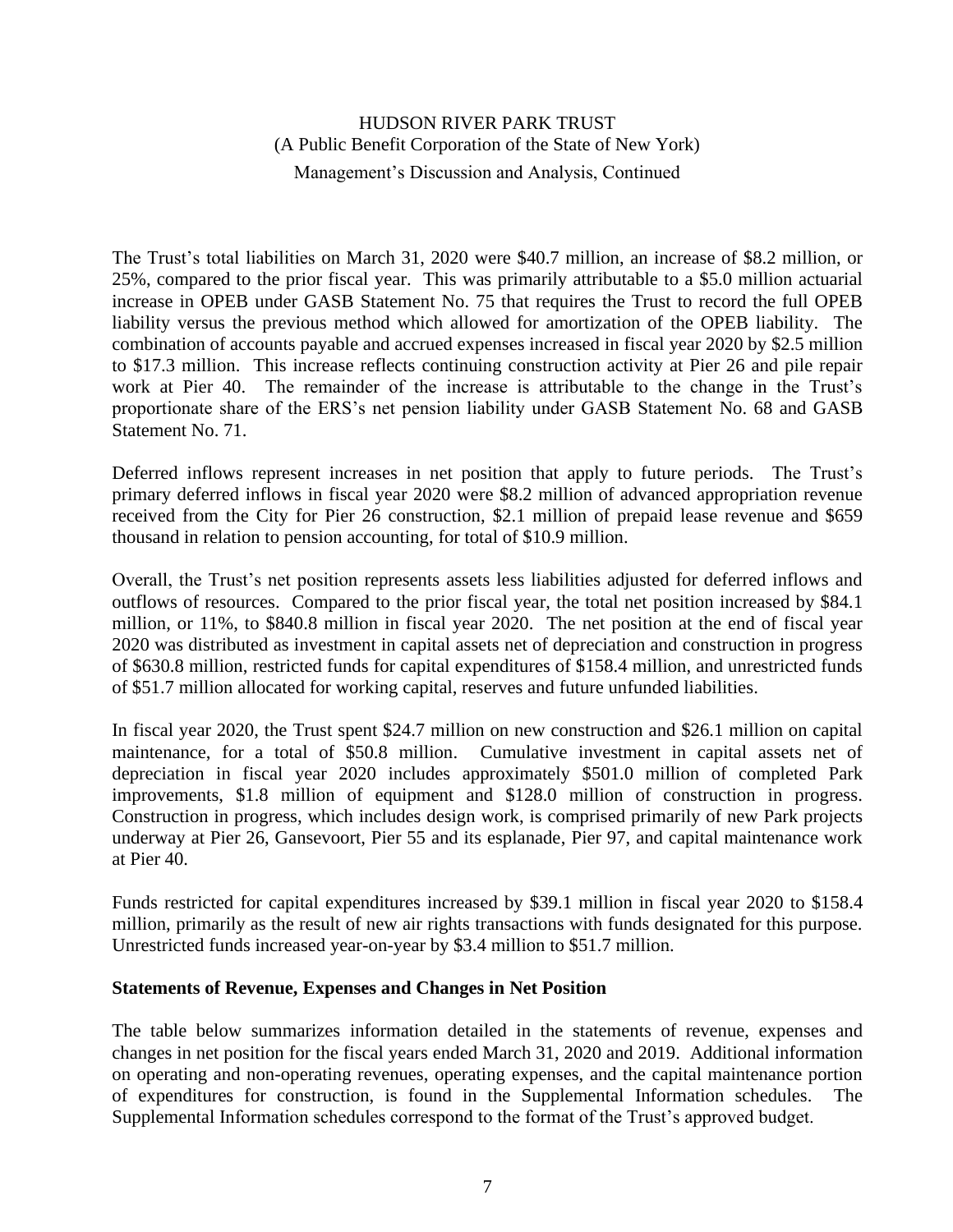|                                                       | 2020                           | 2019                     | Dollar<br>change         | Percent<br>change |
|-------------------------------------------------------|--------------------------------|--------------------------|--------------------------|-------------------|
| Operating revenue<br>Operating expenses               | \$<br>32,170,331<br>29,580,616 | 37,262,109<br>23,403,642 | (5,091,778)<br>6,176,974 | (14%)<br>26%      |
| Operating income                                      | 2,589,715                      | 13,858,467               | (11, 268, 752)           | (81%)             |
| Non-operating revenue<br>Non-operating revenue - sale | 45,270,007                     | 37,833,115               | 7,436,892                | 20%               |
| of development rights                                 | 48,284,813                     |                          | 48,284,813               | N/A               |
| Non-operating expense                                 | 12,019,071                     | 11,542,258               | 476,813                  | 4%                |
| Non-operating income                                  | 81,535,749                     | 26,290,857               | 55,244,892               | 210%              |
| Change in net position                                | \$<br>84,125,464               | 40,149,324               | 43,976,140               | 110%              |

Operating revenue is generated from within the Park from lease and other occupancy agreements, user fees and sponsorships. Total operating revenue in fiscal year 2020 was \$32.2 million, compared to \$37.3 million in fiscal year 2019, a net decrease of \$5.1 million, or 14%. Approximately 69% of operating revenue, or \$22.4 million, was derived from leases and other occupancy agreements; 24%, or \$7.7 million, came from Pier 40 parking charges (net of local and state taxes); and 7%, or \$2.1 million, was from user fees and other revenue sources. Lease revenue was greater in fiscal year 2019 than fiscal year 2020 by \$5.2 million primarily because the Trust's Pier 57 tenant made a scheduled \$7 million lump sum payment in fiscal year 2019, and no such similar payment was required in fiscal year 2020. Garage revenue net of parking taxes of \$7.7 million increased by \$81 thousand in fiscal year 2020, or 1%. User fees and other revenue, which includes event and sponsorship fees, increased by \$19 thousand to \$2.1 million, or 1%.

Operating expenses in fiscal year 2020 totaled \$29.6 million, an increase of \$6.2 million or 26% from the prior fiscal year. Included within operating expenses is \$15.0 million of employee compensation and benefits, including a \$5.0 million in non-cash OPEB and net pension liability increase. OPEB and net pension liability are both actuarially determined unfunded future liabilities. While the increased amounts for both future OPEB and pension costs are expensed in the year they are incurred; the Trust contributes only enough money to satisfy current obligations on a pay-asyou-go basis with the balance recorded as an accrued liability. The amounts for the current fiscal year are included within the employee compensation and benefits expense category.

Excluding non-cash OPEB and pension expenses, employee compensation and benefits of approximately \$10.0 million increased by \$635 thousand or 7%, in fiscal year 2020. The growth in employee compensation reflects a 6% increase in full time staff head count from 77 to 82, staff raises and promotions, and a contractual increase due under a collective bargaining agreement. Within employee benefits, pension costs increased by 7%, or \$51 thousand, to \$717 thousand. Among cost reductions, overtime costs fell by \$13 thousand, or 19%, to \$55 thousand as the relatively mild 2019-2020 winter weather reduced the need for overtime snow removal.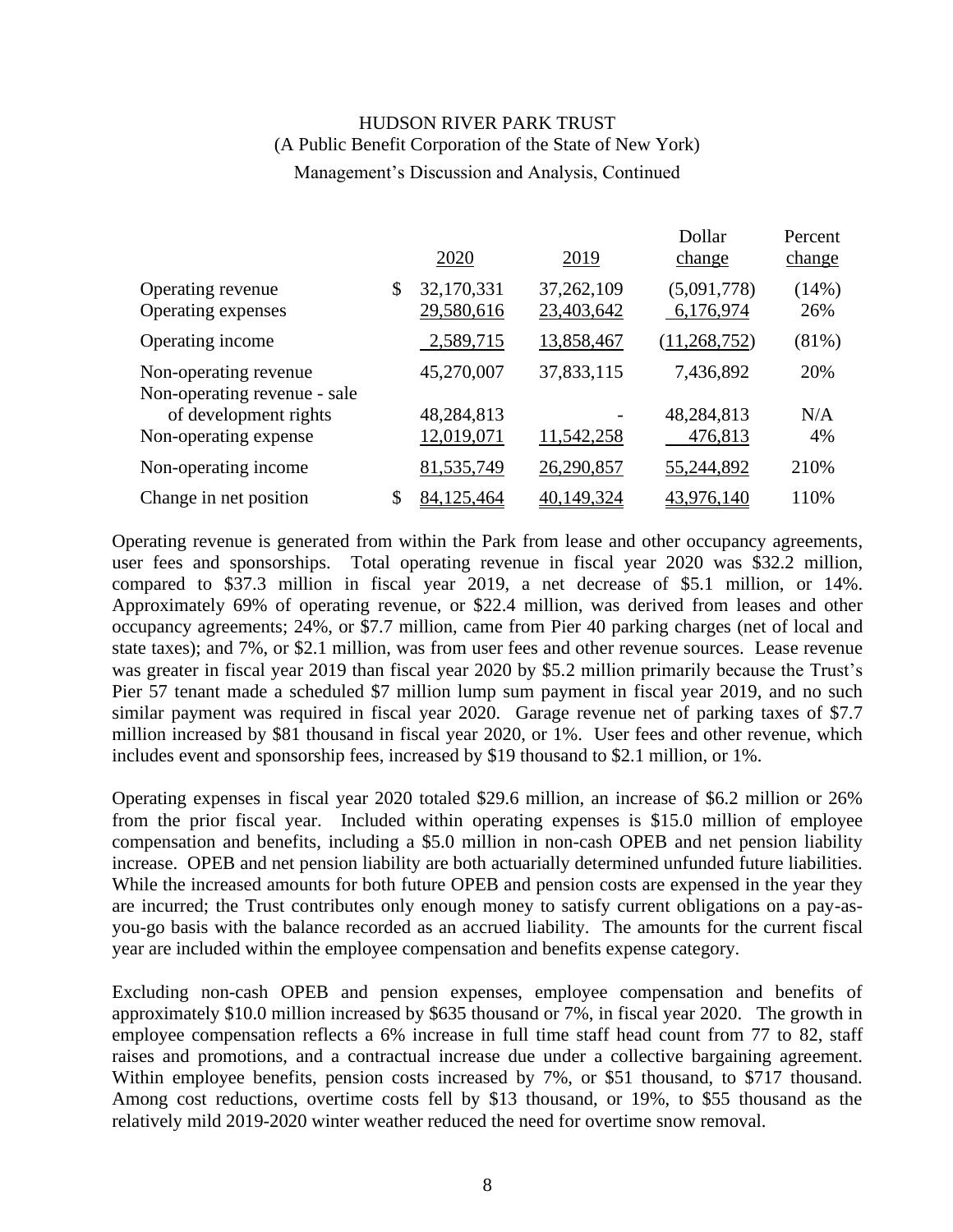Certain operating expenses were subject to cost reimbursement arrangements, primarily with the State and City, as detailed further in the Supplemental Information schedules. In fiscal year 2020, reimbursement from the City and State for liability insurance costs covered \$3.2 million of the Trust's \$3.9 million cost for all types of insurance coverage. Reimbursement consisted of both direct State payment and offsets for contracted public safety services by the City described below. Reimbursement for contracted vendor costs associated with the maintenance of the Route 9(a) median by the State totaled \$483 thousand in fiscal year 2020. An additional \$50 thousand for Park maintenance was reimbursable from other sources. Total reimbursable operating expenses in fiscal year 2020 for both liability insurance and maintenance costs were \$3.7 million.

"Park programs and maintenance" and "general and administrative" are the two "other than personnel service" (OTPS) operating expense categories in the statements of revenue, expense, and changes in net position. Net of the maintenance reimbursement discussed above, Park programs and maintenance OTPS costs were \$9.6 million in fiscal year 2020, an increase of \$664 thousand or 7% from the prior year. The largest single category increase was \$232 thousand for public safety. The Trust contracts with the New York City Parks Department Parks Enforcement Patrol (PEP) for public safety services, and the cost of union increases in PEP wages and benefits are passed through to the Trust.

General and administrative OTPS costs, net of State and City reimbursement for liability insurance, decreased by \$393 thousand, or 25% to \$1.2 million. Notably, within general and administrative OTPS costs, legal fees decreased by \$123 thousand or 65%, from the prior fiscal year to \$66 thousand as there was a lesser need for specialized services and in-house staff assumed a greater portion of legal work.

Absent the \$5.0 million non-cash OPEB and pension expenses, and taking into account the \$3.7 million of reimbursements discussed above, net operating expenses were \$20.8 million in fiscal year 2020, an increase of \$906 thousand, or 5%, from the prior fiscal year as shown in the Supplemental Information. Overall, excluding non-cash OPEB and pension expenses, personnel costs were approximately 45% of net operating expenses.

Operating income consisting of operating revenue less operating expense as detailed in the statements of revenue, expense and changes in net position, was \$2.6 million in fiscal year 2020 as compared to \$13.9 million in fiscal year 2019, a decrease of \$11.3 million or 81%. After making the \$5.0 million OPEB and \$3.7 million reimbursement adjustments described above, operating income was \$11.4 million in fiscal year 2020 as compared to \$17.4 million in fiscal year 2019, a decrease of \$6.0 million, or 35%. The primary cause of this decrease was that no lump sum rent payment was received in fiscal year 2020 while a \$7.0 million lump sum rent payment was received in fiscal year 2019.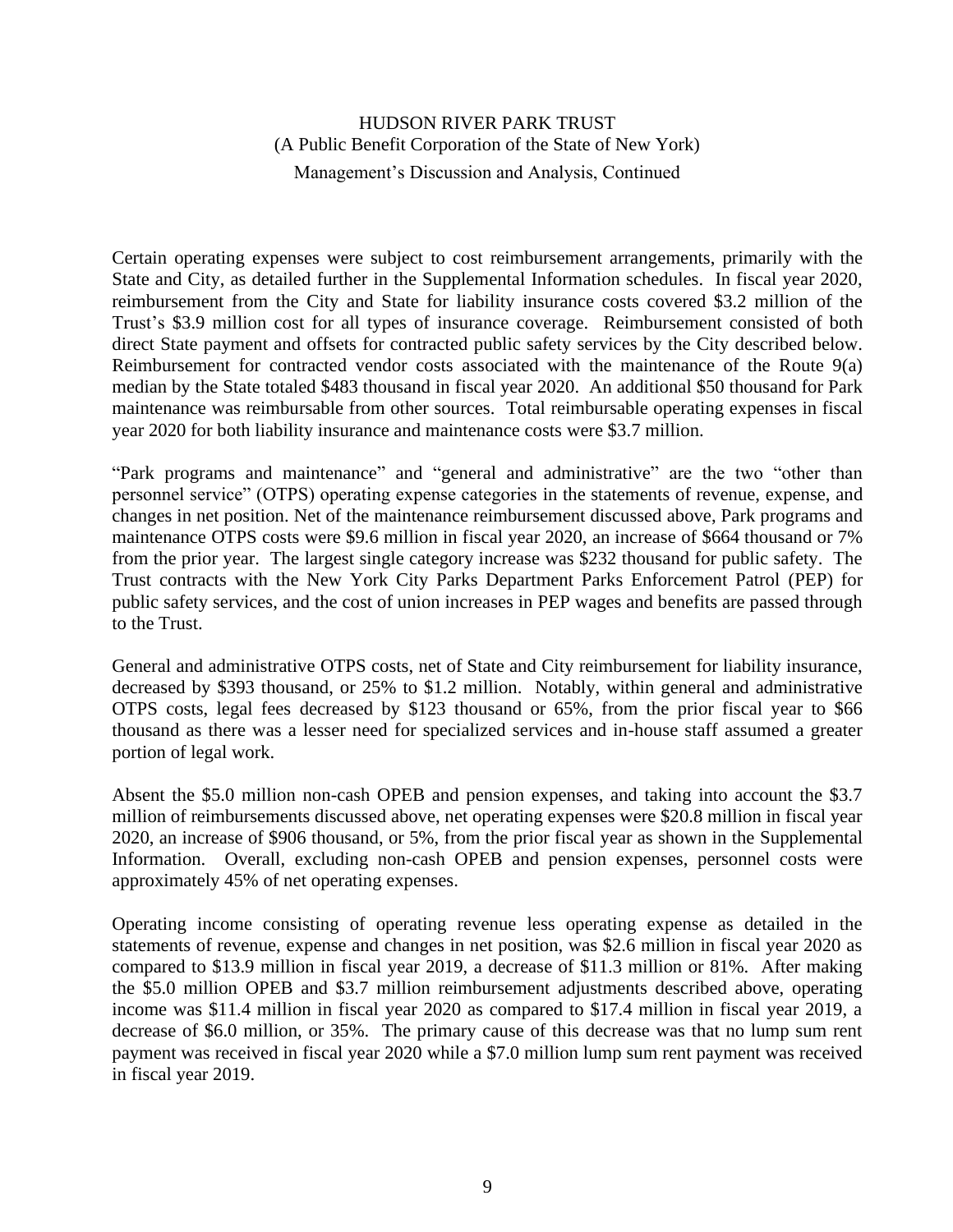As detailed in the statements of revenue, expenses and changes in net position, non-operating revenue increased by \$55.7 million or 147%, in fiscal year 2020 to \$93.6 million. Non-operating revenue included sale of air rights, appropriation revenue from the State and City applied to new Park construction and capital maintenance, reimbursements, settlements and grants, contributions, realized gain on investments and unrealized gain on investments.

Within non-operating revenue, realized gain on investments, constituting interest income, increased in fiscal year 2020 by \$2.7 million, or 147% to \$4.6 million. The unrealized (non-cash) gain on investments in fiscal year 2020 was \$4.8 million. Securities held in the Trust's investment accounts are recorded at their fair value, and the unrealized gains on these securities are recorded as non-operating unrealized gains.

The most significant increase in non-operating revenue in fiscal year 2020 came from the sale of air rights. Under a 2013 amendment to the Act, the Trust became legislatively authorized to transfer available development rights to eligible receiving sites located one block east of West Street to the extent permitted under applicable provisions of the New York City Zoning Resolution and subject to certain other public review and approval requirements. In May 2019, the Trust closed on sales of 158,000 square feet in the aggregate of unused development rights from the Chelsea section of Hudson River Park to two developers. The total consideration was \$48.3 million with an additional \$3.0 million due in the future when certificates of occupancies are issued for buildings to be constructed on the two private receiving sites. Funds received by the Trust from these development rights transfers are restricted and must be applied 80% to designated new Park construction and 20% to capital maintenance costs in the Manhattan Community Board 4 portion of the Park. This in keeping with an agreement with the New York City Department of City Planning as part of the land use review and approval of the air rights sale.

Depreciation and amortization, the sole non-operating expense for fiscal year 2020, was \$12.0 million, an increase of \$477 thousand or 4%. Non-operating revenue less non-operating expense in fiscal year 2020 was \$81.5 million, a gain of \$55.2 million or 210% over the prior fiscal year with the increase primarily attributable to the air rights sales.

The change in net position, which combines operating income and non-operating income, was \$84.1 million in fiscal year 2020, an increase of \$44 million or 110% as compared to fiscal year 2019.

#### **Self-Generated Revenue, Park Operating Expenses and Capital Maintenance Costs**

The table below summarizes the Trust's operating revenue and self-generated non-operating revenue (primarily interest and contribution revenue), direct Park operating expenses, other Park operating expenses (parking garage and general and administrative costs), reimbursable revenue that offsets certain operating expenses, capital maintenance (CAPm) and capital equipment (CAPx) outlays, reimbursements for CAPm from appropriations and restricted funds and the resulting proforma deficit/surplus for the fiscal years ended March 31, 2020 and 2019.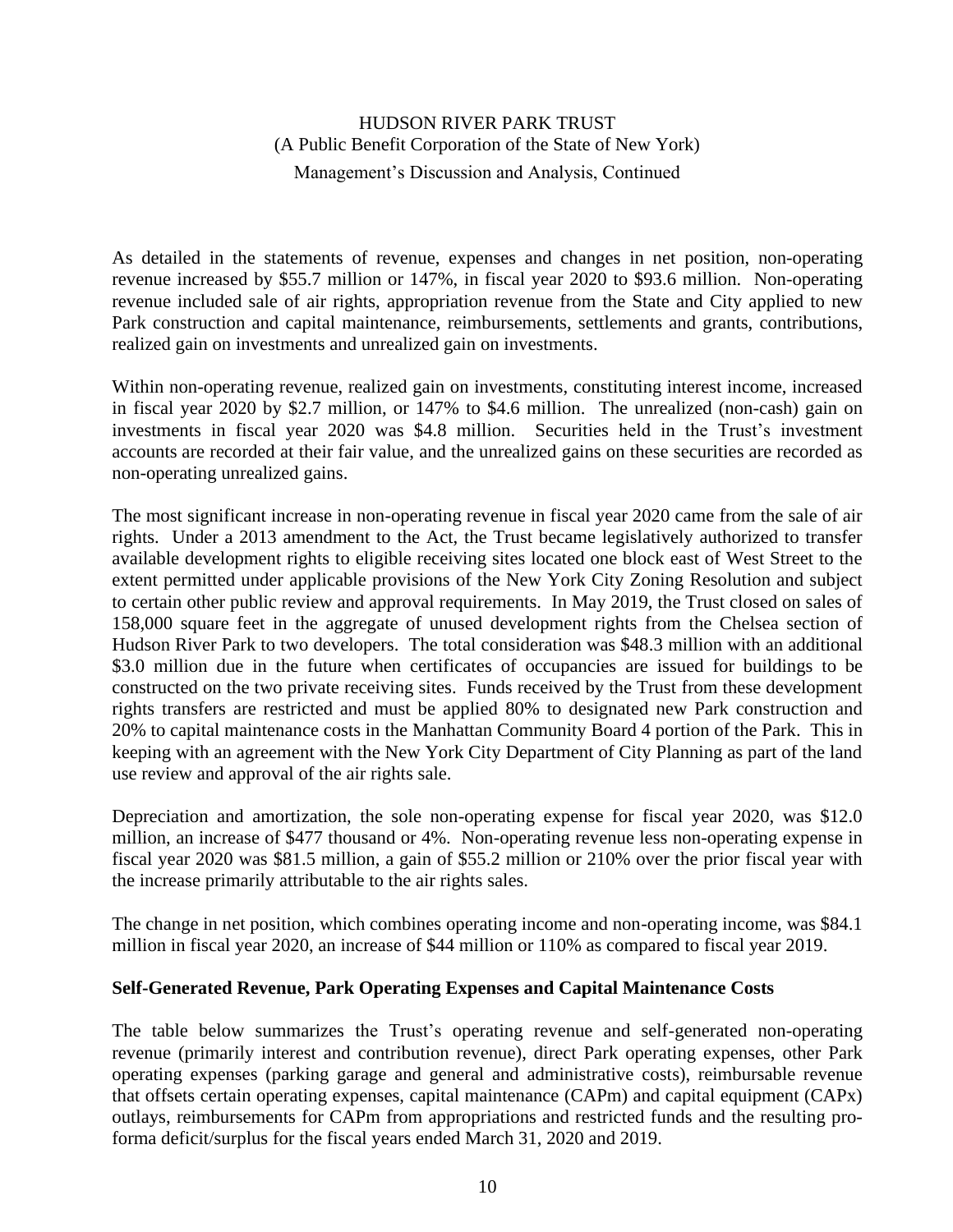### HUDSON RIVER PARK TRUST (A Public Benefit Corporation of the State of New York)

#### Management's Discussion and Analysis, Continued

The table corresponds in summary form to the Trust's approved budget format presented in the Supplemental Information schedules. The Supplemental Information schedules show operating expenses which include both personnel and OTPS costs for each of the Trust's principal functional activities: education and Park programs; grounds, facilities, and capital plant; public safety and security; sanitation; utilities; insurance; parking; and administrative support and overhead. The proforma use of the terms "surplus" and "deficit" is associated with the Trust budget format presented in the Supplemental Information schedules and on the Trust's website. The surplus and deficit amounts are different from "operating income" and "change in net position" as used in the statements of revenue, expenses, and changes in net position, though they are reconciled to those figures in the notes to the Supplemental Information schedules.

The purpose of this portion of the MD&A is to assess financial results in the context of the legislative goal of self-sufficiency. While the legislation acknowledges that the primary source of funding for the construction of new Park is to come from the State and City, revenue for the operation and maintenance of the Park is, to the extent practicable, to be self-generated.

|                                                                                                                                                | 2020                                              | 2019                                              |
|------------------------------------------------------------------------------------------------------------------------------------------------|---------------------------------------------------|---------------------------------------------------|
| Operating revenue<br>Non-operating revenue                                                                                                     | \$32,170,331<br>5,437,379                         | 37,262,109<br><u>2,922,652</u>                    |
| Total revenue                                                                                                                                  | 37,607,710                                        | 40,184,761                                        |
| Direct park operating expenses<br>Other park operating expenses<br>Reimbursable operating expenses                                             | 18,828,005<br>5,724,666<br>(3,747,013)            | 16,623,871<br>5,677,963<br>(2,401,925)            |
| Net operating expenses (OPEX)                                                                                                                  | 20,805,658                                        | 19,899,909                                        |
| Surplus (deficit) before capital maintenance and<br>capital equipment                                                                          | 16,802,052                                        | 20,284,852                                        |
| Equipment CAP <sub>x</sub><br>Upland and park piers CAPm<br>Marine structures other than pier 40 CAPm<br>Pier 40 CAPm                          | 1,278,783<br>4,033,106<br>6,058,135<br>14,747,870 | 1,174,488<br>7,209,731<br>7,618,049<br>16,298,989 |
| Gross amount CAP <sub>x</sub> and CAP <sub>m</sub><br>without reimbursable                                                                     | 26,117,894                                        | 32,301,257                                        |
| Reimbursable CAP <sub>x</sub> and CAP <sub>m</sub> from restricted funds<br>(NON-GOV)<br>Reimbursable CAPx and CAPm from GOV<br>appropriations | 13,676,269<br>8,975,535                           | 16,072,266<br>11,750,386                          |
| CAP <sub>x</sub> and CAP <sub>m</sub> net of reimbursable                                                                                      | 22,651,804                                        | 27,822,652                                        |
| CAP <sub>x</sub> and CAP <sub>m</sub> net of reimbursable                                                                                      | 3,466,090                                         | 4,478,605                                         |
| Surplus (deficit) after CAPx and CAPm without reimbursable                                                                                     | (9,315,842)                                       | (12,016,405)                                      |
| Surplus (deficit) after CAPx and CAPm net of reimbursable                                                                                      | \$13,335,962                                      | 15,806,247                                        |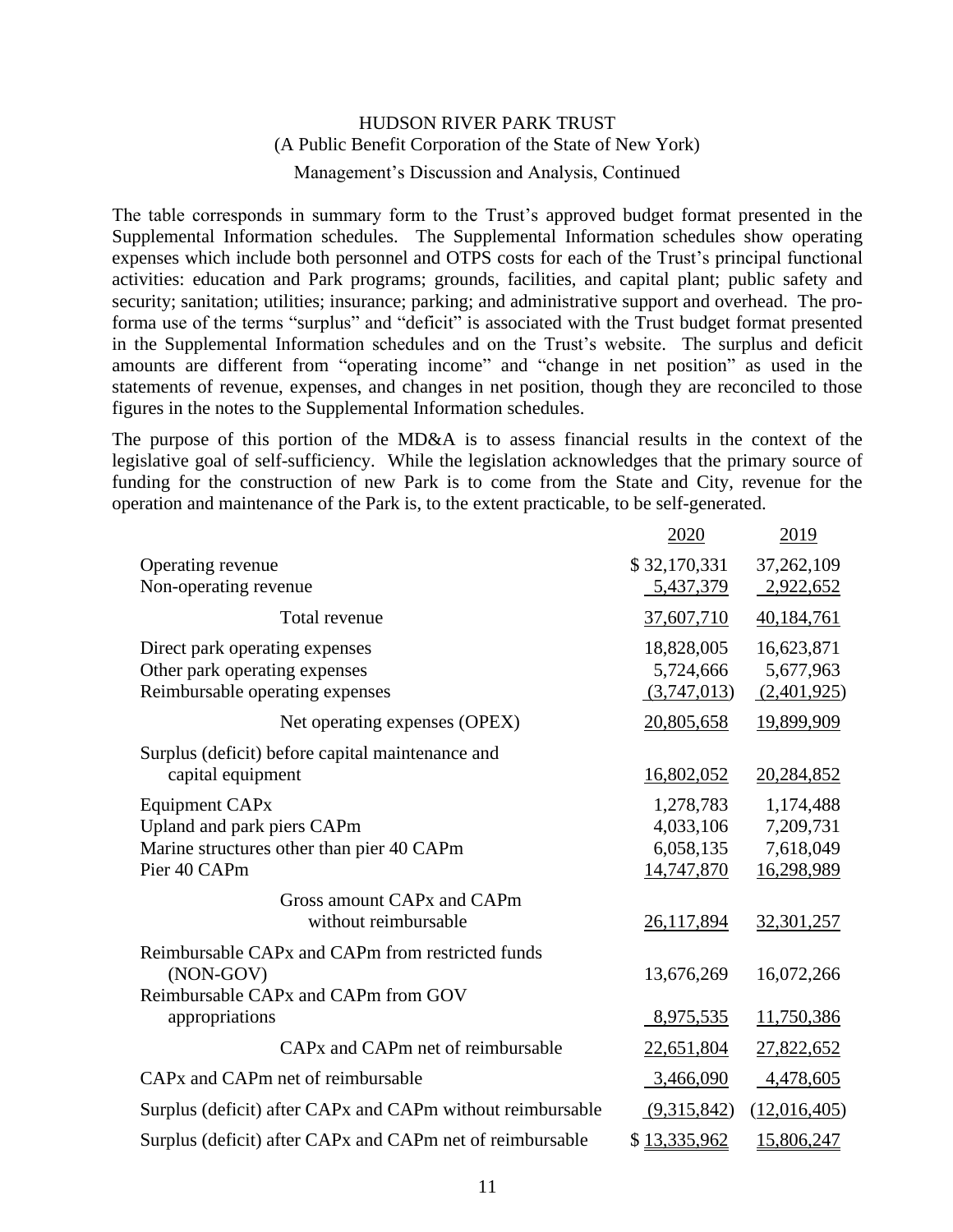As depicted in the table above and detailed in Supplemental Information Schedule 1, prior to consideration of capital maintenance the Trust had a \$16.8 million surplus of self-generated revenue in excess of net operating costs in fiscal year 2020. This surplus was \$3.5 million or 17% less than the surplus for the prior year. As discussed further below, self-generated revenue decreased by \$2.8 million or 6%, to \$37.6 million, while net operating expenses increased by \$906 thousand or 5%, to \$20.8 million.

Capital maintenance is a major repair or replacement of a deteriorated existing capital asset, such as a building roof, pier pile, bulkhead, floating dock, or recreational assets such as playgrounds, fields, or courts, which, upon completion, has a useful life more than five years. Capital maintenance is recorded on the financial statements as either a "construction in progress" asset or an improvement (but not an operating expense). In this section of the MD&A, the Trust elects to use the annual outlay for capital maintenance and capital equipment rather than book depreciation when discussing the annual net deficit/surplus. Management believes this approach helps elucidate the extent to which the legislative goal of financial self-sufficiency is being achieved within the reporting fiscal year.

Based on an analysis of construction outlays since the inception of the Trust, management estimates that approximately \$150 million of the \$749.8 million spent on Park construction has been expended on capital maintenance activities. This compares with recorded accumulated depreciation of \$112.6 million over the same period for equivalent assets. Thus, actual capital maintenance expenditures are approximately 33% greater than recorded depreciation. The reason for this is twofold. First, the approximately \$34.7 million cost of Hurricane Sandy related repairs and replacements are classified as capital maintenance rather than new Park construction. Essentially, Hurricane Sandy accelerated a need for replacement of only partially depreciated assets which would have otherwise been expensed as additional depreciation in future years. Second, large portions of the Trust's capital maintenance expenditure are for urgent Pier 40 pile and roof repair and for expensive repair of bulkhead structures. Both assets long pre-date the formation of the Trust in 1998. Replacement costs for inherited Pier 40 and the approximately four miles of bulkhead are not included in depreciable basis and expensed as annual depreciation. Only when a capital maintenance project is complete is the value of that work included in depreciable basis. For the purpose of this discussion, capital equipment acquired to replace existing equipment which is in poor condition or obsolete is combined with capital maintenance.

As shown on Supplemental Information Schedule 2, gross capital maintenance and equipment costs were \$26.1 million in fiscal year 2020, a decrease of \$6.2 million, or 19%, compared to the prior fiscal year. Much of this decrease is attributable to contractor delays for Pier 40 pile work. Appropriation revenue and restricted funds from the sale of air rights applied to offset capital maintenance and equipment expenditures totaled \$22.7 million in fiscal year 2020, a reduction of \$5.2 million, or 19%. Accordingly, net capital maintenance and equipment cost consisting of a gross cost of \$26.1 million less application of offsetting funds of \$22.7 million, was \$3.5 million in fiscal year 2020, a decrease of \$1.0 million, or 23%, from \$4.5 million in fiscal year 2019.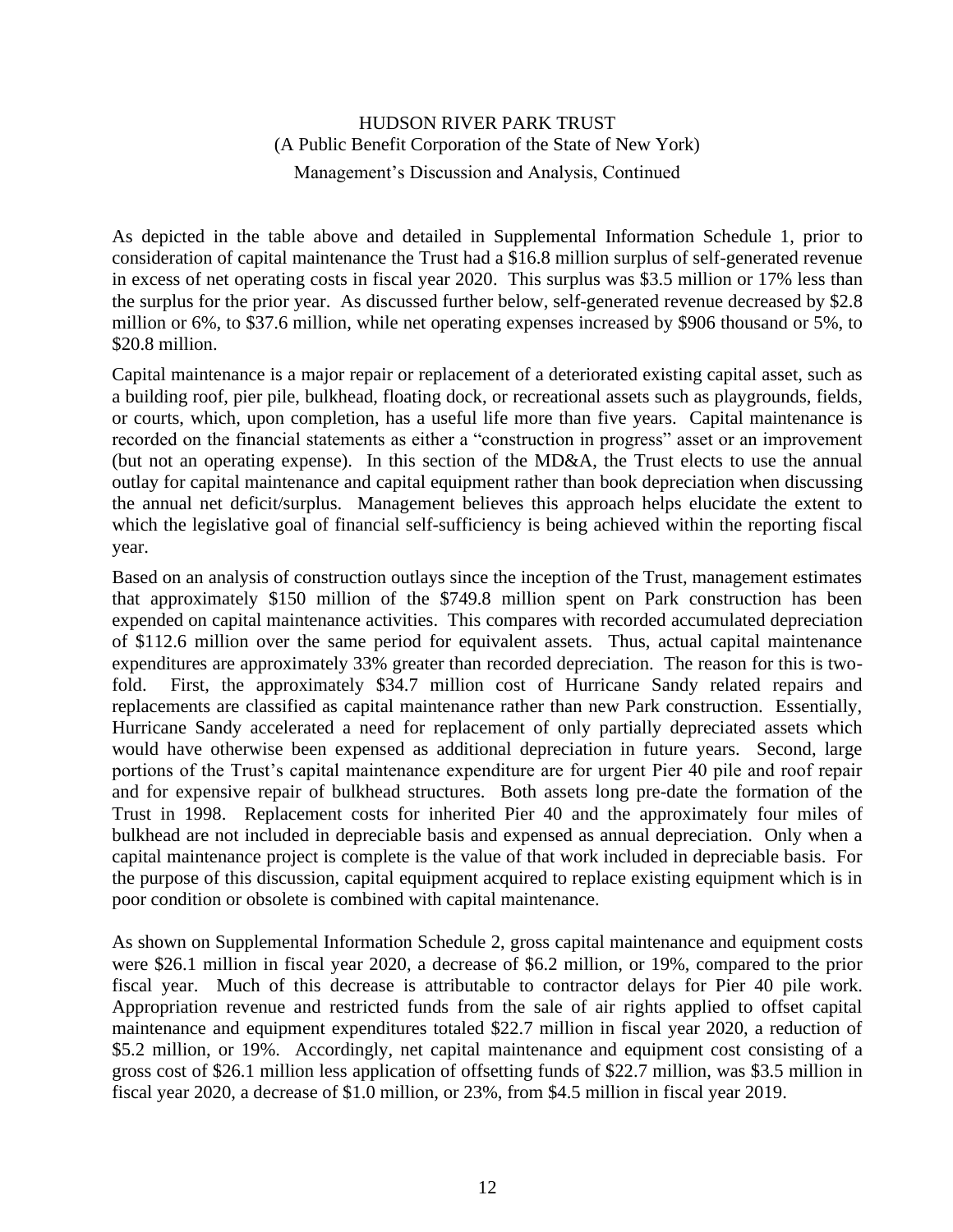As described above, the Trust had a surplus of self-generated revenue in excess of net operating costs of \$16.8 million in fiscal year 2020. However, as shown on Supplemental Information Schedule 2, this surplus becomes a deficit of \$9.3 million when the \$26.1 million in gross capital maintenance and equipment costs is deducted. This compares with a deficit after gross capital maintenance and equipment costs of \$12.0 million in fiscal year 2019. Thus, but for the availability of government funds and available air rights proceeds, the Trust would have experienced significant deficits in fiscal years 2020 and 2019.

Taking into consideration the \$22.6 million of appropriation revenue and air rights sale funds that offset capital maintenance costs, the Trust generated a surplus of \$13.3 million in fiscal year 2020. This represents a decrease of \$2.5 million, or 16%, compared to the \$15.8 million surplus in the prior fiscal year. It should be noted that appropriation revenue is dependent on annual State and City budgets and is only available on a project-by-project basis. The availability of air rights sale funds is transaction-based and dependent on the number of eligible receiving sites, willing buyers, and completion of the City's land use review procedure. Thus, surpluses such those generated in fiscal years 2020 and 2019 cannot be assumed in future years. As is the Trust's practice, these annual surpluses, when available, are reserved for future unfunded capital maintenance and other extraordinary and unexpected expenses.

While capital maintenance outlays are expected to moderate after completion of the Pier 40 pile restoration project (expected in fiscal year 2022), expenditures in future years are likely to again exceed annual surpluses because of other infrastructure repair needs. Thus, failure to realize new revenue sources may eventually necessitate deferring essential capital maintenance (degrading the quality of Park physical assets), or diverting operating income to urgent repairs (resulting in reductions to key services such as sanitation, security and Park programs). How to best meet this challenge has been a topic of conversation among the Trust board and staff, City and State officials, community leaders and elected representatives.

Lastly, as shown on Supplement Information Schedule 3, the Trust had a deficit in fiscal year 2020 of \$245 thousand after inclusion of non-operating OPEB and accrued pension liability costs and expensing non-operating depreciation. In this schedule, depreciation is expensed and capital maintenance is not deducted. This compares with an identically calculated surplus in fiscal year 2019 of \$7.6 million. The reasons for this reversal are primarily a \$3.5 million reduction in selfgenerated revenue in excess of net operating costs from \$20.3 million in fiscal year 2019 to \$16.8 million in fiscal year 2020, and a \$3.9 million increase in non-operating OPEB expense from \$1.1 million in fiscal year 2019 to \$5.0 million in fiscal year 2020.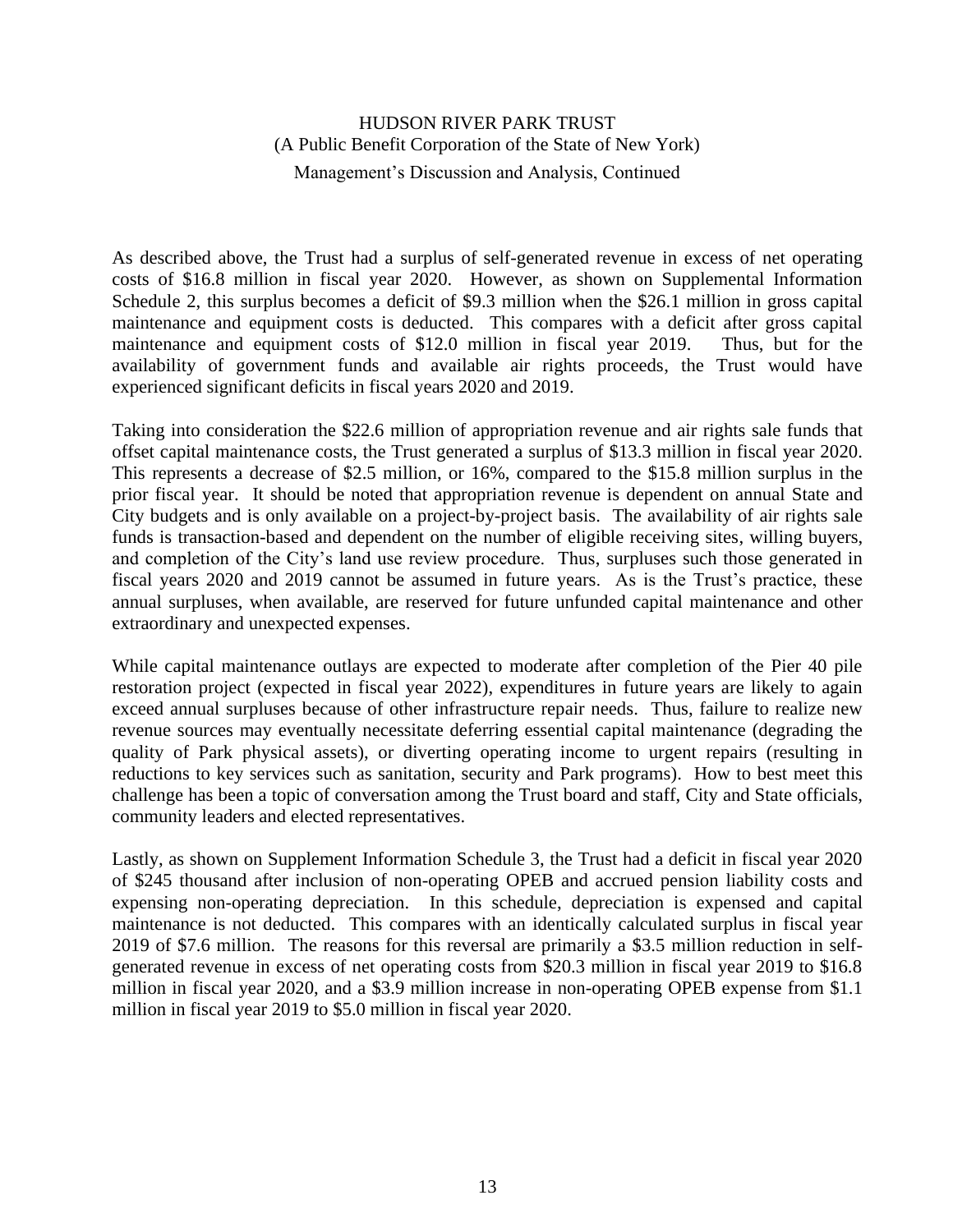#### **Cash Flows, Reserve Balances**

As shown on the statements of cash flows, cash provided by operating activities (leases, parking and fees) less cash used for operating expenses (personnel, fringe benefits and vendors) was \$15.5 million in fiscal year 2020, as compared to \$15.0 million in fiscal year 2019. Cash generated from non-operating capital financing activities in fiscal year 2020 was \$81.6 million. This cash was provided primarily from air rights sales of \$48.3 million and receipt of appropriation revenue of \$26.7 million. By way of comparison, there were no air rights sales in fiscal year 2019 and cash from non-operating financing activities in that year was \$37.3 million, or \$44.3 million less. Cash used in capital financing activities (primarily construction) in fiscal year 2020 was \$58.0 million, as compared to \$43.9 million in fiscal year 2019. This use of cash for capital financing activities in fiscal year 2020 was for new Park and capital maintenance construction activity of \$56.7 million, and equipment additions of \$1.3 million. In fiscal year 2019, \$42.8 million was used for new Park and capital maintenance construction activity, and \$1.2 million for equipment.

In fiscal year 2020, \$108.3 million of cash held in the Trust's bank account was used to purchase higher yielding assets (primarily governmental securities) in its investment account. Consequently, the net reduction in cash and equivalents at the end of the fiscal year was \$68.9 million. On March 31, 2020, the Trust held \$19.3 million in its collateralized bank account and \$217.8 million in its investment account. Of this combined \$236.8 million, \$160.1 million was restricted for designated capital construction projects. The balance of \$77.0 million was allocated for current payables, contract accruals, and future OPEB and pension liabilities of \$40.7 million, with the remaining \$36.3 million designated for working capital and reserves for meeting operating expenses, contingencies, and future unfunded capital maintenance.

#### **Impact of Storm Recovery**

Hurricane Sandy, which struck in late October 2012, continues to exert an impact on the Trust's statements of net position. Total costs associated with recovery from Hurricane Sandy damages are approximately \$34.7 million. While there may be disallowances, the Trust expects to receive reimbursement for substantially all storm related costs from Federal (FEMA) and State sources. As of the end of fiscal year 2020, the Trust has received \$24.3 million in reimbursement revenue for its outlays, or 70% of the total expended.

Of the Trust's total accounts receivables recorded at March 31, 2020 of \$23.0 million, the amount due from FEMA and the State for storm recovery is \$7.1 million, or 31% of the total. An additional \$3.3 million of Trust repair expenditures, already incurred and included in the \$34.7 million estimated total cost, is awaiting FEMA approval for payment at which point it will be recognized as an account receivable. Thus, as of March 31, 2020, approximately \$10.4 million of the total amount expended by the Trust for Hurricane Sandy storm recovery has yet to be received as a reimbursement or included as a receivable from Federal and State sources. Staff is meeting regularly with FEMA and State representatives to resolve this receivable.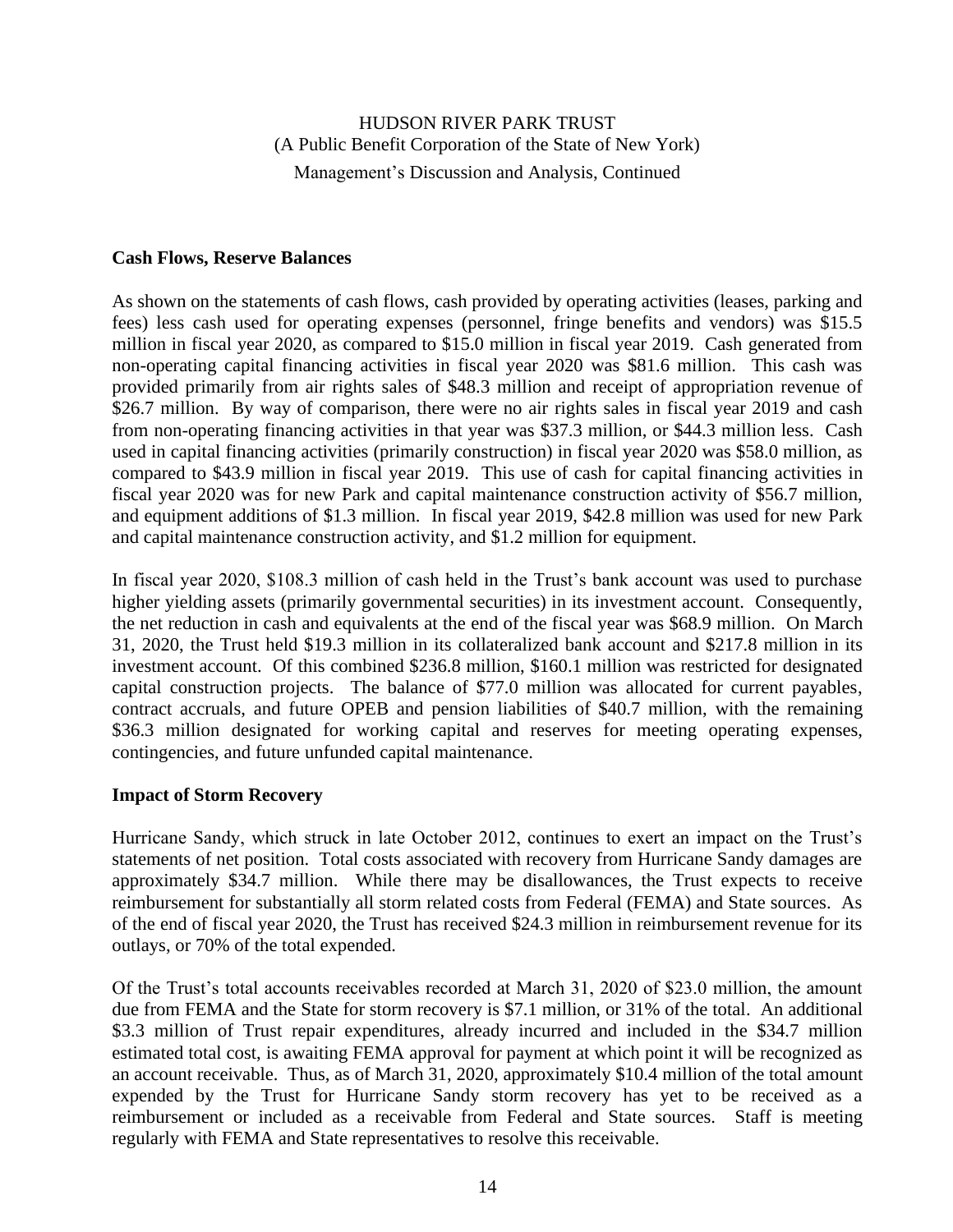#### **Significant Event Subsequent: COVID-19**

As a result of the COVID-19 virus, the Governor of the State of New York issued Executive Order 202 declaring a New York State Health Emergency and thereafter temporarily limited certain businesses from operating to prevent the spread of the virus. This situation is continuing and, while the ultimate financial impact on the Trust is not presently determined, it is expected to be materially adverse.

Portions of tenant base rents and fees due under certain lease and other occupancy agreements are being deferred, and percentage rent and fees calculated on business sale volumes are expected to decline sharply in fiscal year 2021. Sponsorship and event fees will likely be reduced or delayed because of social distancing regulations necessitated by COVID-19 prevention. Non-operating revenue from interest on the Trust's investment portfolio of largely governmental securities will decline as economically supportive actions of the Federal Reserve have effectively reduced rates to the zero bound. Operating expenses such as cleaning and disinfecting will increase, but certain program activity costs, such as those related to public events and group activities, are expected to be reduced. According to the New York State Comptroller, the financial performance of the New York State Employees' Retirement System may be adversely impacted such that the Trust's recorded expense to address its proportionate net pension liability may increase. COVID-19 will also exert pressure on State and City budgets which may, in turn, adversely impact the amount and timing of appropriation revenue available to the Trust for new Park construction and capital maintenance reimbursement activities.

#### **Contacting the Trust's Financial Management**

This MD&A is intended to provide a general overview of the Trust's finances. Questions concerning any of the information provided herein, or requests for additional information, should be addressed to the Chief Financial Officer, Hudson River Park Trust, Pier 40, 2nd Floor, 353 West Street, New York, New York 10014.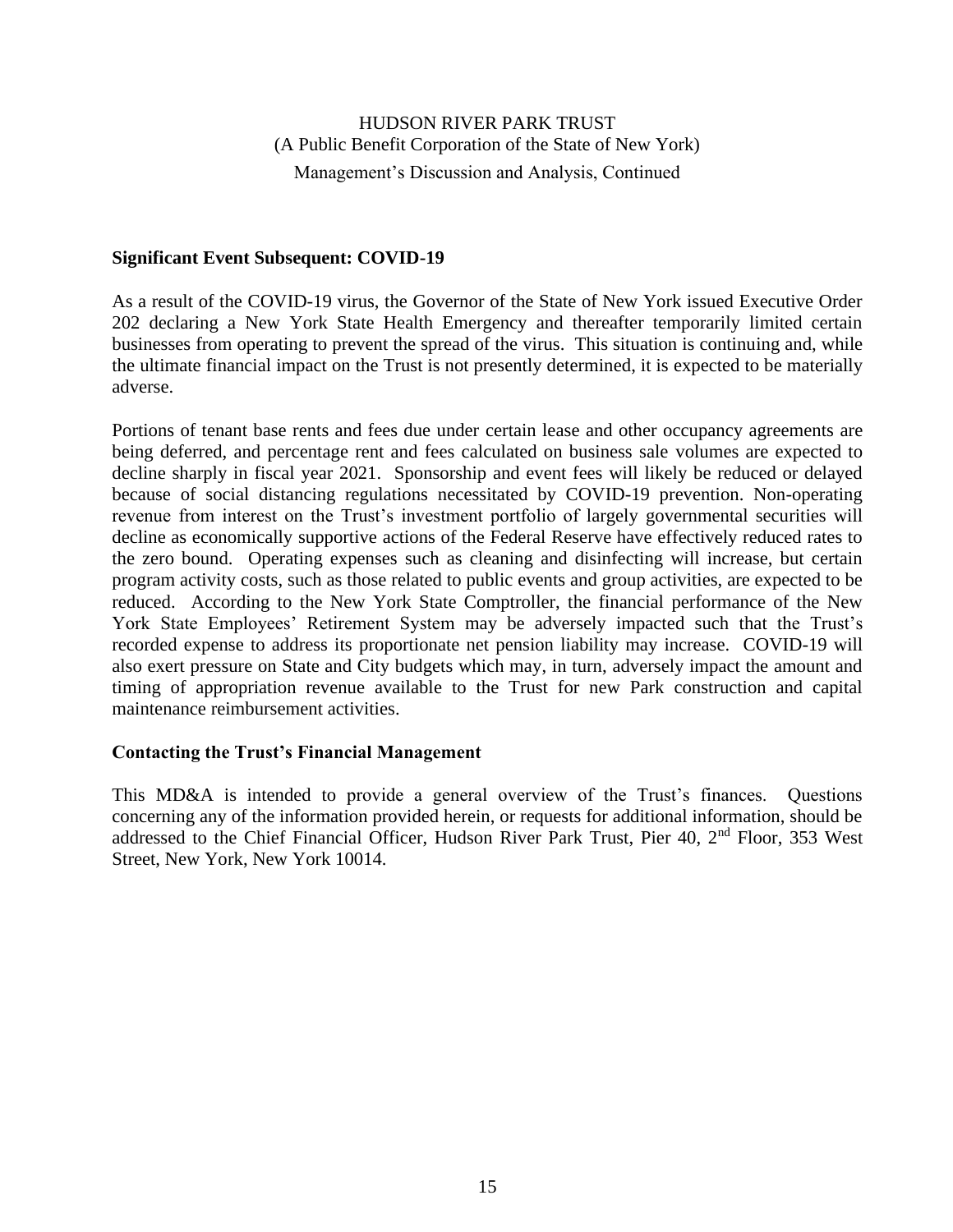### HUDSON RIVER PARK TRUST Statements of Net Position March 31, 2020 and 2019 (A Public Benefit Corporation of the State of New York)

|                                                   | 2020             | 2019        |
|---------------------------------------------------|------------------|-------------|
| Assets:                                           |                  |             |
| Cash and equivalents                              | 19,250,743<br>\$ | 88,119,944  |
| Accounts receivable                               | 22,997,834       | 13,920,982  |
| Prepaid expenses                                  | 189,895          | 192,999     |
| Investments                                       | 217,801,181      | 100,431,483 |
| Construction in progress                          | 127,972,369      | 130,757,617 |
| Property and equipment, net                       | 502,771,829      | 458,271,415 |
| <b>Total assets</b>                               | 890,983,851      | 791,694,440 |
| Deferred outflows of resources - pensions         | 1,377,699        | 2,272,760   |
| Liabilities:                                      |                  |             |
| Accounts payable                                  | 11,062,871       | 4,666,012   |
| Accrued expenses                                  | 6,259,095        | 10,164,799  |
| Net pension liability - proportionate share - ERS | 1,362,236        | 622,889     |
| Other postemployment benefits obligation          | 21,971,518       | 17,002,324  |
| <b>Total liabilities</b>                          | 40,655,720       | 32,456,024  |
| Deferred inflows of resources:                    |                  |             |
| Pensions                                          | 658,558          | 2,234,215   |
| Appropriations                                    | 8,200,171        |             |
| Lease rents                                       | 2,081,249        | 2,636,573   |
| Total deferred inflows of resources               | 10,939,978       | 4,870,788   |
| Commitments and contingencies (notes 7 and 10)    |                  |             |
| Net position:                                     |                  |             |
| Net investment in capital assets                  | 630,744,198      | 589,029,032 |
| Restricted for capital expenditures               | 158,358,732      | 119,351,012 |
| Unrestricted                                      | 51,662,922       | 48,260,344  |
| Total net position                                | \$840,765,852    | 756,640,388 |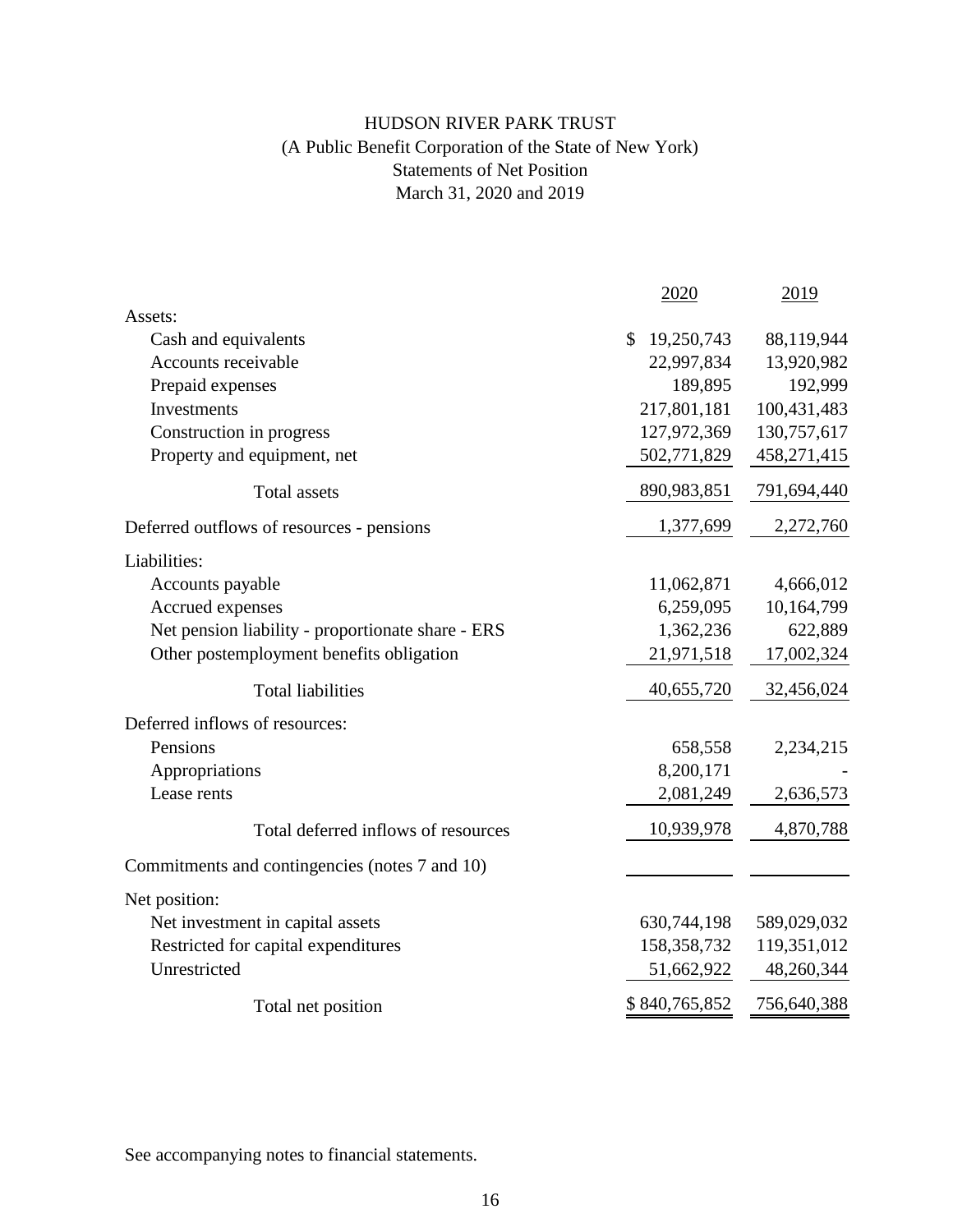### HUDSON RIVER PARK TRUST (A Public Benefit Corporation of the State of New York) Statements of Revenue, Expenses and Changes in Net Position Years ended March 31, 2020 and 2019

|                                                       | 2020             | 2019        |
|-------------------------------------------------------|------------------|-------------|
| Operating revenue:                                    |                  |             |
| Lease revenue                                         | \$<br>22,369,242 | 27,560,697  |
| Parking revenue                                       | 7,661,366        | 7,580,553   |
| Fees and other revenue                                | 2,139,723        | 2,120,859   |
| Total operating revenue                               | 32,170,331       | 37,262,109  |
| Operating expenses:                                   |                  |             |
| Employee compensation and benefits                    | 9,998,127        | 9,351,344   |
| Other postemployment benefits and pensions            | 5,027,945        | 1,113,824   |
| Park programs and maintenance                         | 10,179,931       | 9,364,468   |
| General and administrative                            | 4,374,613        | 3,574,006   |
| Total operating expenses                              | 29,580,616       | 23,403,642  |
| Operating income                                      | 2,589,715        | 13,858,467  |
| Non-operating revenue:                                |                  |             |
| Sale of development rights                            | 48,284,813       |             |
| Appropriations revenue                                | 22,848,900       | 21,034,502  |
| Reimbursement                                         | 10,846,457       | 11,625,961  |
| Settlements and grants                                | 1,440,000        | 2,750       |
| Contributions                                         | 749,819          | 3,280,380   |
| Realized gain on investments                          | 4,597,560        | 1,889,522   |
| Unrealized gain on investments                        | 4,787,271        |             |
| Total non-operating revenue                           | 93,554,820       | 37,833,115  |
| Non-operating expense - depreciation and amortization | 12,019,071       | 11,542,258  |
| Non-operating income                                  | 81, 535, 749     | 26,290,857  |
| Change in net position                                | 84,125,464       | 40,149,324  |
| Net position at beginning of year                     | 756,640,388      | 716,491,064 |
| Net position at end of year                           | \$840,765,852    | 756,640,388 |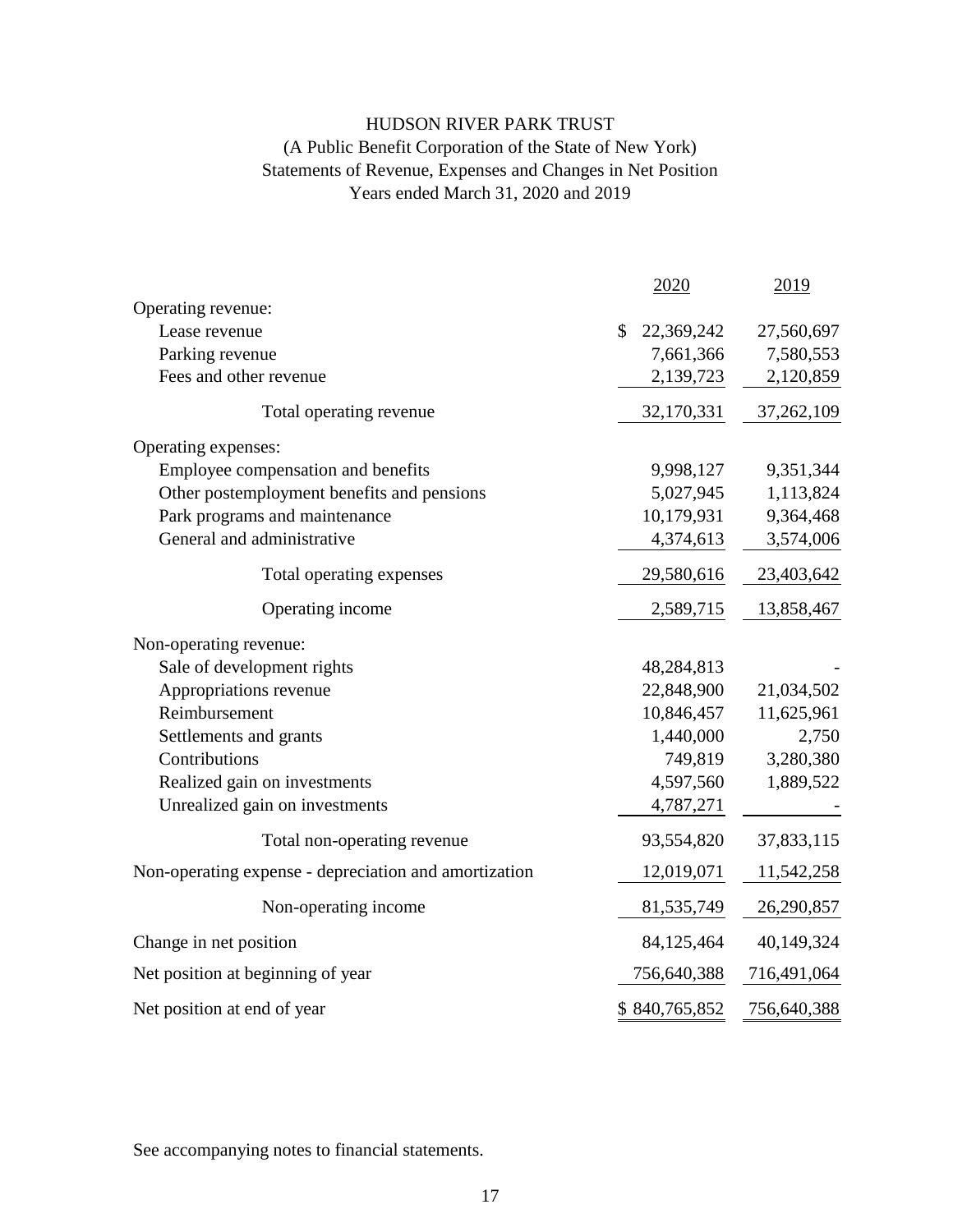### (A Public Benefit Corporation of the State of New York) Years ended March 31, 2020 and 2019 HUDSON RIVER PARK TRUST Statements of Cash Flows

|                                               | 2020             | 2019            |
|-----------------------------------------------|------------------|-----------------|
| Cash flows from operating activities:         |                  |                 |
| Cash receipts from:                           |                  |                 |
| Lease revenue                                 | \$23,479,922     | 27,269,620      |
| Parking revenue                               | 7,661,366        | 7,611,656       |
| Fees and other revenue                        | 2,200,395        | 2,056,979       |
| Cash payments to:                             |                  |                 |
| Personnel service                             | (9, 231, 339)    | (6,396,606)     |
| Fringe benefits                               | (635, 465)       | (2,927,876)     |
| Vendors                                       | (7,938,183)      | (12, 615, 792)  |
| Net cash provided by operating activities     | 15,536,696       | 14,997,981      |
| Cash flows from capital financing activities: |                  |                 |
| Sale of development rights                    | 48,284,813       |                 |
| Appropriations revenue                        | 26,678,098       | 22,386,158      |
| Reimbursement                                 | 4,413,902        | 11,513,063      |
| Settlements and grants                        | 1,440,000        | 2,750           |
| Contributions                                 | 749,819          | 3,360,462       |
| Expenditures for construction in progress     | (46,792,660)     | (31,548,638)    |
| Additions to property                         | (9,918,803)      | (11,215,876)    |
| Additions to equipment                        | (1,276,199)      | (1,174,488)     |
| Net cash provided by (used in) capital        |                  |                 |
| financing activities                          | 23,578,970       | (6,676,569)     |
| Cash flows from investing activities:         |                  |                 |
| Purchases of investments                      | (108, 284, 812)  | (100, 431, 483) |
| Earnings on investments                       | 299,945          | 1,889,522       |
| Net cash used in investing activities         | (107, 984, 867)  | (98, 541, 961)  |
| Net change in cash and equivalents            | (68, 869, 201)   | (90, 220, 549)  |
| Cash and equivalents at beginning of year     | 88,119,944       | 178,340,493     |
| Cash and equivalents at end of year           | 19,250,743<br>\$ | 88,119,944      |
|                                               |                  | (Continued)     |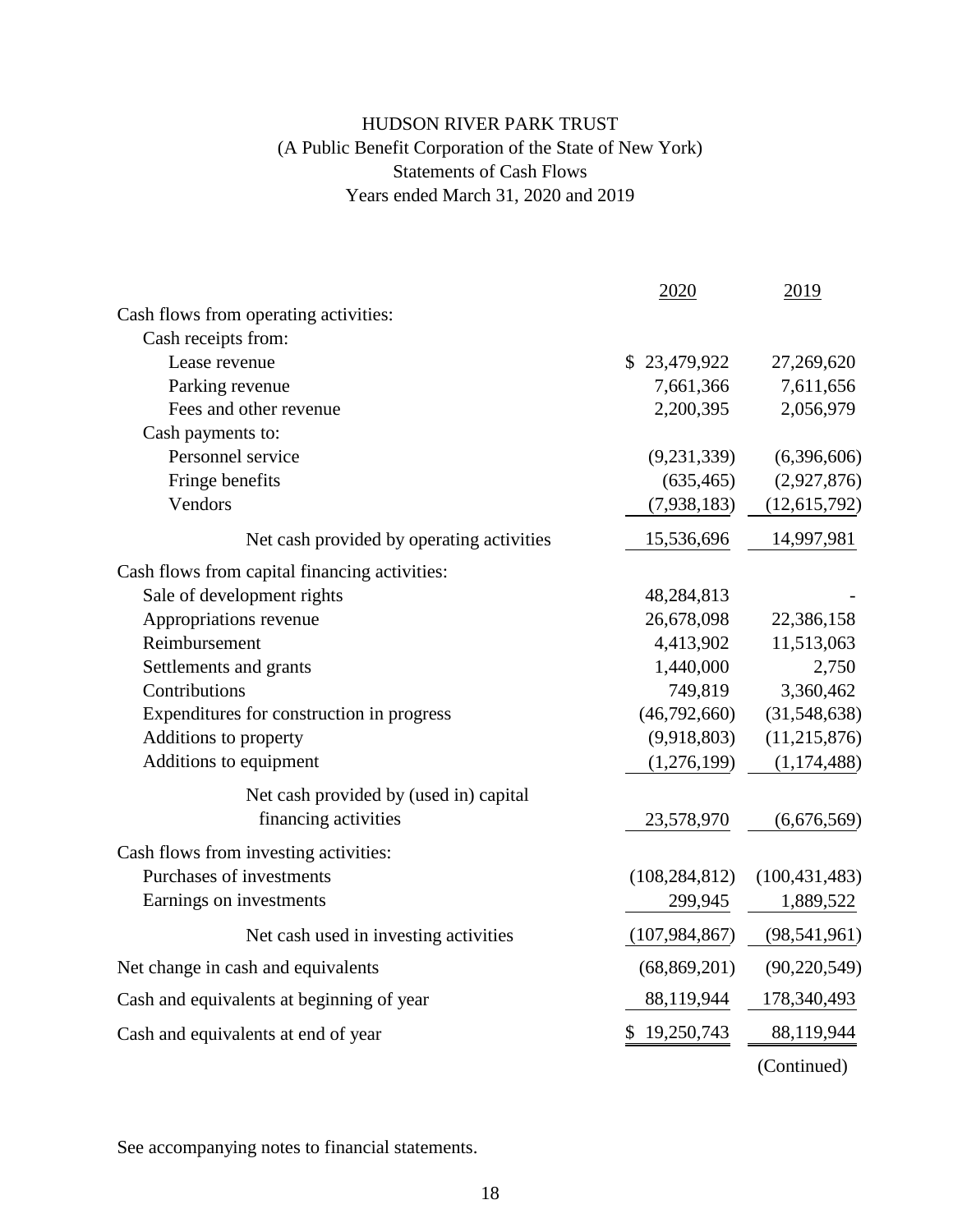### HUDSON RIVER PARK TRUST (A Public Benefit Corporation of the State of New York) Statements of Cash Flows, Continued

|                                                         | 2020            | 2019        |
|---------------------------------------------------------|-----------------|-------------|
| Reconciliation of operating income to net cash provided |                 |             |
| by operating activities:                                |                 |             |
| Operating income                                        | \$<br>2,589,715 | 13,858,467  |
| Adjustments to reconcile operating income to net cash   |                 |             |
| provided by operating activities - changes in:          |                 |             |
| Accounts receivable                                     | 1,726,676       | (725, 010)  |
| Prepaid expenses                                        | 3,104           | (123, 781)  |
| Deferred outflows of resources - pensions               | 895,061         | (682, 275)  |
| Accounts payable                                        | 6,396,859       | 1,020,022   |
| Accrued expenses                                        | 347,721         | (534, 682)  |
| Net pension liability - proportionate share - ERS       | 739,347         | (1,054,368) |
| Other postemployment benefits obligation                | 4,969,194       | 1,113,824   |
| Deferred inflows of resources - pensions                | (1,575,657)     | 1,724,628   |
| Deferred inflows of resources - lease rents             | (555, 324)      | 401,156     |
| Net cash provided by operating activities               | 15,536,696      | 14,997,981  |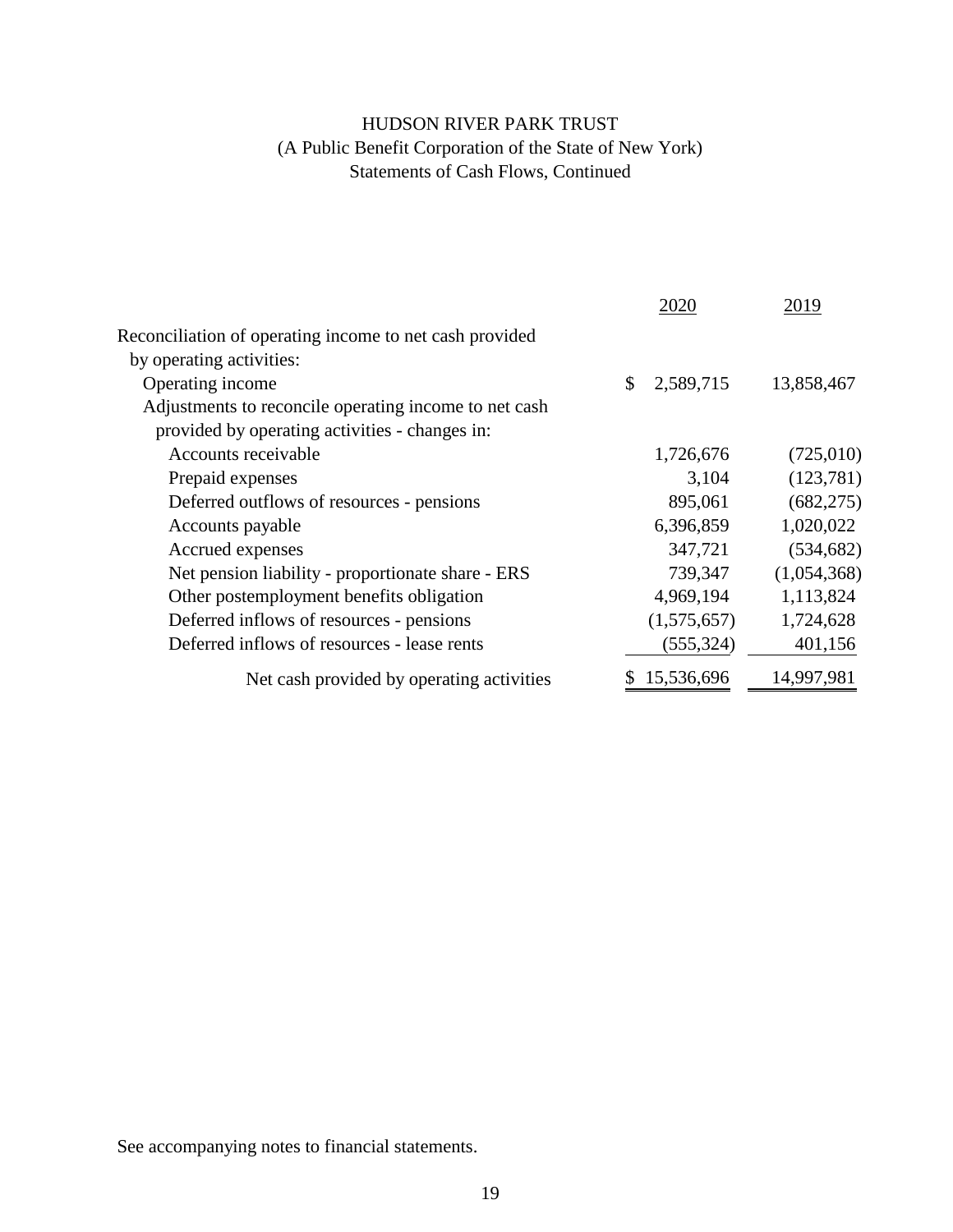#### (1) Organization

- Hudson River Park Trust (the Trust) is a public benefit corporation authorized under the Hudson River Park Act (the Act) approved by the Senate and the Assembly of the State of New York (the State). The Act also created the Hudson River Park (the Park). The Park is an area, generally, from the northern boundary of Battery Park City to the northern boundary of 59<sup>th</sup> Street in New York City (the City) between the United States pier-head line and West Street, Eleventh Avenue, or Twelfth Avenue, whichever is more westerly. As a public benefit corporation, the Trust is exempt from any and all Federal, State and City income and franchise taxes and sales taxes.
- The Trust has authority over the planning, construction, operation, and maintenance of the Park. It replaces such authority formerly granted to the New York State Department of Transportation, the New York State Urban Development Corporation, and the Hudson River Park Conservancy. In doing so, the Trust succeeded its predecessors in all contracts, leases, licenses, and other obligations related to the Park, excluding debt and financial obligations to other public benefit corporations or governmental entities.
- The Trust is a joint venture of the City and the State. Under the Act, the State and City, with respect to its real property in the Park, granted the Trust a possessory interest in such real property for a term not to exceed 99 years. Title to any real property within the Park currently held by the State or the City remains with those entities.
- The Trust's Board is comprised of 13 members. The Governor and the Mayor each appoint five members and the Manhattan Borough President appoints three members. The Trust came into existence upon the appointment of eight of its 13 member board. The first eight appointments occurred on March 4, 1999. Accordingly, the by-laws of the Trust established the fiscal year as April  $1<sup>st</sup>$  through March  $31<sup>st</sup>$ .
- To finance the construction of the Park, the State and the City have together pledged approximately \$553 million to the Trust. Funding provided by the U.S. Department of Housing and Urban Development (HUD) has amounted to approximately \$110.7 million, including \$30.7 million for the replacement of Pier 86 leased to the Intrepid Museum and \$80 million passed through the Lower Manhattan Development Corporation for capital construction in the 9/11 community development catchment area. As of March 31, 2020, the amount which has not been drawn down from the City and State combined is approximately \$175 million. The Trust has received approximately \$17.1 million between the New York City Council and the Manhattan Borough President. In addition, the Trust will receive revenues from leases and interest on short-term investments. Furthermore, the Trust has authority to accept contributions for its purpose and to accept appropriations and grants from Federal, State and local governments.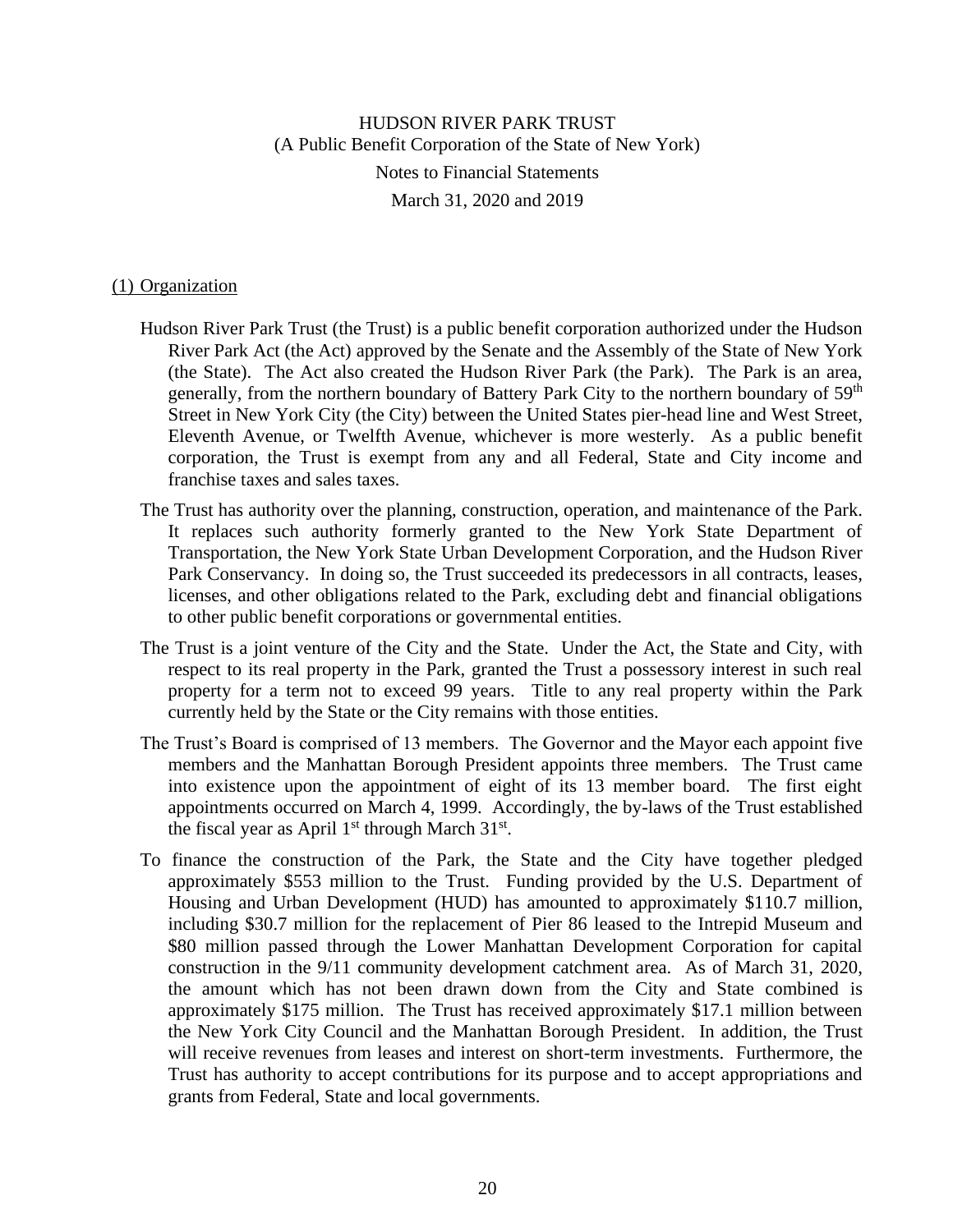#### (2) Summary of Significant Accounting Policies

#### (a) Basis of Accounting

The financial statements of the Trust have been prepared on the accrual basis of accounting in accordance with accounting principles generally accepted in the United States of America as applied to government units, as modified by the State and the City regarding the definition of capital expenditures. De minimis costs associated with salaries of employees of the Trust directly or indirectly involved with managing or accounting for construction activities are expensed as incurred. Such costs would be capitalizable, as construction in progress, under accounting principles generally accepted in the United States of America. The more significant accounting policies are described below.

#### (b) Net Position

The Trust's resources are classified into the following net position categories:

- Net investment in capital assets Capital assets attributable to the acquisition, construction, or improvement of those assets.
- Restricted for capital expenditures Net position whose use is subject to externally imposed stipulations that can be fulfilled by the actions of the Trust or the passage of time.
- Unrestricted All other net position, including net position designated by actions, if any, of the Trust's Board of Directors.
- (c) Estimates
	- The preparation of financial statements in accordance with accounting principles generally accepted in the United States of America requires management to make estimates and assumptions that affect certain reported amounts and disclosures. Accordingly, actual results could differ from those estimates.

#### (d) Cash and Equivalents

- For purposes of the statements of cash flows, cash and equivalents includes money market accounts and any highly liquid debt instruments purchased with a maturity of three months or less, that are:
	- (i) Insured or collateralized with securities held by the entity or by its agent in the entity's name, or
	- (ii) Collateralized with securities held with by the pledging financial institution's trust department or agency in the entity's name, or
	- (iii) Uncollateralized.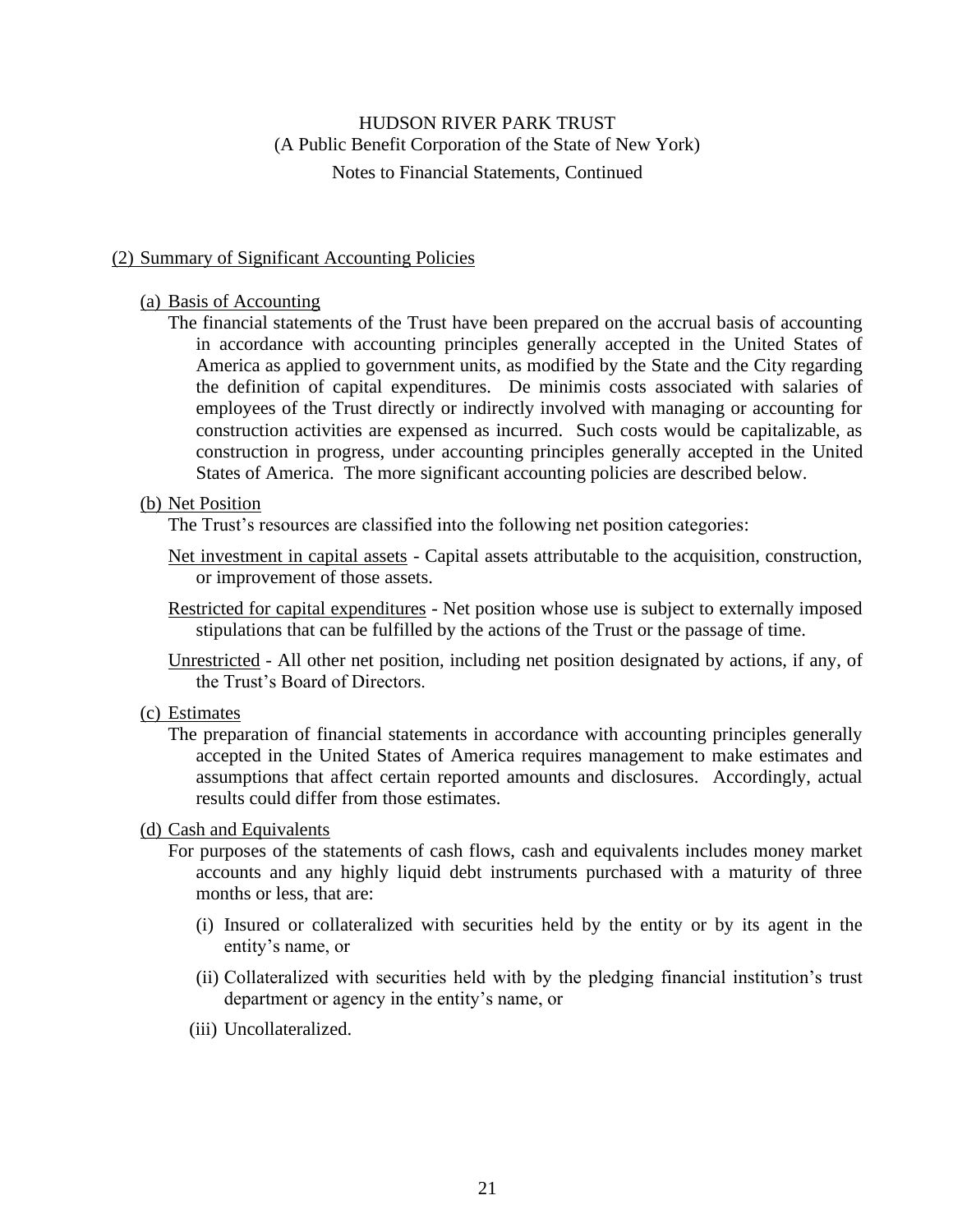#### (2) Summary of Significant Accounting Policies, Continued

#### (d) Cash and Equivalents, Continued

Deposits in bank accounts and investments in the Trust's name in financial institutions are covered by federal depository insurance and other collateral which has been assigned to funds over the FDIC coverage at March 31, 2020. Total financial institution (bank) balances at March 31, 2020 amounted to \$19,661,945. Total deposits are categorized as follows:

| \$19,661,945 |  |
|--------------|--|

Cash and equivalents at March 31, 2020 and 2019 consists of interest bearing and noninterest bearing checking accounts.

#### (e) Investments

Investments are reported at fair value in the statements of net position, and investment income, including changes in fair value, are reported as revenue in the statements of revenue, expenses and changes in net position.

#### (f) Accounts Receivable

Accounts receivable are comprised of amounts due on leases and reimbursable construction costs from the Federal, State and City governments.

#### (g) Construction in Progress

Construction in progress includes all costs and expenditures incurred for suppliers and contractors associated with the planning, development, and construction of the Park as authorized by the Act. These expenditures include the costs of environmental studies necessary for obtaining permits, design and engineering costs, and legal costs related to the construction of the Park. These will become property and equipment and subject to depreciation expense upon completion.

#### (h) Property and Equipment

Property and equipment are recorded at cost or at fair market value in the case of donated equipment. Depreciation is provided for in amounts sufficient to relate the cost of depreciable assets to operations over their estimated service lives using the straight-line method. Improvements are capitalized, while expenditures for maintenance and repairs are charged to expense as incurred. Upon disposal of depreciable property, the appropriate property accounts are reduced by the related costs and accumulated depreciation. The resulting gains and losses are reflected in the statements of revenue, expenses and changes in net position.

#### (i) Other Postemployment Benefits Obligation

The Trust implemented the accounting and disclosure requirements of GASB Statement No. 75 - "Accounting and Financial Reporting for Postemployment Benefits Other Than Pensions," effective for its fiscal year ended March 31, 2019. With the adoption of GASB Statement No. 75, the method of calculating and recording the Other Postemployment Benefits (OPEB) liability changed significantly.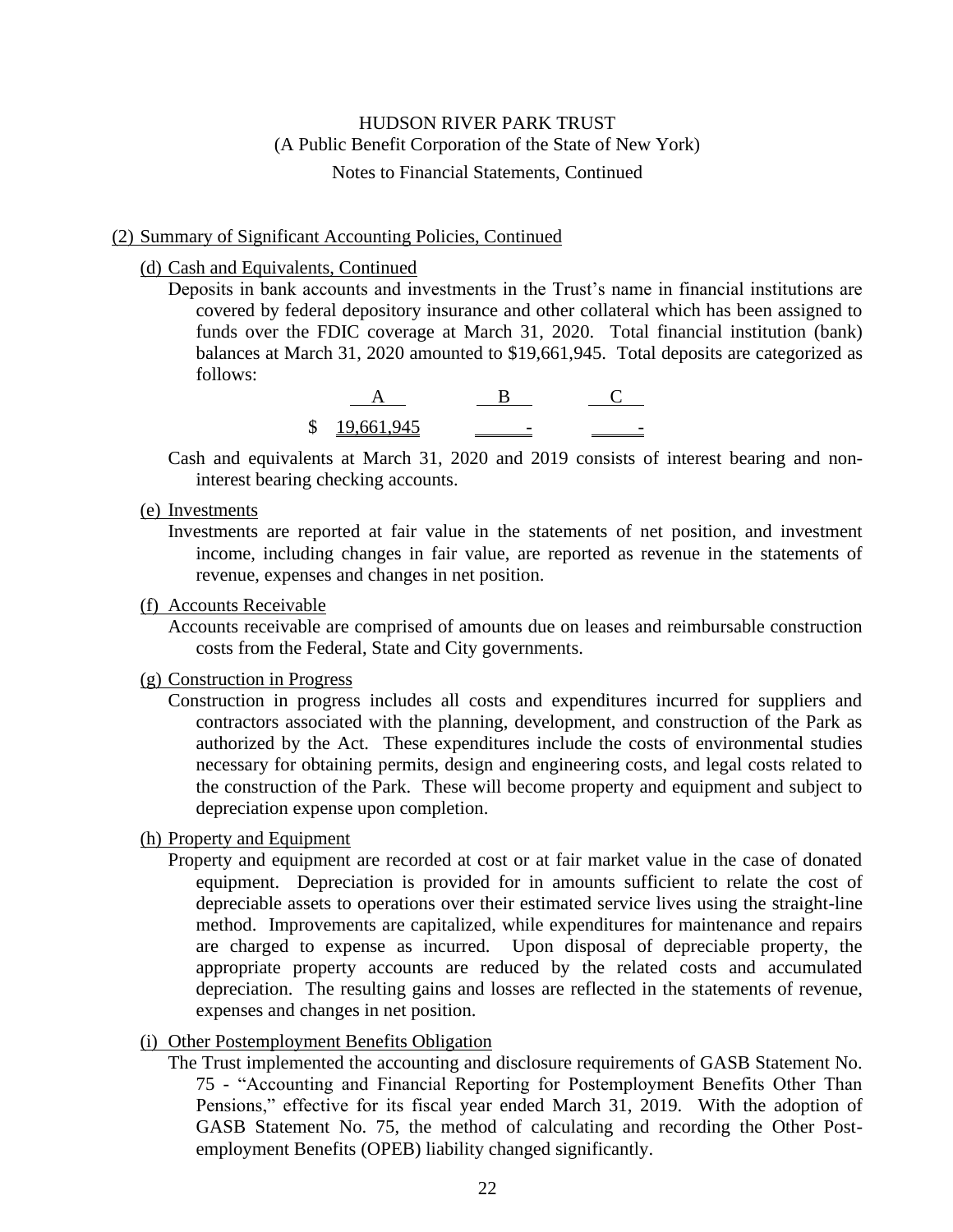### HUDSON RIVER PARK TRUST (A Public Benefit Corporation of the State of New York)

#### Notes to Financial Statements, Continued

#### (2) Summary of Significant Accounting Policies, Continued

#### (j) Deferred Outflows of Resources - Pensions

In the statements of net position, in addition to assets, the Trust will sometimes report a separate section of deferred outflows of resources. This separate financial statement element, deferred outflows of resources, represents a consumption of net position that applies to a future period and so will not be recognized as an outflow of resources (expense/expenditure) until then. The Trust has two items that qualify for reporting in this category. The first item is related to pensions reported in the statements of net position. This represents the effect of the net change in the Trust's proportion of the collective net pension asset or liability and difference during the measurement period between the Trust's contributions and its proportion share of total contributions to the pension systems not included in pension expense. The second item is the Trust contributions to the pension system (ERS System) subsequent to the measurement date.

#### (k) Deferred Inflows of Resources

- In addition to liabilities, the statements of net position will sometimes report a separate section for deferred inflows of resources. This separate financial statement element, represents an acquisition of net position that applies to a future period(s) and so will not be recognized as an inflow of resources (revenue) until that time. The Trust has three items that qualify for reporting in this category.
- (i) Deferred Inflows of Resources Pensions
	- The first item is related to pensions and represents changes in the Trust's proportion of the collective net pension liability (ERS System) and difference during the measurement periods between the Trust's contributions and its proportion share of total contributions to the pension system not included in pension expense.
- (ii) Deferred Inflows of Resources Appropriations
	- The second item in deferred inflows of resources is with regard to appropriations consisting of an agreement between the Trust and New York City Department of Parks and Recreation. The agreement is for the construction of various projects throughout the park. New York City Department of Parks and Recreation paid the Trust \$8,200,171 in advance of the construction for projects it intends to support being started after March 31, 2020.
- (iii) Deferred Inflows of Resources Lease Rents
	- The third item in deferred inflows of resources consist of a lease agreement with Texas Eastern Transmission L.P. (Texas Eastern) and other minor lease agreements. The lease agreement with Texas Eastern is for possessory interest in Trust property located along Route 9A in the Borough of Manhattan. The lease allows Texas Eastern to construct, operate, and maintain a natural gas pipeline within a right of way along the Gansevoort Peninsula and land located under water within the Hudson River, between the Southwest corner of the Peninsula to the U.S. Pierhead line as part of the New Jersey - New York expansion project. Texas Eastern has paid the Trust \$2,775,000 for a period of 30 years. For each of the years ended March 31, 2020 and 2019, the Trust recognized revenue from the Texas Eastern lease of \$92,500.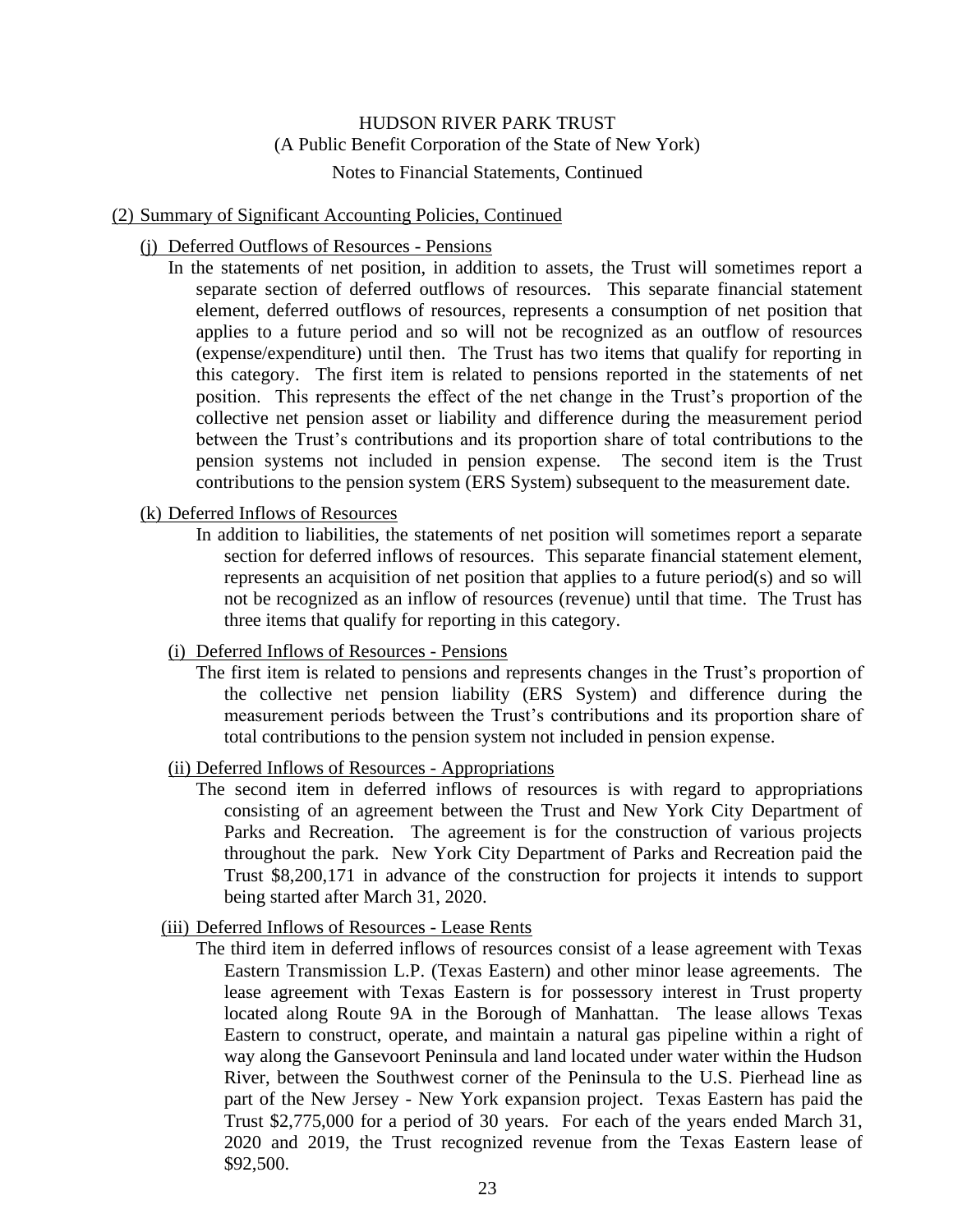#### (2) Summary of Significant Accounting Policies, Continued

#### (k) Deferred Inflows of Resources, Continued

(iii) Deferred Inflows of Resources - Lease Rents, Continued

The future revenue recognition for lease rents and occupancy permit fees are as follows:

| 2021       | 118,729     |
|------------|-------------|
| 2022       | 92,500      |
| 2023       | 92,500      |
| 2024       | 92,500      |
| 2025       | 92,500      |
| Thereafter | 1,592,520   |
|            | \$2,081,249 |

#### (l) Revenue Recognition

Appropriations revenues are recognized upon requisition by the Trust for identified capital commitments approved by the State and City. Such revenue is restricted to specific capital expenditures authorized by the Act. Lease revenues are recognized as rentals become due over the life of the lease. Rental payments received in advance are deferred until earned. Escalations based upon consumer price indices are recognized prospectively over the remainder of the lease. All leases between the Trust and the tenants of the property are operating leases. Lease revenues and other revenues may be used for Trust operations, as well as for capital expenditures. Reimbursement revenue consist of amounts received as the result of State and Federal awards. Contributions are amounts receivable for donor restricted purposes or unrestricted purposes.

#### (m) Subsequent Events

- The Trust has evaluated subsequent events through the date of the report which is the date the financial statements were available to be issued.
- The United States is presently in the midst of a national health emergency related to the COVID-19 virus. The overall consequences of the COVID-19 on a national, regional and local level are unknown, but has the potential to result in a significant economic impact. The impact of this situation on the Trust and its future results and financial position is not presently determinable.
- Subsequent to March 31, 2020, the Trust received from the U.S. Small Business Administration (SBA) a Payroll Protection Program Loan. The payment terms contain a conditional loan forgiveness clause that states that the indebtedness evidenced by the note may be forgiven, pursuant to and subject to, the terms of the Paycheck Protection Program (15 U.S.C. §636(a)(36)), and the guidance issued in relation thereto by SBA and/or the U.S. Department of Treasury.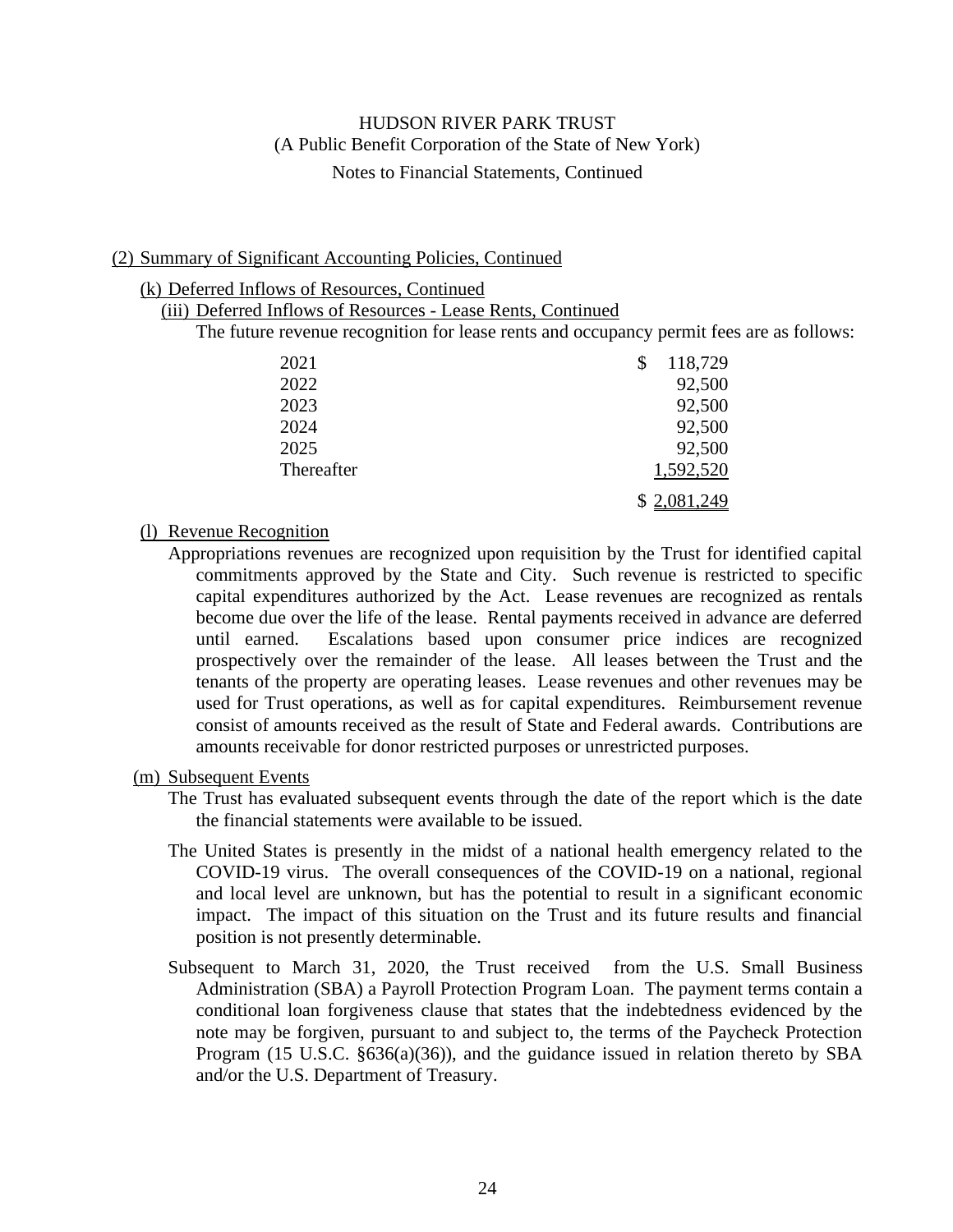### HUDSON RIVER PARK TRUST (A Public Benefit Corporation of the State of New York)

Notes to Financial Statements, Continued

#### (2) Summary of Significant Accounting Policies, Continued

#### (m) Subsequent Events, Continued

GASB issued Statement No. 95 - "Postponement of the Effective Dates of Certain Authoritative Guidance" in May 2020. This Statement has the primary objective of providing temporary relief to governments and other stakeholders in light of the COVID-19 pandemic. That objective is accomplished by postponing the effective dates of certain provisions in Statements and Implementation Guides that first became effective or are scheduled to become effective for periods beginning after June 15, 2018, and later. Earlier application of the provisions addressed in this Statement is encouraged and is permitted to the extent specified in each pronouncement as originally issued. Disclosures in note 12 have been updated accordingly.

#### (n) Income Taxes

The Trust is a Public Benefit Corporation of the State of New York. As such income earned in the exercise of its essential governmental function is exempt from State and Federal income taxes.

#### (3) Fair Value of Investments

- Authorization of investments in securities is governed by written internal guidelines, statutes and State guidelines.
- The Trust recognizes its fair value measurements within the fair value hierarchy established by generally accepted accounting principles. The hierarchy is based on the valuation inputs used to measure the fair value of the asset. Level 1 inputs are quoted prices in active markets for identical assets; Level 2 inputs are significant other observable inputs; Level 3 inputs are significant unobservable in puts.

 $F_a$ in value

Investment securities at March 31, 2020 consist of the following:

|                         | Maturity                            | Rate                 | Fair value       | raif value<br>Hierarchy |
|-------------------------|-------------------------------------|----------------------|------------------|-------------------------|
| U.S. Treasuries         | Less than 6 months                  | 1.375% to<br>2.375%  | 16,816,279<br>\$ | Level 1                 |
| U.S. Treasuries         | 6 months to 1 year                  | 1.375\% to<br>2.500% | 23,567,153       | Level 1                 |
| U.S. Treasuries         | 1 to 5 years                        | 1.125\% to<br>2.75%  | 129,392,441      | Level 1                 |
| in U.S. Government debt | Money market funds with investments |                      | 48,025,308       | Level 2                 |
|                         |                                     |                      | 217,801,181      |                         |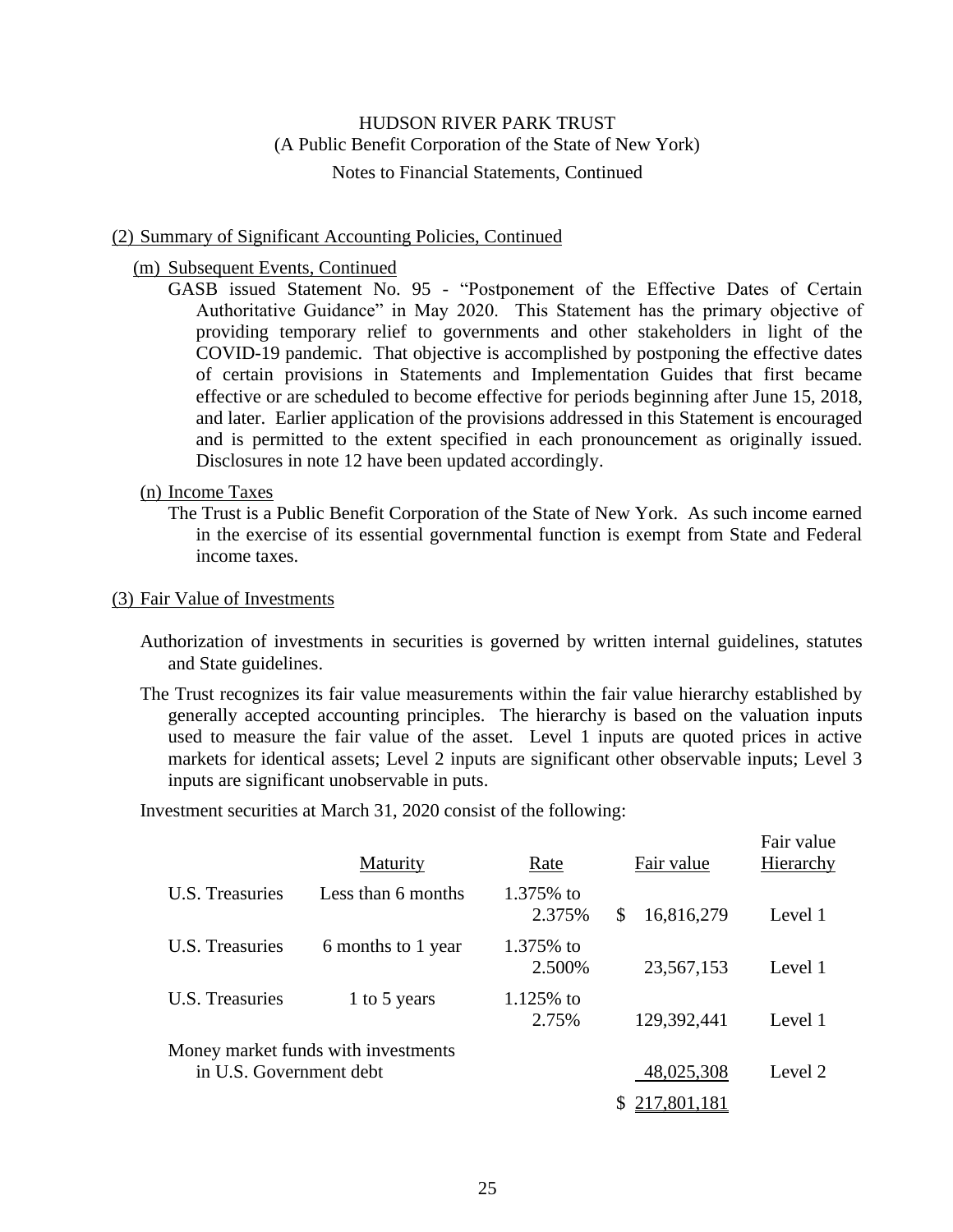#### (3) Fair Value of Investments, Continued

Investment securities at March 31, 2019 consist of the following:

|                                                                | Fair value   | Fair value<br>Hierarchy |
|----------------------------------------------------------------|--------------|-------------------------|
| Cash and short-term securities                                 | \$52,311,434 | Level 1                 |
| Money market funds with investments<br>in U.S. Government debt | 48,120,049   | Level 2                 |
|                                                                | 100,431,483  |                         |

#### (4) Property and Equipment

Property and equipment at March 31, 2020 and 2019 consist of the following:

| Lives         |                                                                                | 2019                                                                                                                                                             |
|---------------|--------------------------------------------------------------------------------|------------------------------------------------------------------------------------------------------------------------------------------------------------------|
| $10-50$ years |                                                                                | 556,022,024                                                                                                                                                      |
| 7 years       |                                                                                | 3,337,278                                                                                                                                                        |
| 5 years       |                                                                                | 1,188,748                                                                                                                                                        |
| 3 years       |                                                                                | 1,655,110                                                                                                                                                        |
| 5 years       |                                                                                | 2,153,840                                                                                                                                                        |
| 5 years       |                                                                                | 421,173                                                                                                                                                          |
| 5 years       |                                                                                | 523,076                                                                                                                                                          |
|               |                                                                                | 565, 301, 249                                                                                                                                                    |
|               |                                                                                |                                                                                                                                                                  |
|               |                                                                                | 458,271,415                                                                                                                                                      |
|               | Total property and equipment<br>Less accumulated depreciation and amortization | 2020<br>\$611,257,057<br>4,108,266<br>1,278,390<br>1,769,979<br>2,454,540<br>423,756<br>528,746<br>621,820,734<br>$(119,048,905)$ $(107,029,834)$<br>502,771,829 |

#### (5) Other Postemployment Benefits Obligation

- The Trust provides continuation of medical coverage to employees who have completed 10 years of service with New York State and three years of service with the Trust at employee rates throughout retirement.
- The Trust, on an annual basis, accrues the cost which represents the present value of the postemployment benefits to be paid over the actuarily estimated lives of the employees.
- Total expenditures charged to general and administrative for the years ended March 31, 2020 and 2019 amounted to \$203,374 and \$285,696, respectively. At March 31, 2020 and 2019, the liability for active and retired employees included in other postemployment benefit obligation amounted to \$21,971,518 and \$17,002,324, respectively.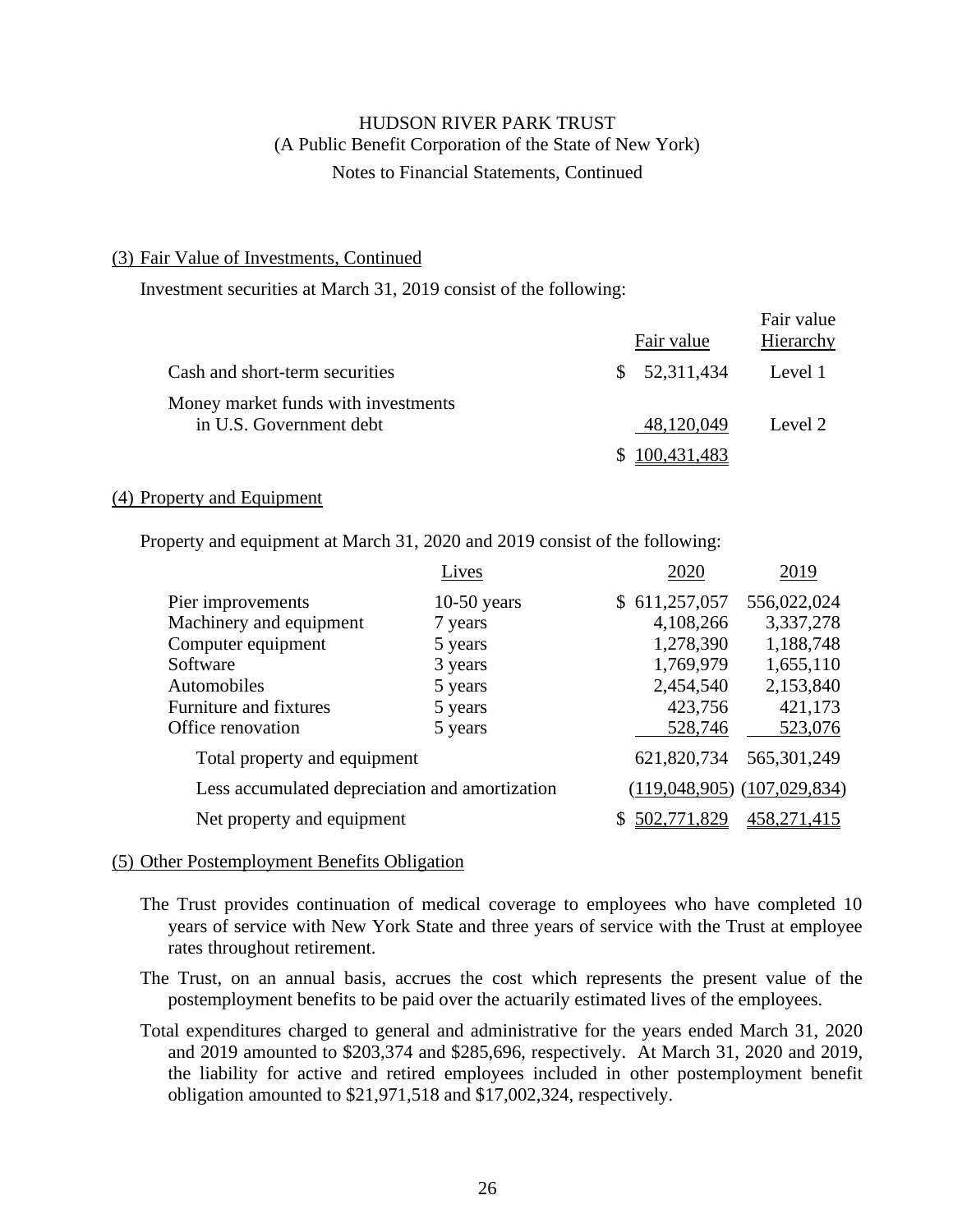#### (5) Other Postemployment Benefits Obligation, Continued

The number of participants as of March 31, 2020 was as follows:

| Active employees     | 70  |
|----------------------|-----|
| Retired employees    | 13  |
| Spouses of employees | 29  |
| Total                | 112 |

Actuarial Assumptions and Other Inputs

The total OPEB liability in the March 31, 2020 actuarial valuation was determined using the following actuarial assumptions and other inputs, applied to all periods included in the measurement, unless otherwise specified:

| Salary increases            | 3.0%         |
|-----------------------------|--------------|
| Discount rate               | 2.6%         |
| Healthcare cost trend rates | 4.6% to 4.7% |

Changes in the Total OPEB Liability

|                                                    | 2020             | 2019       |
|----------------------------------------------------|------------------|------------|
| Total OPEB liability at beginning of year          | 17,002,324<br>\$ | 15,888,500 |
| Changes for the year:                              |                  |            |
| Service cost                                       | 1,164,880        | 1,106,111  |
| Interest on total OPEB liability                   | 668,458          | 594,911    |
| Differences between actual and expected experience | (502,740)        | 192,206    |
| Changes in assumptions                             | 3,841,970        | (493,708)  |
| Benefit payments                                   | (203, 374)       | (285, 696) |
| Total changes                                      | 4,969,194        | 1,113,824  |
| Total OPEB liability at end of year                | 21,971,518       | 7,002,324  |

Sensitivity of the Total OPEB Liability to Changes in the Discount Rate

The following presents the total OPEB liability of the Trust at March 31, 2020, as well as what the Trust's total OPEB liability would be if it were calculated using a discount rate that is 1 percentage-point lower (1.6%) or 1-percentage-point higher (3.6%) than the current discount rate:

|                             | $1\%$        | Discount   | 1%         |
|-----------------------------|--------------|------------|------------|
|                             | Decrease     | Rate       | Increase   |
|                             | $(1.6\%)$    | $(2.6\%)$  | $(3.6\%)$  |
| <b>Total OPEB liability</b> | \$26,500,340 | 21,971,518 | 18,438,630 |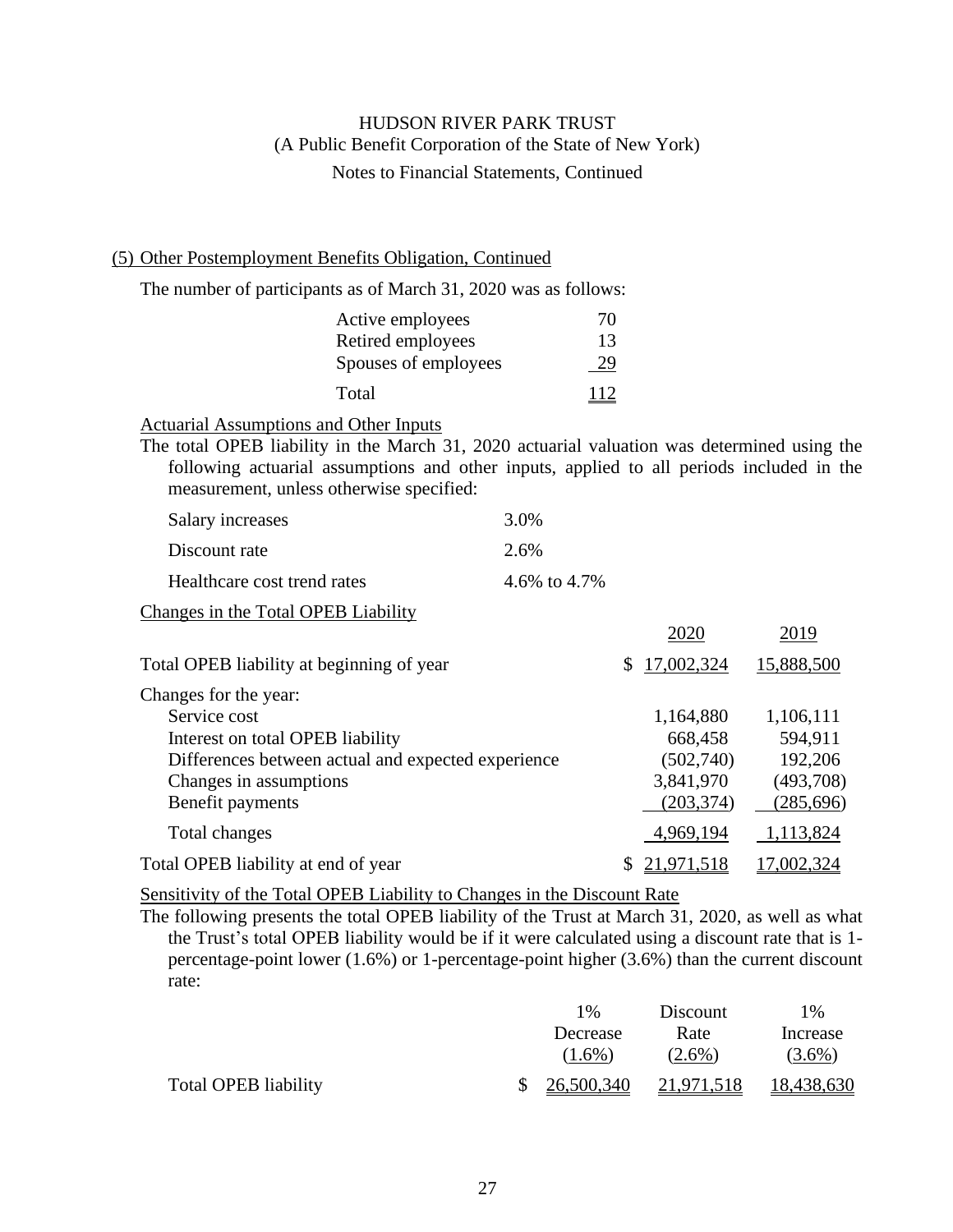#### (5) Other Postemployment Benefits Obligation, Continued

Sensitivity of the Total OPEB Liability to Changes in the Healthcare Costs Trend Rates The following presents the total OPEB liability of the Trust at March 31, 2020, as well as what the Trust's total OPEB liability would be if it were calculated using a rate that is 1 percentage point lower (3.6% to 3.7%) or 1-percentage point higher (5.6% to 5.7%) than the current rate:

|                             | $1\%$                | Current              | 1%                  |
|-----------------------------|----------------------|----------------------|---------------------|
|                             | Decrease             | <b>Trend Rate</b>    | Increase            |
|                             | $(3.6\% \text{ to }$ | $(4.6\% \text{ to }$ | $(5.6% \text{ to }$ |
|                             | $3.7\%$ )            | 4.7%)                | $5.7\%$ )           |
| <b>Total OPEB liability</b> | \$17,115,110         | 21,971,518           | 28,509,480          |

#### (6) Related Party Transactions

- Related party transactions as of and for the years ended March 31, 2020 and 2019 consist of the following:
- (a) Affiliates of New York State and the City of New York
	- The Trust was due monies related to leases and occupancy agreements which it succeeded from the date of dedication of the Park by the Act to March 31, 2000.
	- At March 31, 2020 and 2019, the Trust had requested \$22,848,900 and \$21,034,502, respectively, of funds appropriated by the State and City in accordance with the Act for the value of construction contracts authorized to date.
	- The Trust succeeded the State of New York under an agreement which allows the Port Authority of New York and New Jersey to use certain properties for no monthly rental payments.
	- The Trust entered into a contract beginning April 1, 2000 with New York City Department of Parks and Recreation to provide security services in the park over a three year term in the amount of \$9,488,356. Effective April 1, 2019, the Trust extended the contract for an additional one year term with the option to extend for two additional years. During the years ended March 31, 2020 and 2019, the Trust paid \$3,281,016 and \$2,822,043, respectively, for the services provided.
	- The Trust has an agreement for property maintenance services with the New York State Department of Transportation. At March 31, 2020 and 2019, the amount included in accounts receivable amounted to \$548,491 and \$199,445, respectively.
	- New York State Division of Homeland Security and Emergency Services agreed to provide the Trust the local match requirement of the Disaster Grants - Public Assistance (Presidentially Declared Disasters) funds. At March 31, 2020 and 2019, the amount included in accounts receivable amounted to \$2,107,700 and \$1,820,724, respectively.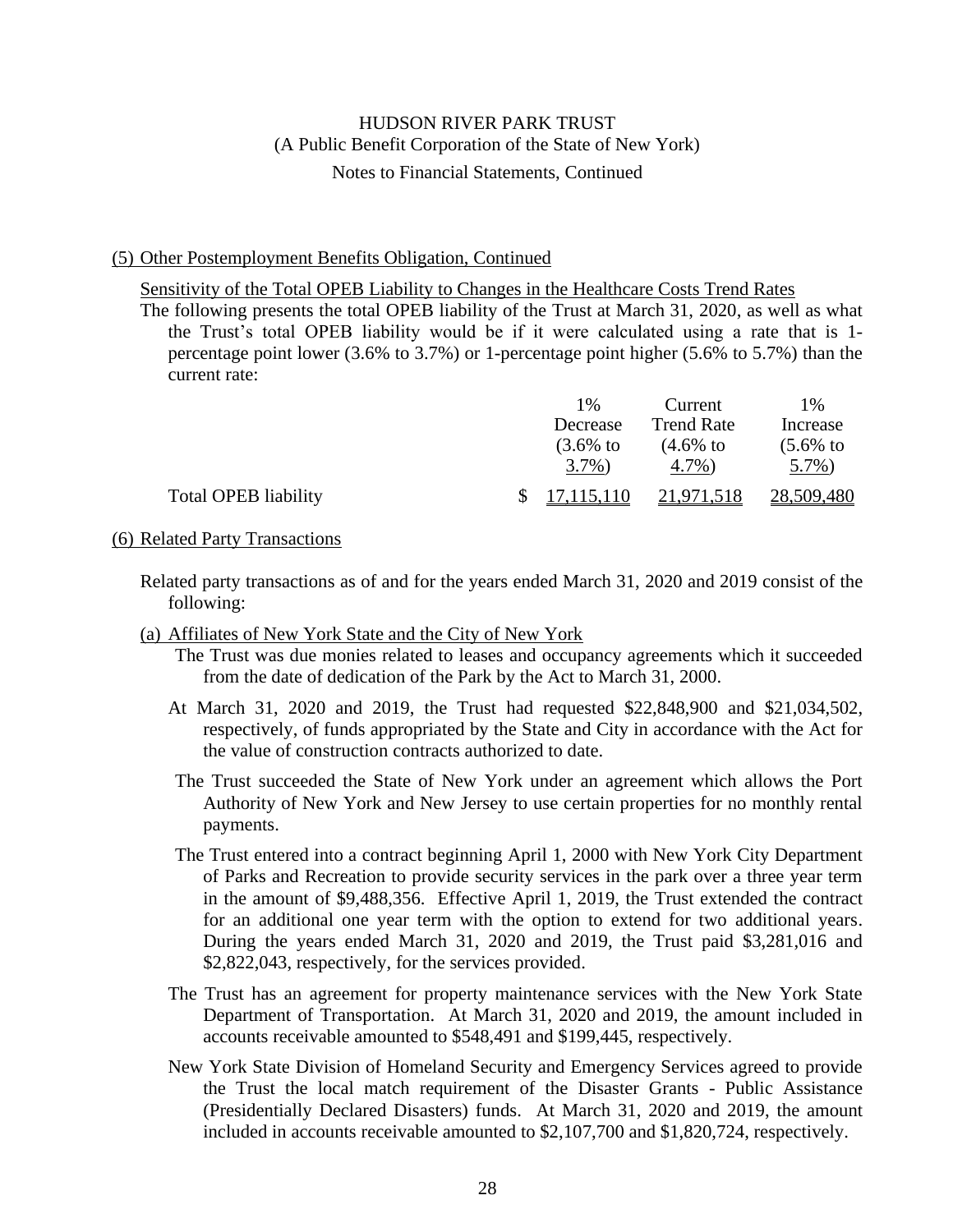#### (6) Related Party Transactions, Continued

#### (b) New York City Related Parties

As a result of the Act, the Trust receives funds from several leases held by New York City agencies. New York City Economic Development Corporation (NYCEDC) collects rents and remits a portion of the monies to the Trust semi-annually on behalf of New York City.

All lease and permit revenue is considered unrestricted.

#### (7) Commitments

The Trust has executed several non-cancelable lease agreements with various parties. Estimated minimum rental payments to be received under the long-term lease agreements as of March 31, 2020, are as follows:

| 2021 | \$16,603,728 |
|------|--------------|
| 2022 | 17,512,618   |
| 2023 | 17,922,559   |
| 2024 | 18,199,293   |
| 2025 | 17,867,712   |
|      | \$88,105,910 |

#### (8) Restricted for Capital Expenditures

Net position restricted for capital expenditures at March 31, 2020 and 2019 is summarized as follows:

| Source                                    | 2020          | 2019        |
|-------------------------------------------|---------------|-------------|
| City of New York                          | \$24,393,497  | 23,929,269  |
| New York State Department of              |               |             |
| <b>Environmental Conservation</b>         | 4,196,333     | 4,116,473   |
| Sale of development rights - Pier 40      | 72,538,927    | 84,574,451  |
| Sale of development rights - Chelsea      | 49,221,538    |             |
| Other                                     | 8,008,437     | 6,730,819   |
| Total restricted for capital expenditures | \$158,358,732 | 119,351,012 |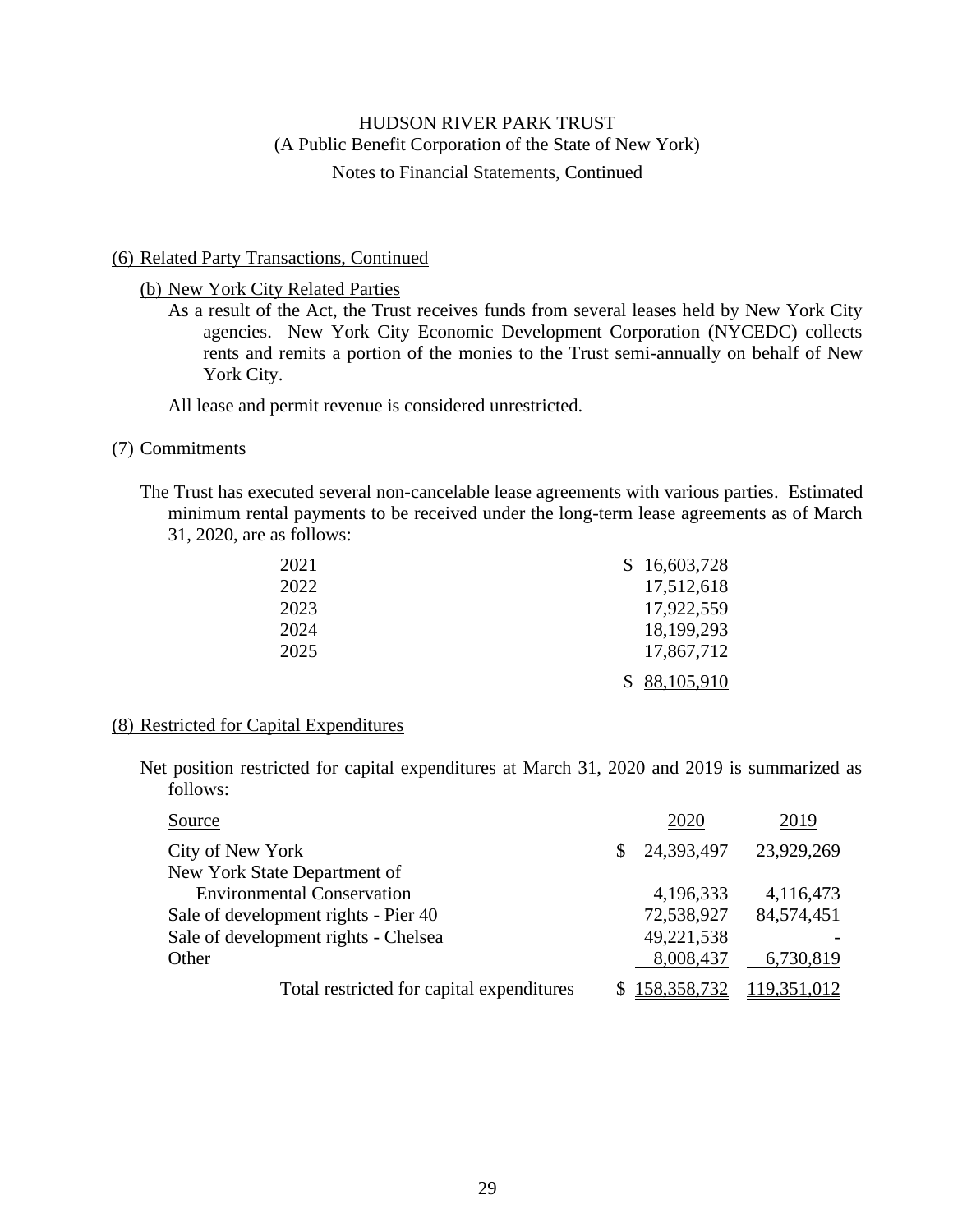#### (9) Retirement Plan

#### (a) Plan Descriptions and Benefits Provided

#### Employees' Retirement System (ERS)

The Trust participates in the New York State and Local Retirement System (the System). This is a cost-sharing multiple-employer retirement system. The System provides retirement benefits as well as death and disability benefits. The net position of the System is held in the New York State Common Retirement Trust (the Trust), which was established to hold all net assets and record changes in plan net position allocated to the System. The Comptroller of the State of New York serves as the trustee of the Trust and is the administrative head of the System. System benefits are established under the provision of the New York State Retirement and Social Security Law (RSSL). Once a public employer elects to participate in the System, the election is irrevocable. The New York State Constitution provides that pension membership is a contractual relationship and plan benefits cannot be diminished or impaired. Benefits can be changed for future members only by enactment of a State statute. The Trust also participates in the Public Employees; Group Life Insurance Plan (GLIP), which provides death benefits in the form of life insurance. The System is included in the State's financial report as a pension trust fund. That report, including information with regard to benefits provided, may be found at [www.osc.state.ny.us/retire/publications/inex.php](http://www.osc.state.ny.us/retire/publications/inex.php) or obtained by writing to the New York State and Local Retirement System, 110 State Street, Albany, New York 12244.

- The System is noncontributory except for employees who joined after July 27, 1976, who contribute 3 percent of their salary for the first ten years of membership, and employees who joined on or after January 1, 2010 and before April 1, 2012 who generally contribute 3.0 percent of their salary for their entire length of service. Those joining on or after April 1, 2012 are required to contribute between 3 and 6 percent, dependent on salary, throughout their working careers. In addition, employee contribution rates under ERS tier VI vary based on a sliding salary scale. The Comptroller annually certifies the actuarially determined rates expressly used in computing the employers' contributions based on salaries paid during the Systems fiscal year ending March 31.
- Contributions for the current year and two preceding years were equal to 100 percent of the contributions required, and were as follows:

|      | <b>ERS</b> |
|------|------------|
| 2020 | \$717,973  |
| 2019 | 666,639    |
| 2018 | 636,752    |
|      |            |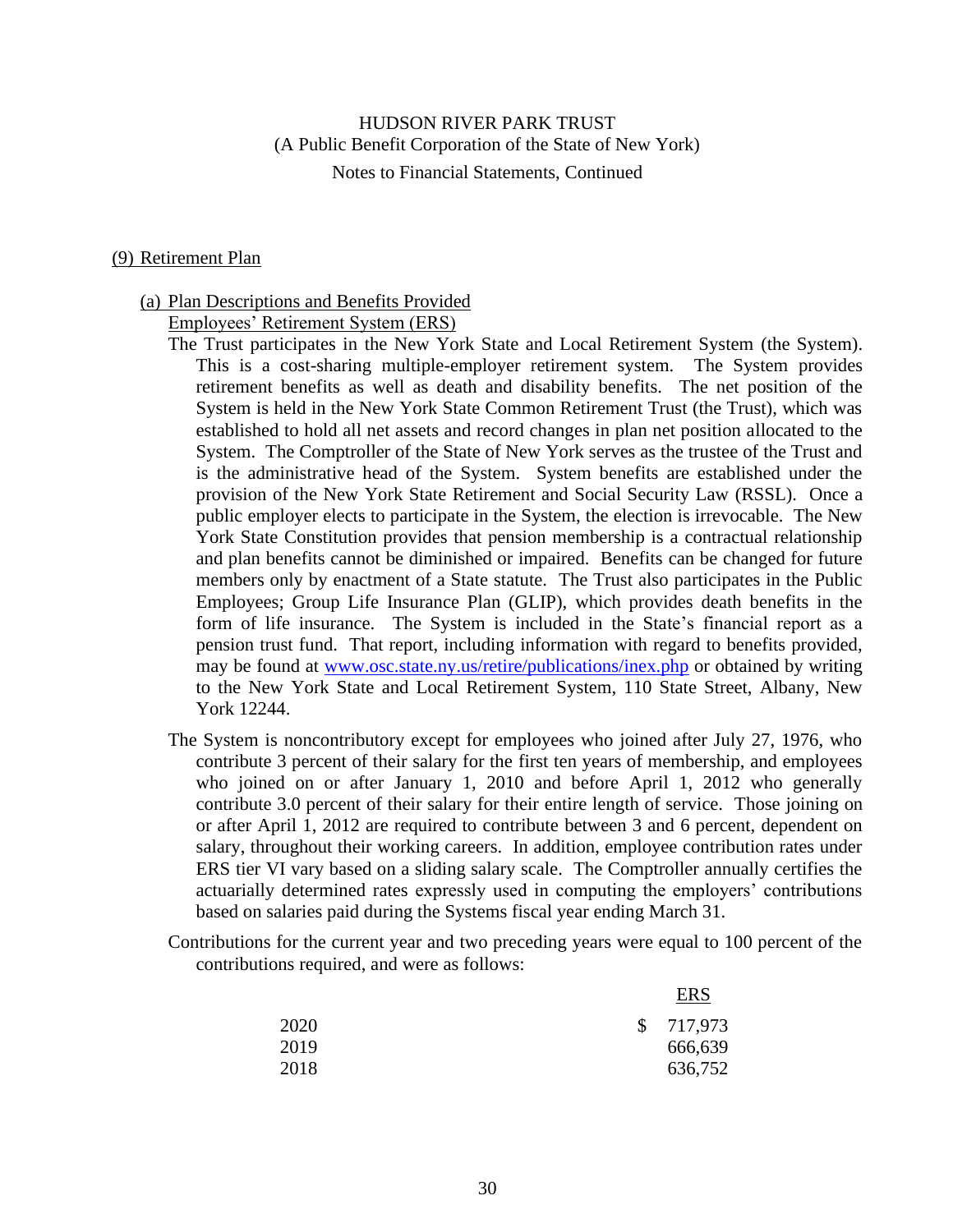## HUDSON RIVER PARK TRUST (A Public Benefit Corporation of the State of New York)

#### Notes to Financial Statements, Continued

#### (9) Retirement Plan, Continued

- (b) Pension Liabilities, Pension Expense, and Deferred Outflows of Resources and Deferred Inflows of Resources Related to Pensions
	- At March 31, 2020 and 2019, the Trust reported the following liability for its proportionate share of the net pension liability for ERS. The net pension liability was measured as of March 31, 2019 and 2018. The total pension liability used to calculate the net pension liability was determined by an actuarial valuation. The Trust's proportionate share of the net pension liability was based on a projection of the Trust's long-term share of contributions to the System relative to the projected contributions of all participating members, actuarially determined. This information was provided by ERS in reports provided to the Trust.

| Actuarial valuation date<br>Net pension liability         | 4/1/2018<br>\$1,362,236 | 4/1/2017<br>622,889 |
|-----------------------------------------------------------|-------------------------|---------------------|
| Trust's proportion of the Plan's net<br>pension liability | 0.0192262% 0.0192998%   |                     |
| Change in proportion since prior<br>measurement date      | 0.0000736% 0.0014495%   |                     |

For the years ended March 31, 2020 and 2019, the Trust recognized pension expense of \$776,725 and \$654,626, respectively, for ERS. At March 31, 2020 and 2019, the Trust's reported deferred outflows of resources and deferred inflows of resources related to pensions from the following sources:

|                                                                                                                                 |                                      | 2020                                | 2019                                 |                                     |
|---------------------------------------------------------------------------------------------------------------------------------|--------------------------------------|-------------------------------------|--------------------------------------|-------------------------------------|
|                                                                                                                                 | Deferred<br>Outflows of<br>Resources | Deferred<br>Inflows of<br>Resources | Deferred<br>Outflows of<br>Resources | Deferred<br>Inflows of<br>Resources |
| Differences between expected and<br>actual experience                                                                           | \$<br>268,253                        | 91,444                              | 222,164                              | 183,588                             |
| Changes of assumptions                                                                                                          | 342,411                              |                                     | 413,027                              |                                     |
| Net difference between projected<br>and actual earnings on pension<br>plan investments<br>Changes in proportion and differences |                                      | 349,625                             | 904,697                              | 1,785,781                           |
| between the Trust's contributions<br>and proportionate share of<br>contributions                                                | 49,062                               | 217,489                             | 66,233                               | 264,846                             |
| Trust's contributions subsequent to<br>the measurement date                                                                     | 717,973                              |                                     | 666,639                              |                                     |
| Total                                                                                                                           |                                      |                                     | 60                                   |                                     |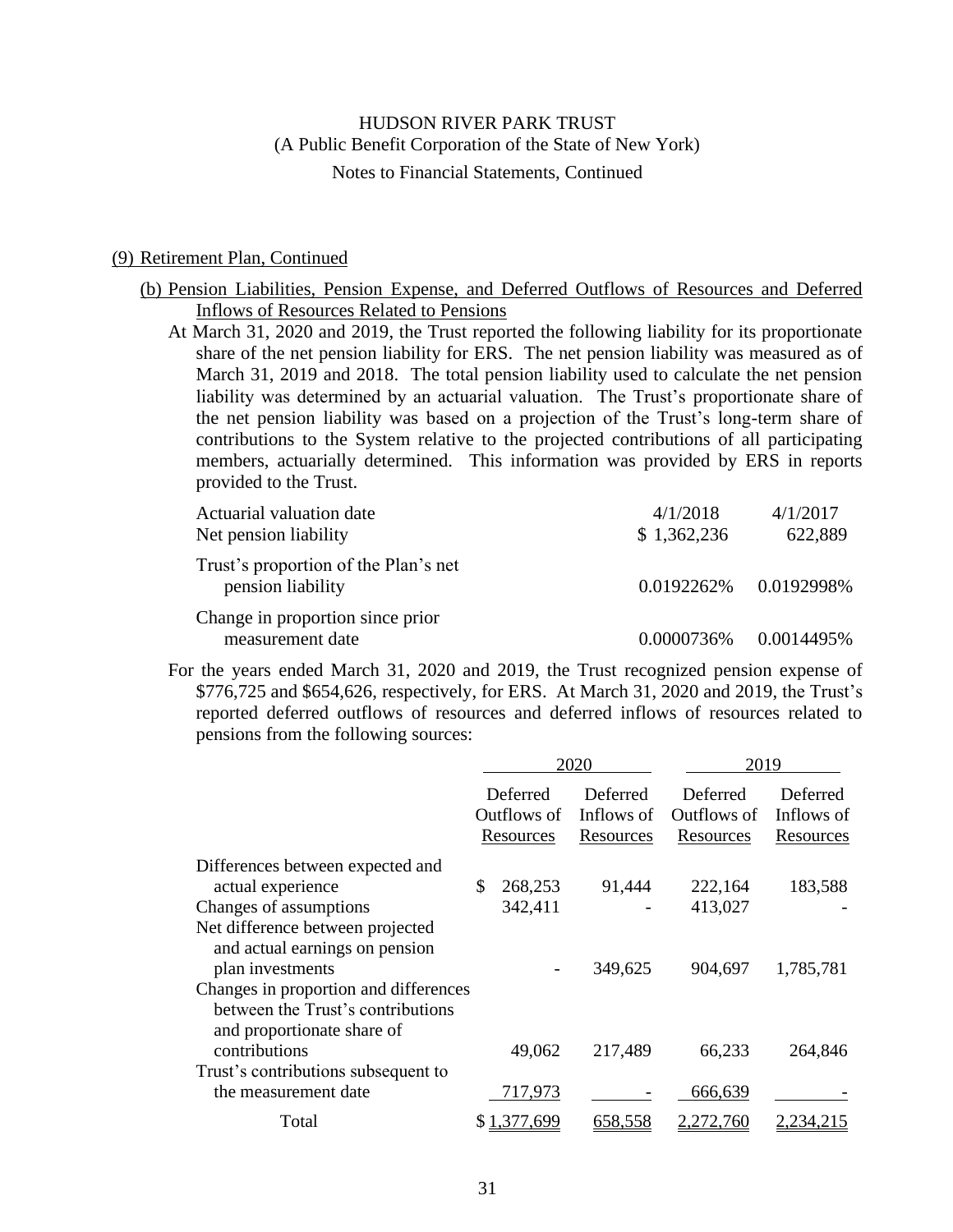#### (9) Retirement Plan, Continued

- (b) Pension Liabilities, Pension Expense, and Deferred Outflows of Resources and Deferred Inflows of Resources Related to Pensions, Continued
	- Trust contributions subsequent to the measurement date will be recognized as a reduction of the net pension liability in the year ending March 31, 2021. Other amounts reported as deferred outflows of resources and deferred inflows of resources related to pensions will be recognized in pension expense as follows:

| Plan year ended | <b>ERS</b> |
|-----------------|------------|
| 2020            | \$ 208,810 |
| 2021            | (320,707)  |
| 2022            | (52, 446)  |
| 2023            | 165,511    |

#### (c) Actuarial Assumptions

The total pension liability as of the measurement date was determined by using an actuarial valuation as noted in the table below, with update procedures used to roll forward the total pension liability to the measurement date. The significant actuarial assumptions used in the valuations were as follows:

| Measurement date         | March 31, 2019                                           | March 31, 2018                                           |
|--------------------------|----------------------------------------------------------|----------------------------------------------------------|
| Actuarial valuation date | April 1, 2018                                            | April 1, 2017                                            |
| Interest rate            | 7%                                                       | 7%                                                       |
| Salary scale             | 4.2% Average                                             | 3.8% Average                                             |
| Decrement tables         | April 1, 2010 -<br>March 31, 2015<br>System's Experience | April 1, 2010 -<br>March 31, 2015<br>System's Experience |
| Inflation rate           | 2.5%                                                     | 2.5%                                                     |

Annuitant mortality rates are based on April 1, 2010 - March 31, 2015 System's experience with adjustments for mortality improvements based on MP-2014.

The actuarial assumptions used in the April 1, 2018 valuation are based on the results of an actuarial experience study for the period April 1, 2010 - March 31, 2015.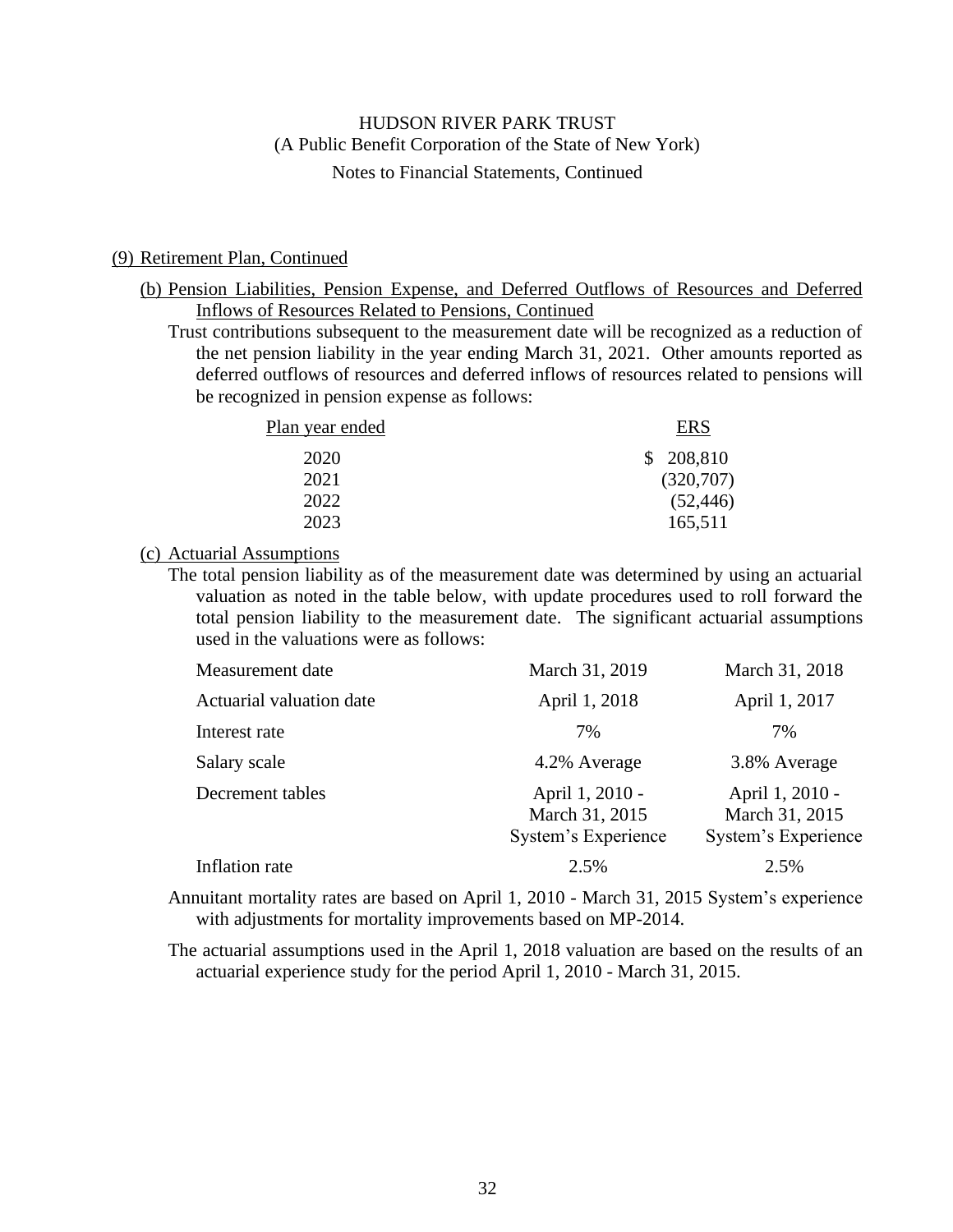#### (9) Retirement Plan, Continued

#### (c) Actuarial Assumptions, Continued

The long term rate of return on pension plan investments was determined using a building block method in which best estimate ranges of expected future real rates of return (expected returns net of investment expense and inflation) are developed for each major asset class. These ranges are combined to produce the long term expected rate of return by weighting the expected future real rates of return by each the target asset allocation percentage and by adding expected inflation. Best estimates of the arithmetic real rates of return for each major asset class included in the target asset allocation are summarized as follows:

| Measurement date           | March 31, 2019       |                                                 |
|----------------------------|----------------------|-------------------------------------------------|
|                            | Target<br>allocation | Long-term<br>expected<br>real rate<br>of return |
| Asset type:                |                      |                                                 |
| Domestic equity            | 36.00%               | 4.55%                                           |
| International equity       | 14.00%               | 6.35%                                           |
| Private equity             | 10.00%               | 7.50%                                           |
| Real estate                | 10.00%               | 5.55%                                           |
| Absolute return strategies | 2.00%                | 3.75%                                           |
| Opportunistic portfolio    | 3.00%                | 5.68%                                           |
| Real assets                | 3.00%                | 5.29%                                           |
| Bonds and mortgages        | 17.00%               | 1.31%                                           |
| Cash                       | 1.00%                | $(0.25\%)$                                      |
| Inflation - indexed bonds  | 4.00%                | 1.25%                                           |
|                            |                      |                                                 |

The real rate of return is net of the long-term inflation assumption of 2.50%.

#### (d) Discount Rate

The actuarial discount rate used to calculate the total pension liability was 7% for March 31, 2020 and 2019. The projection of cash flows used to determine the discount rate assumes that contributions from plan members will be made at the current contribution rates and that contributions from employers will be made at statutorily required rates, actuarially. Based upon the assumptions, the System's fiduciary net position was projected to be available to make all projected future benefit payments of current plan members. Therefore the long term expected rate of return on pension plan investments was applied to all periods of projected benefit payments to determine the total pension liability.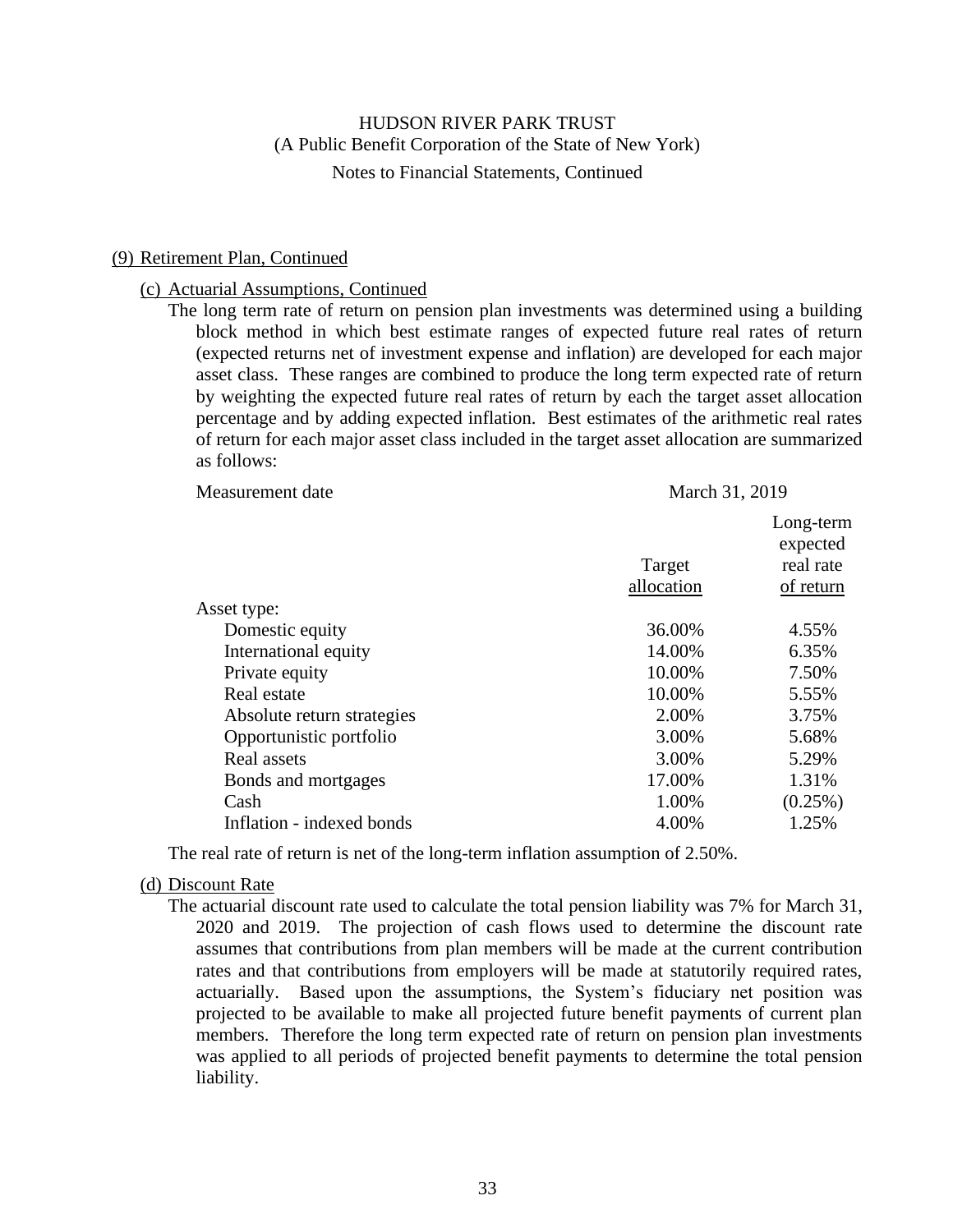#### (9) Retirement Plan, Continued

#### (e) Sensitivity of the Proportionate Share of the Net Pension Liability to the Discount Rate Assumption

The following presents the Trust's proportionate share of the net pension liability at March 31, 2020 calculated using the discount rate of 7%, as well as what the Trust's proportionate share of the net pension liability would be if it were calculated using a discount rate that is 1-percentage point lower (6%) or 1-percentage point higher (8%) than the current rate:

|                                           | $1\%$ | Current                                | 1%       |
|-------------------------------------------|-------|----------------------------------------|----------|
|                                           |       | Decrease Assumption                    | Increase |
|                                           | (6%)  | (7%)                                   | (8%)     |
| Employer's proportionate share of the net |       |                                        |          |
| pension (asset) liability                 |       | $$5,955,915$ $1,362,236$ $(2,496,779)$ |          |
|                                           |       |                                        |          |

#### (f) Pension Plan Fiduciary Net Position

The components of the current-year net pension liability of all participating employers as of the respective valuation dates, were as follows:

|                                                                         |                         | (Dollars in Millions) |
|-------------------------------------------------------------------------|-------------------------|-----------------------|
| Valuation date                                                          | 4/1/2018                | 4/1/2017              |
| Employers' total pension liability<br>Plan net position                 | \$189,803<br>(182, 718) | 183,400<br>(180, 173) |
| Employers' net pension liability                                        | 7,085                   | 3,227                 |
| Ratio of plan net position to the Employers' total<br>pension liability | 96.27%                  | 98.24%                |

#### (g) Contributions to the Pension Plan

Employer contributions are paid annually based on the System's fiscal year which ends on March 31<sup>st</sup>. Retirement contributions as of March 31, 2020 and 2019 represent the projected employer contribution for the period of April 1, 2019 through March 31, 2020 and April 1, 2018 through March 31, 2019, respectively based on paid ERS wages multiplied by the employer's contribution rate, by tier. This amount has been recorded as deferred outflows of resources in the accompanying financial statements.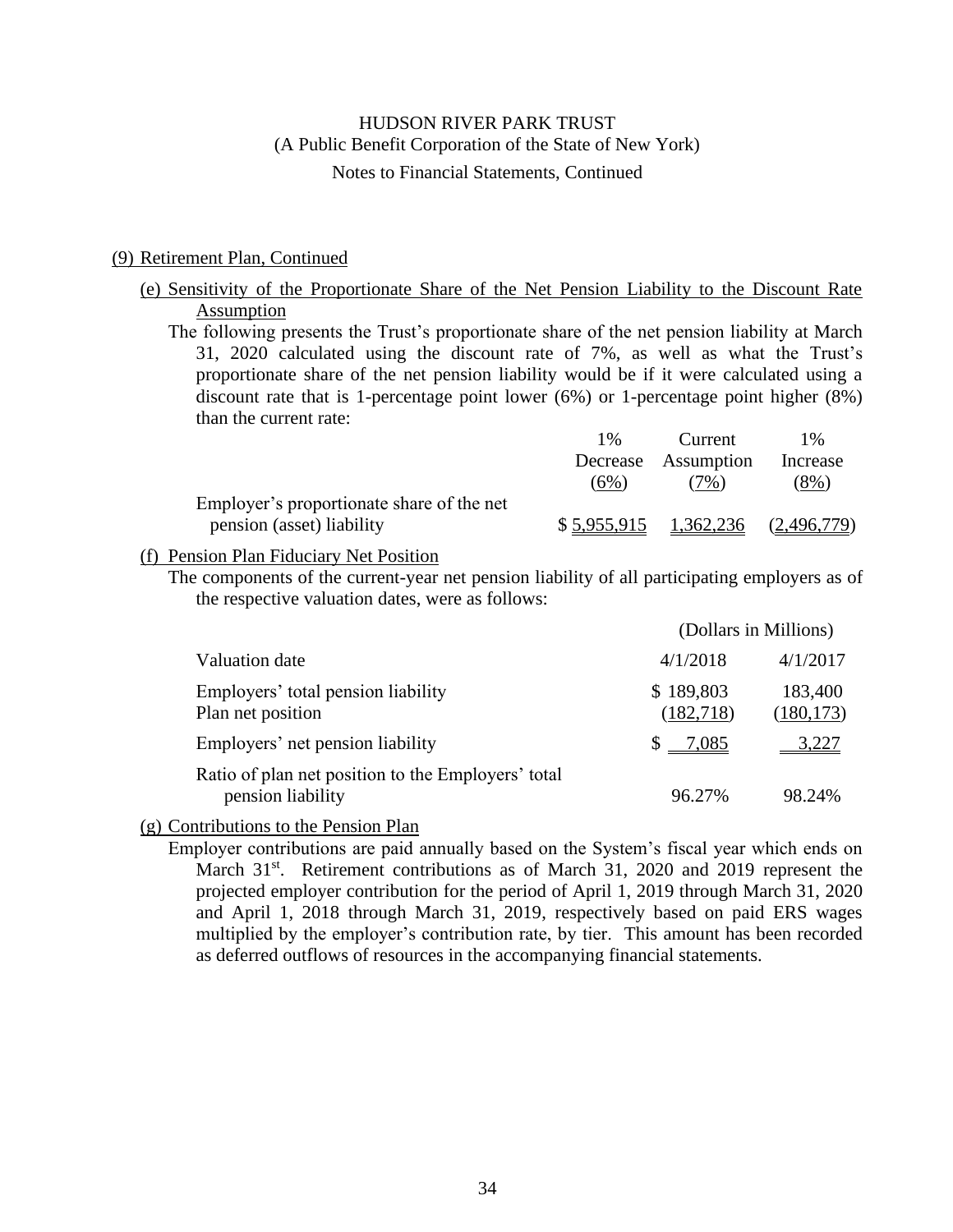#### (10) Contingencies

Contingencies at March 31, 2020 consist of the following:

#### (a) Litigation

The Trust is involved in various claims and lawsuits, both for and against the Trust, arising in the normal course of business. Management believes that any financial responsibility that may be incurred in settlement of such claims and lawsuits would not be material to the Trust's financial position.

#### (b) Other

The Trust generates lease and parking revenue from waterfront properties which are inherently dependent on high levels of capital maintenance. A failure by the Trust or its tenants to address such maintenance could have a material effect on the value of the Trust's assets and its operating revenue. However, it is difficult to estimate the effect, if any, to the Trust's assets or operating revenue.

#### (c) Terrorist Attack of October 31, 2017

On October 31, 2017 a terrorist attack occurred on the State owned bikeway adjacent to Hudson River Park. There are currently 18 lawsuits filed against the Trust along with other defendants, including the City of New York and Home Depot. As of the issuance date of these financial statements there has only been limited discovery and the outcome of the litigation, and maximum exposure for which the Trust may be contingently liable in such litigation, is currently unknown. The Trust carries liability insurance that covers a portion of the contingent liability.

#### (11) Contributions

Contributions received for the years ended March 31, 2020 and 2019 consist of the following:

|                                    | 2020      | 2019      |
|------------------------------------|-----------|-----------|
| Friends of Hudson River Park Trust | \$720,633 | 1,020,000 |
| AP - ISC Leroy, LLC                |           | 2,250,000 |
| Other                              | 29,186    | 10,380    |
|                                    | \$749.819 | 3,280,380 |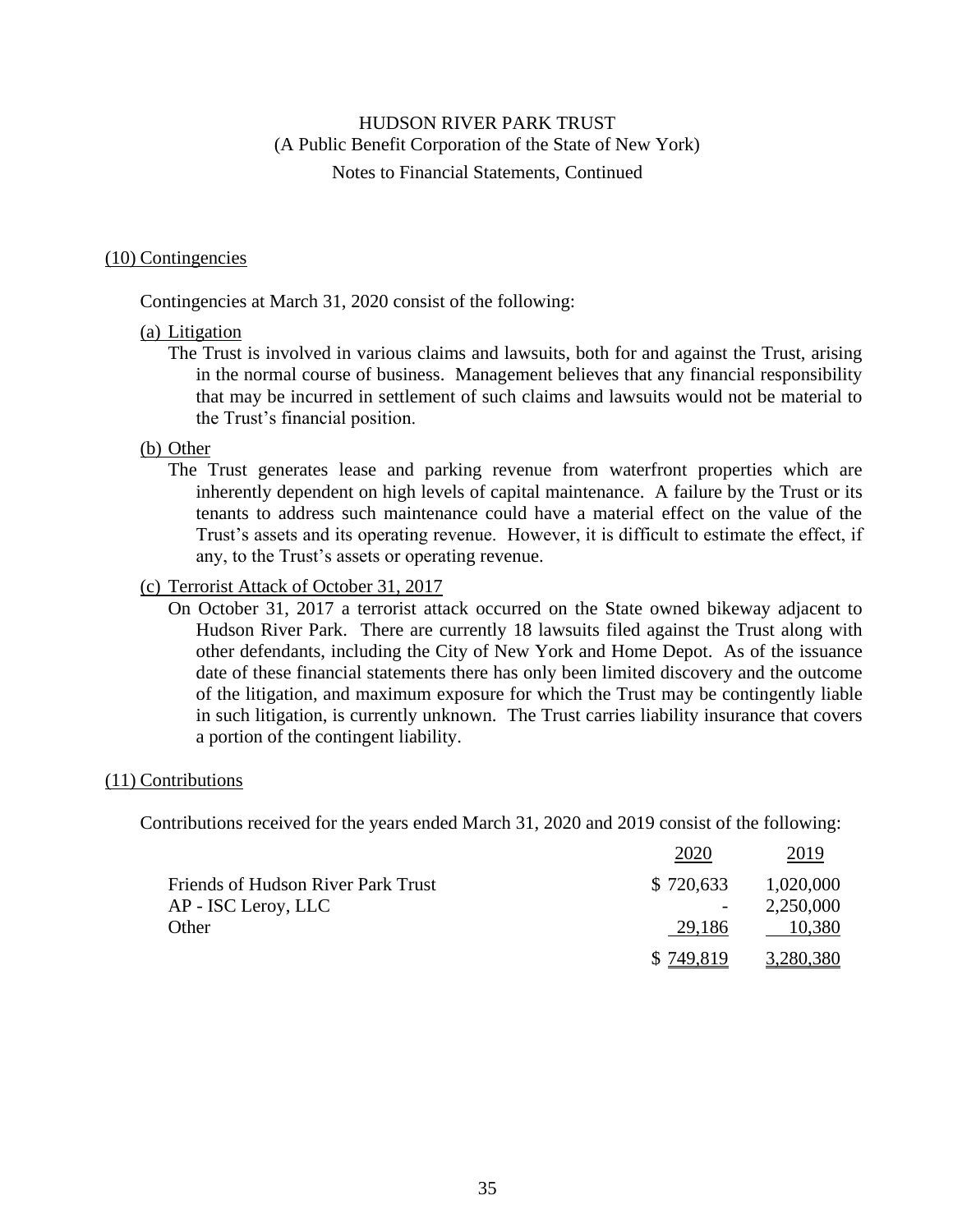#### (12) Accounting Standards Issued But Not Yet Implemented

- GASB Statement No. 83 "Certain Asset Retirement Obligations." This Statement, issued in November 2016, addresses accounting and financial reporting for certain asset retirement obligations (AROs). Governments that have legal obligations to perform certain future asset retirement activities related to tangible capital assets should recognize a liability based on the guidance in this Statement. The requirements of this Statement are effective for reporting periods beginning after June 15, 2019, which is the fiscal year beginning April 1, 2020 for the Trust. This Statement is not expected to have a material effect on the financial statements of the Trust.
- GASB Statement No. 84 "Fiduciary Activities." This Statement, issued in January 2017, established criteria for identifying fiduciary activities of all state and local governments. The focus of the criteria generally is on (1) whether a government is controlling assets of the fiduciary activity and (2) the beneficiaries with whom a fiduciary relationship exists. This Statement is effective for reporting periods beginning after December 15, 2019, which is the fiscal year beginning April 1, 2020 for the Trust. This Statement is not expected to have a material effect on the financial statements of the Trust.
- GASB Statement No. 87 "Leases." This Statement, issued in June 2017, requires recognition of certain lease assets and liabilities for leases that previously were classified as operating leases and recognized as inflows of resources or outflows of resources based on the payment provisions of the contract. It establishes a single model for lease accounting based on the foundational principle that leases are financings of the right to use an underlying asset. The requirements of this statement are effective for financial statements for periods beginning after June 15, 2021, which is the fiscal year beginning April 1, 2022 for the Trust. Management is in process of evaluating the potential impact due to the implementation of this Statement on the financial statements of the Trust.
- GASB Statement No. 88 "Certain Disclosures Related to Debt, Including Direct Borrowings and Direct Placements." This Statement, issued in April of 2018, requires that additional essential information related to debt be disclosed in notes to financial statements, including unused lines of credit; assets pledged as collateral for the debt; and terms specified in debt agreements related to significant events of default with finance-related consequences, significant termination events with finance-related consequences, and significant subjective acceleration clauses. This Statement also requires that existing and additional information be provided for direct borrowings and direct placements of debt separately from other debt. The provisions of this Statement are effective for reporting periods beginning after June 15, 2019, which is the fiscal year beginning April 1, 2020 for the Trust. Management is in the process of evaluating the potential impact due to the implementation of this Statement on the financial statements of the Trust.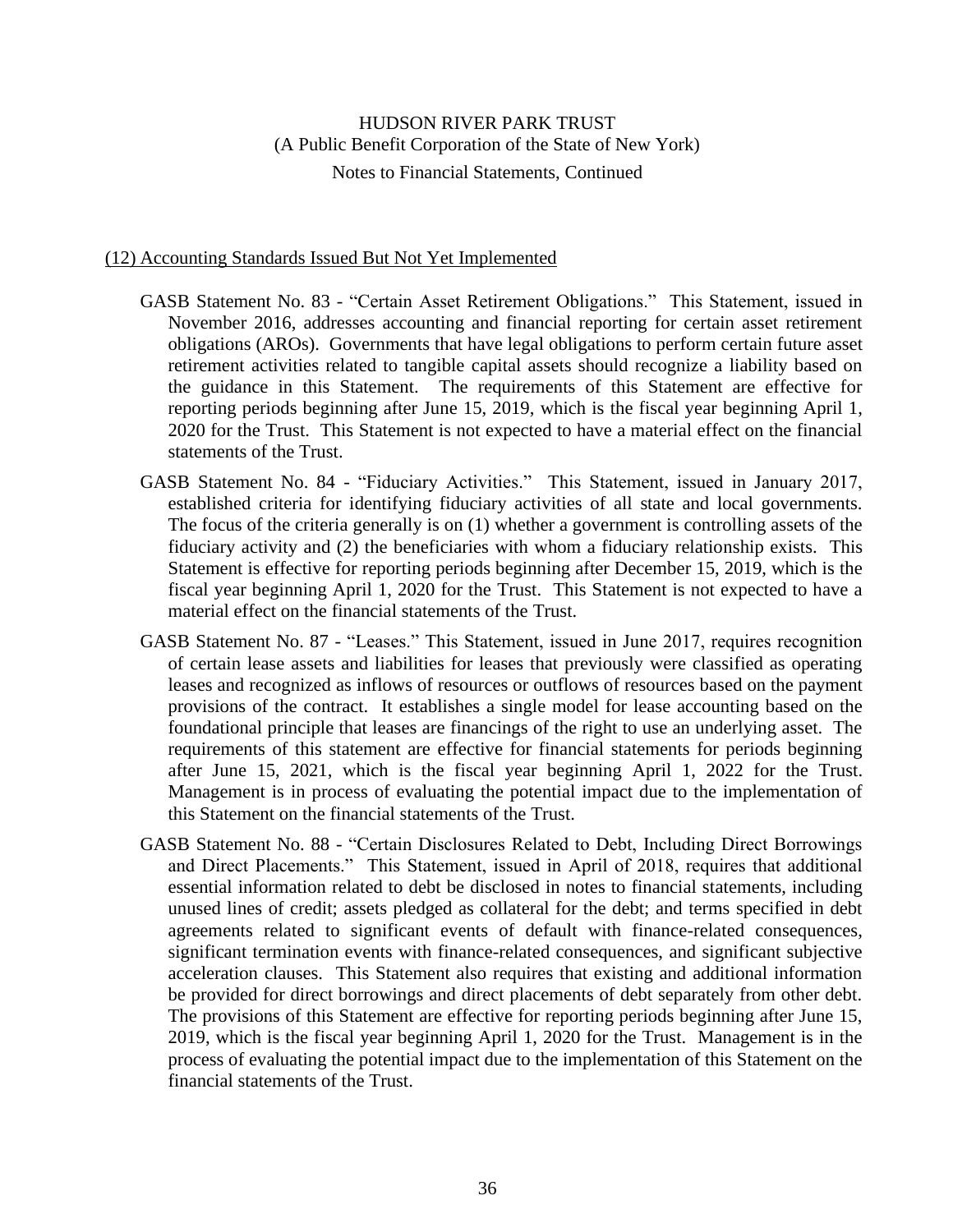#### (12) Accounting Standards Issued But Not Yet Implemented, Continued

- GASB Statement No. 89 "Accounting for Interest Cost Incurred before the End of a Construction Period." This Statement, issued in June 2018, establishes accounting requirements for interest cost incurred before the end of a construction period. Such interest cost includes all interest that previously was accounted for in accordance with the requirements of paragraphs 5-22 of Statement No. 62 - "Codification of Accounting and Financial Reporting Guidance Contained in Pre-November 30, 1989 FASB and AICPA Pronouncements" which are superseded by this Statement. The requirements of this Statement are effective for reporting periods beginning after December 15, 2020, which is the fiscal year beginning April 1, 2021 for the Trust. Management is in the process of evaluating the potential impact due to the implementation of this Statement on the financial statements of the Trust.
- GASB Statement No. 91 "Conduit Debt Obligations." This Statement, issued in May of 2019, requires a single method be used for the reporting of conduit debt obligations. The focus of the Statement is to improve financial reporting by eliminating diversity in practice associated with (1) commitments extended by issuers, (2) arrangements associated with conduit debt obligations, and (3) related note disclosures. The requirements of this Statement are effective for reporting periods beginning after December 15, 2021, which is the fiscal year beginning April 1, 2022 for the Trust. Management is in the process of evaluating the potential impact of this Statement on the financial statements of the Trust.
- GASB Statement No. 92 "Omnibus 2020." This Statement, issued in January 2020, clarifies implementation of GASB Statements No. 73, 74, 84 and 87, generally effective for fiscal years beginning after June 15, 2021, which is the fiscal year beginning April 1, 2022 for the Trust. Management is evaluating the potential impact due to the implementation of this Statement on the financial statements of the Trust.
- GASB Statement No. 93 "Replacement of Interbank Offered Rates." This Statement, issued in March 2020, addresses the accounting and financial reporting implications that result from the replacement of an interbank offered rate (IBOR) - most notably, the London Interbank Offered Rate (LIBOR), which is expected to cease to exist in its current form at the end of 2021. The requirements of this Statement are effective for reporting periods after June 15, 2021, which is the fiscal year beginning April 1, 2022 for the Trust. Management is evaluating the potential impact due to the implementation of this Statement on the financial statements of the Trust.
- GASB Statement No. 94 "Public-Private and Public-Private Partnerships and Availability Payment Arrangements." This Statement, issued in March 2020, addresses issues related to public-private and public-private partnerships (PPPs). The requirements of this Statement are effective for reporting periods beginning after June 15, 2022, which is the fiscal year beginning April 1, 2023 for the Trust. Management is evaluating the potential impact due to the implementation of this Statement on the financial statements of the Trust.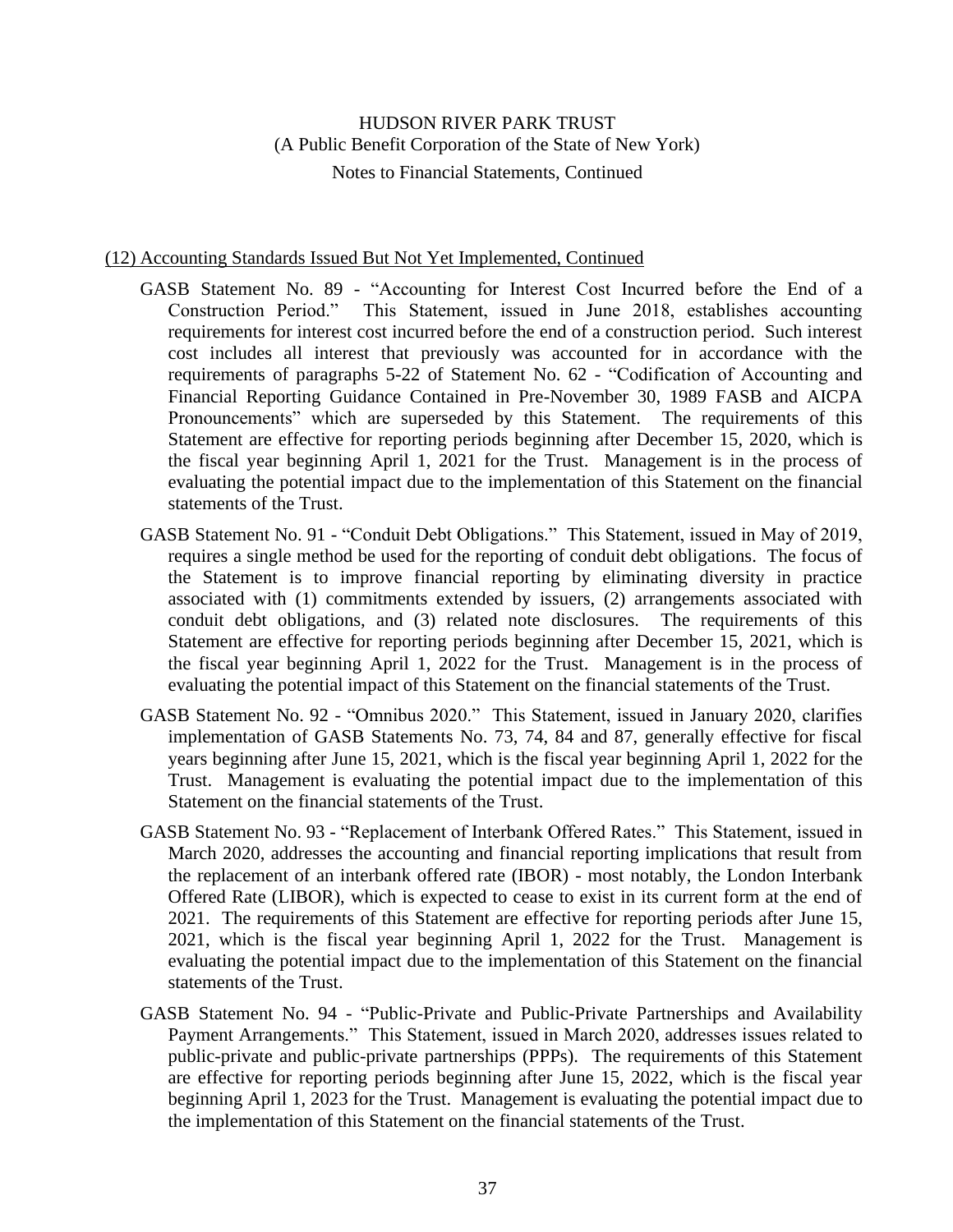#### (12) Accounting Standards Issued But Not Yet Implemented, Continued

- GASB Statement No. 96 "Subscription-Based Information Technology Arrangements." This Statement, issued in May 2020, provides guidance on the accounting and financial reporting for subscription-based information technology arrangements (SBITAs) for government end users (governments). The requirements of this Statement are effective for reporting periods beginning after June 15, 2022, which is the fiscal year beginning April 1, 2023 for the Trust. Management is evaluating the potential impact due to the implementation of this Statement on the financial statements of the Trust.
- GASB Statement No. 97 "Certain Component Unit Criteria, and Accounting and Financial Reporting for Internal Revenue Code Section 457 Deferred Compensation Plans - an amendment of GASB Statements No. 14 and No. 84, and a supersession of GASB Statement No. 32." This Statement, issued in June 2020, sets requirements for a primary government's determination of component units which do not have governing boards; amends the financial burden criterion in paragraph 7 of Statement No. 84; sets required classifications for Section 457 plans and applies Statement No. 84, as amended, to IRC Section 457 arrangements; and supersedes remaining provisions of Statement No. 32, as amended, regarding investment valuation requirements for Section 457 plans. The requirements of this Statement in (1) paragraph 4 of this Statement as it applies to defined contribution pension plans, defined contribution OPEB plans, and other employee benefit plans and (2) paragraph 5 of this Statement are effective immediately. All other requirements of this Statement are effective for reporting periods beginning after June 15, 2021 which is the fiscal year beginning April 1, 2022 for the Trust. Management is evaluating the potential impact due to the implementation of this Statement on the financial statements of the Trust.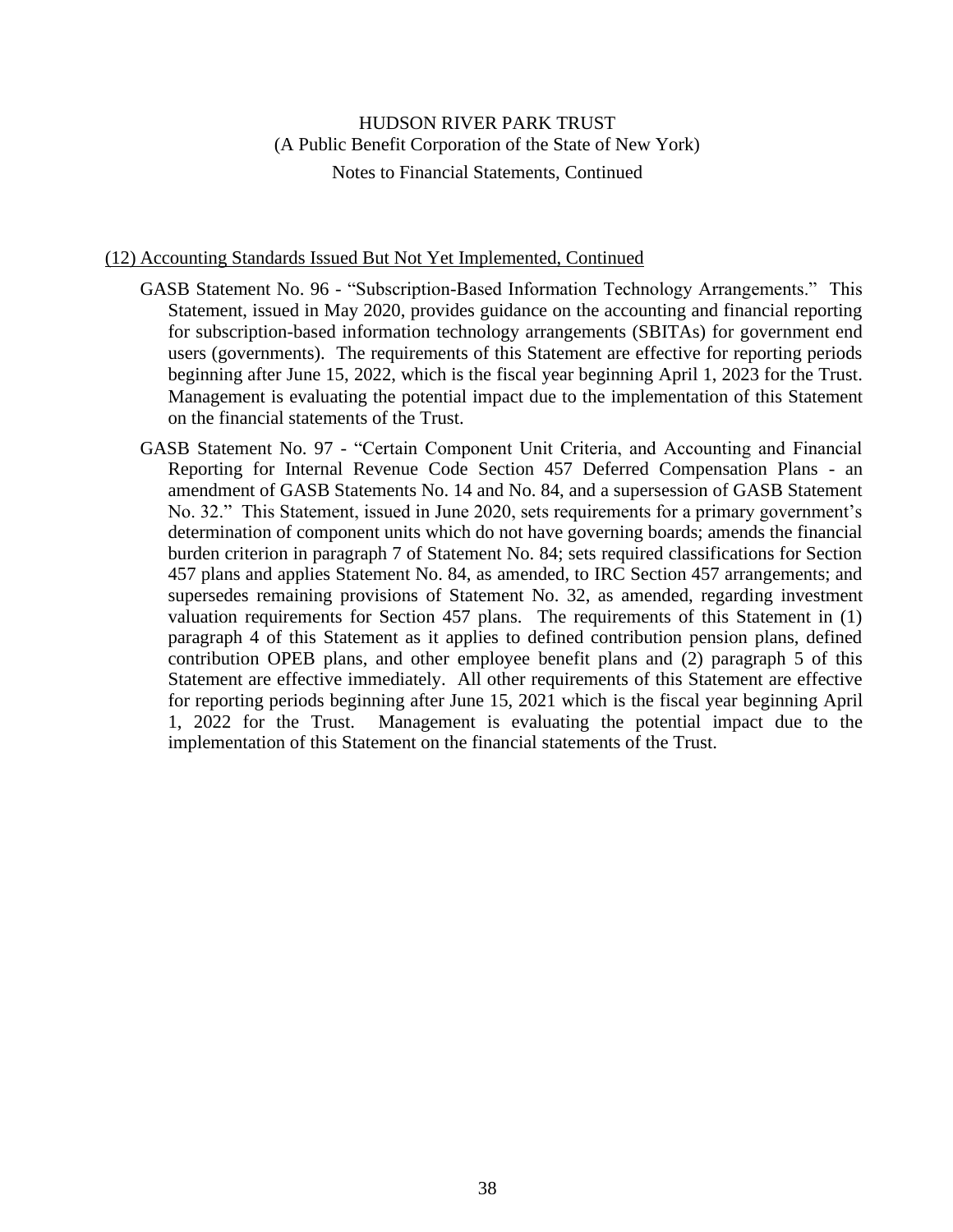### HUDSON RIVER PARK TRUST (A Public Benefit Corporation of the State of New York) Required Supplementary Information Schedule of Changes in Trust's Total OPEB Liability and Related Ratios Year ended March 31, 2020

| Total OPEB liability:                                   | 2020             | 2019       |
|---------------------------------------------------------|------------------|------------|
| Service cost                                            | \$<br>1,164,880  | 1,106,111  |
| Interest on total OPEB liability                        | 668,458          | 594,911    |
| Differences between actual and expected experience      | (502,740)        | 192,206    |
| Changes in assumptions                                  | 3,841,970        | (493,708)  |
| Benefit payments                                        | (203, 374)       | (285, 696) |
| Net change in total OPEB liability                      | 4,969,194        | 1,113,824  |
| Total OPEB liability - beginning                        | 17,002,324       | 15,888,500 |
| Total OPEB liability-ending                             | \$21,971,518     | 17,002,324 |
| Covered payroll                                         | 5,696,661<br>\$. | 5,152,017  |
| Total OPEB liability as a percentage of covered payroll | 385.7%           | 330.0%     |

#### Notes to schedule:

Changes of assumptions - Changes of assumptions and other inputs reflect the effects of changes in the discount rate each period. The following are the discount rates used in each period:

| 2019 | 3.7% |
|------|------|
| 2020 | 2.6% |

This schedule is presented to illustrate the requirement to show information for 10 years. However, until a full 10 year trend is compiled, the Trust is presenting information for those years for which information is available.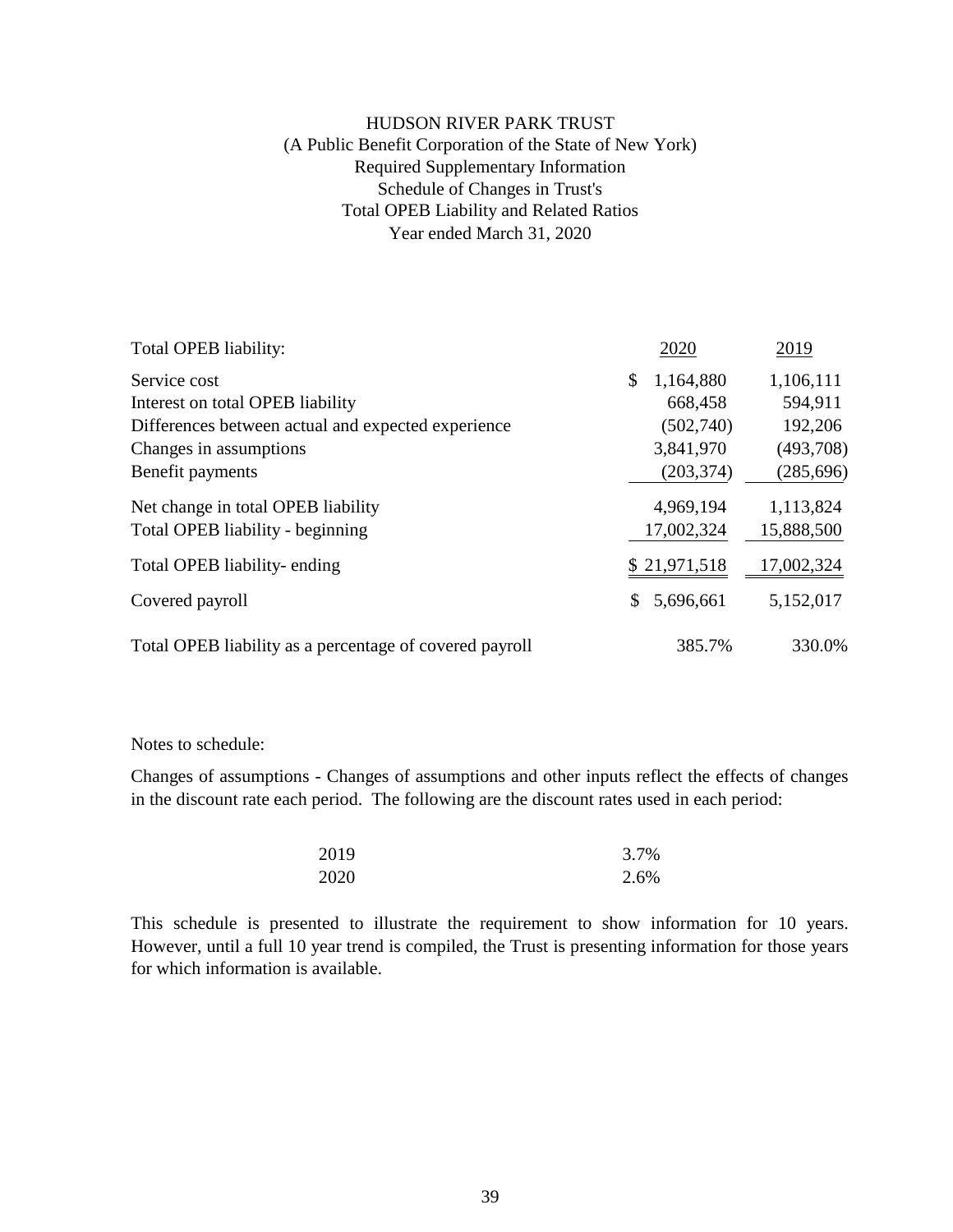### HUDSON RIVER PARK TRUST Required Supplementary Information Schedule of Proportionate Share of the Net Pension Liability Year ended March 31, 2020 (A Public Benefit Corporation of the State of New York)

| <b>NYSERS</b> Pension Plan                                                                               |             |            |            |            |            |
|----------------------------------------------------------------------------------------------------------|-------------|------------|------------|------------|------------|
|                                                                                                          | 2020        | 2019       | 2018       | 2017       | 2016       |
| Trust's proportion of the net<br>pension liability                                                       | 0.0192262%  | 0.0192998% | 0.0178503% | 0.0188732% | 0.0186450% |
| Trust's proportionate share of the<br>net pension liability                                              | \$1,362,236 | 622,889    | 1,677,257  | 3,029,206  | 629,872    |
| Trust's covered payroll                                                                                  | \$5,696,661 | 5,152,017  | 4,727,541  | 4,423,662  | 4,391,701  |
| Trust's proportionate share of the<br>net pension liability as a<br>percentage of its covered<br>payroll | 23.91%      | 12.09%     | 35.48%     | 68.48%     | 14.34%     |
| Plan fiduciary net position as a<br>percentage of the total pension<br>liability                         | 96.27%      | 98.24%     | 94.70%     | 90.70%     | 97.50%     |

#### Note to schedule:

This schedule is presented to illustrate the requirements to show information for 10 years. However, information is presented for those years that are available.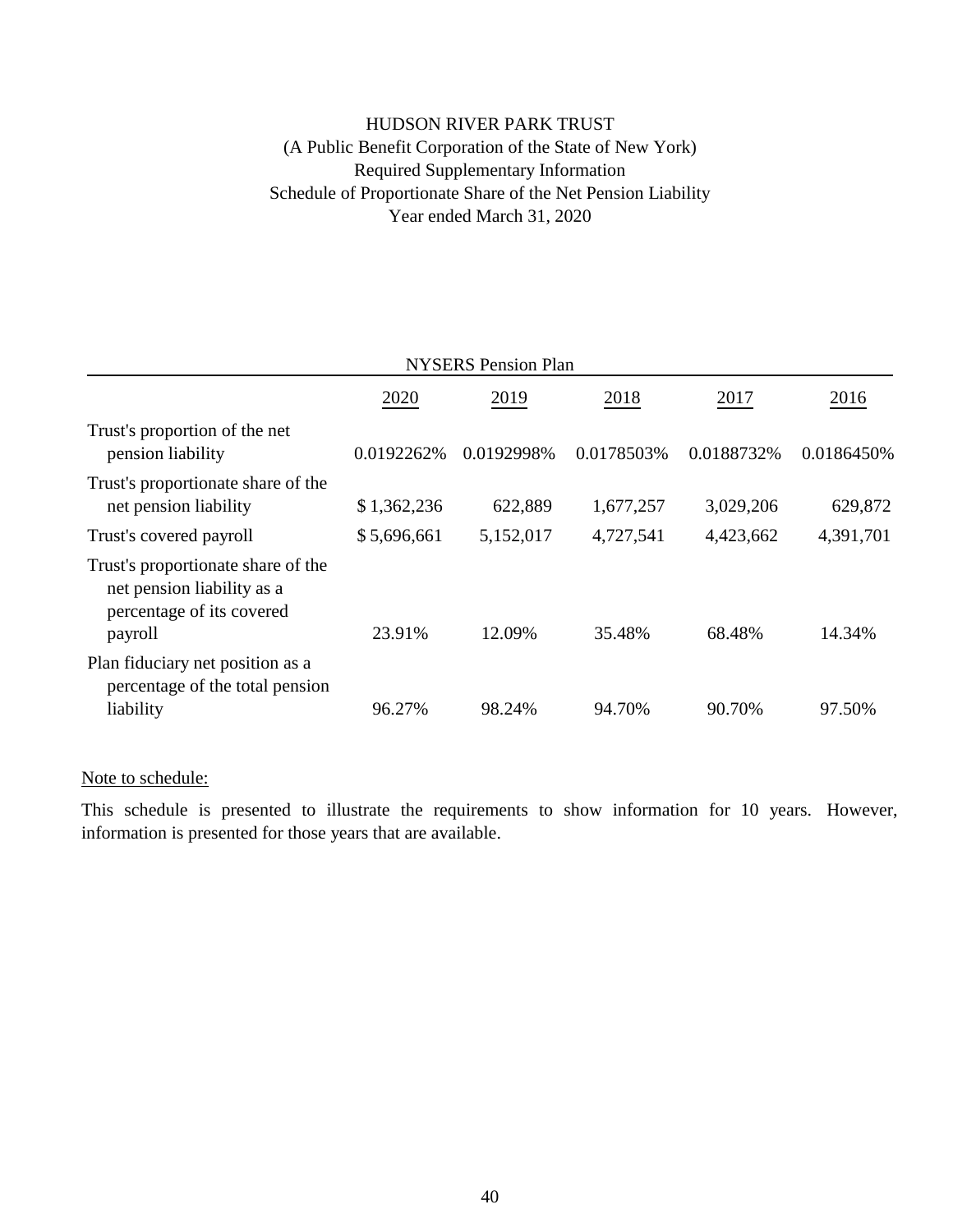### HUDSON RIVER PARK TRUST Required Supplementary Information Schedule of Employer Pension Contributions Year ended March 31, 2020 (A Public Benefit Corporation of the State of New York)

| 2020          | 2019                          | 2018      | 2017      | 2016      | 2015                       | 2014      | 2013      | 2012      |
|---------------|-------------------------------|-----------|-----------|-----------|----------------------------|-----------|-----------|-----------|
| \$<br>717,973 | 666,639                       | 636,752   | 600,181   | 707,967   | 700,867                    | 778,956   | 681,115   | 657,910   |
| 717,973       | 666,639                       | 636,752   | 600,181   | 707,967   | 700,867                    | 778,956   | 681,115   | 657,910   |
| \$            |                               |           |           |           |                            |           |           |           |
| \$5,696,661   | 5,152,017                     | 4,727,541 | 4,423,662 | 4,391,701 | 4,692,545                  | 4,312,067 | 3,991,706 | 3,741,465 |
| 12.60%        | 12.94%                        | 13.47%    | 13.57%    | 16.12%    | 14.94%                     | 18.06%    | 17.06%    | 17.58%    |
|               | Contributions as a percentage |           |           |           | <b>NYSERS</b> Pension Plan |           |           |           |

\* This schedule is presented to illustrate the requirements to show information for 10 years. However, information is presented for those years that are available.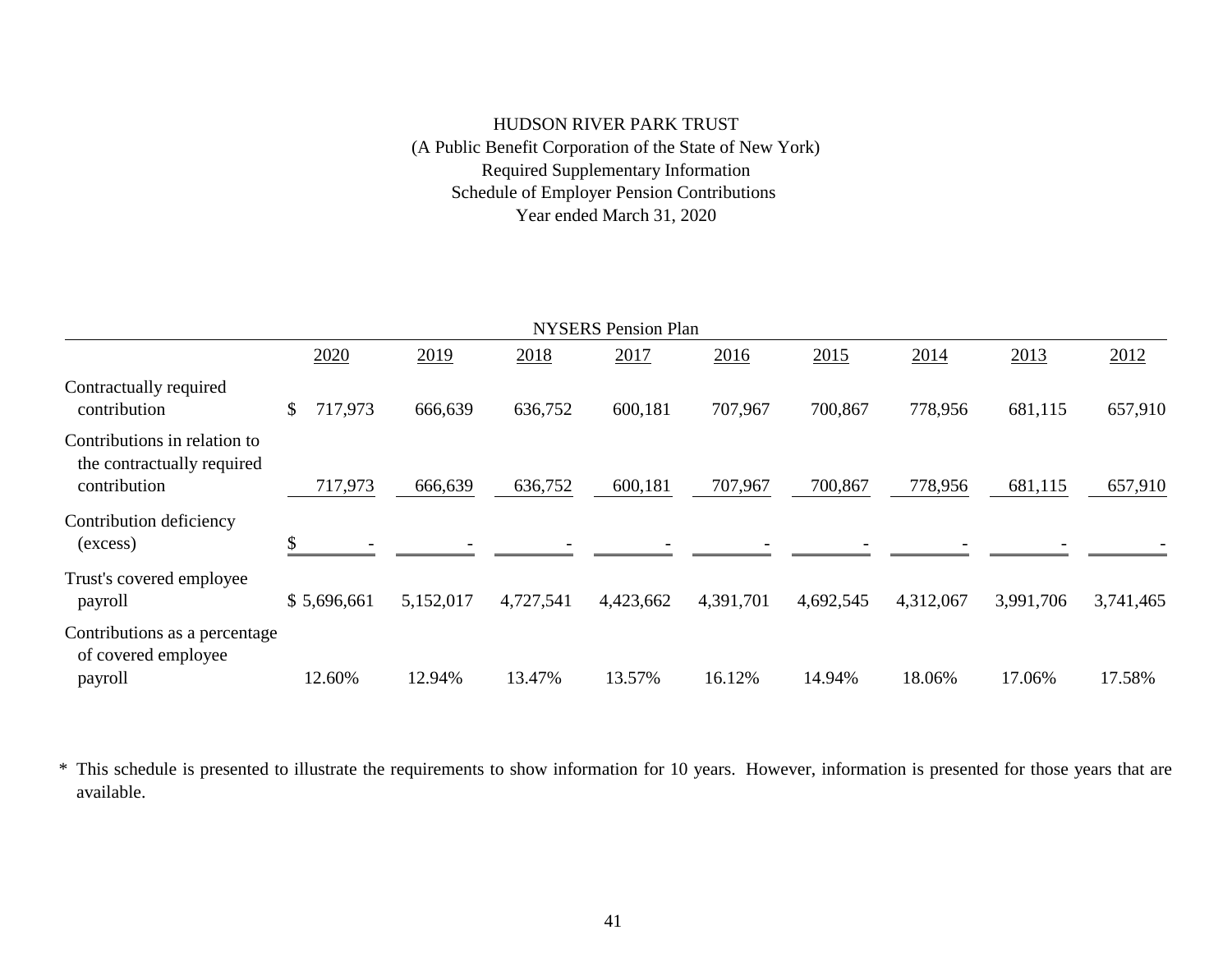#### HUDSON RIVER PARK TRUST

### (A Public Benefit Corporation of the State of New York) Trust Operating Activity by Budget Function Years ended March 31, 2020 and 2019 Supplementary Information

|                                                          | 2020         | 2019        |
|----------------------------------------------------------|--------------|-------------|
| Revenue:                                                 |              |             |
| Operating revenue (note 1)                               | \$32,170,331 | 37,262,109  |
| Self-generated portion of non-operating revenue (note 2) | 5,437,379    | 2,922,652   |
| Total revenue                                            | 37,607,710   | 40,184,761  |
| Expenses (note 3):                                       |              |             |
| Direct park operating expenses:                          |              |             |
| Education and park programs                              | 2,445,002    | 1,950,622   |
| Grounds, facilities and capital plant                    | 6,139,452    | 5,874,920   |
| Public safety and security                               | 3,281,016    | 3,049,214   |
| Sanitation                                               | 1,471,638    | 1,427,560   |
| <b>Utilities</b>                                         | 1,561,339    | 1,823,947   |
| Insurance                                                | 3,929,558    | 2,497,608   |
| Total direct park operating expenses                     | 18,828,005   | 16,623,871  |
| Other park operating expenses:                           |              |             |
| Parking expenses                                         | 1,850,698    | 1,759,574   |
| Admin, support and overhead expenses                     | 3,873,968    | 3,918,389   |
| Total other park operating expenses                      | 5,724,666    | 5,677,963   |
| Total expenses                                           | 24,552,671   | 22,301,834  |
| Reimbursable operating expenses (note 4)                 | (3,747,013)  | (2,401,925) |
| Net operating expenses                                   | 20,805,658   | 19,899,909  |
| Surplus                                                  | \$16,802,052 | 20,284,852  |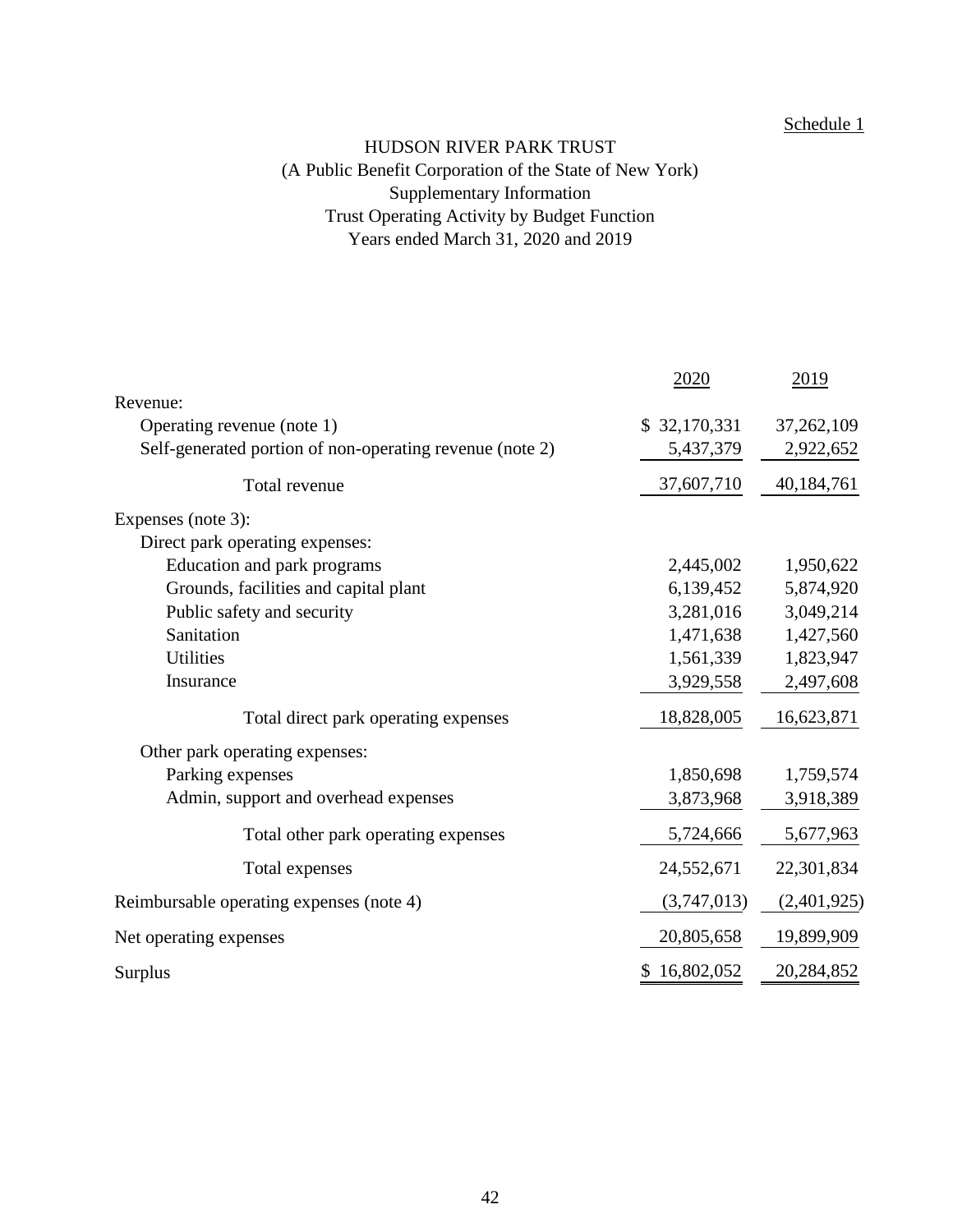### Years ended March 31, 2020 and 2019 HUDSON RIVER PARK TRUST (A Public Benefit Corporation of the State of New York) Supplementary Information Capital Maintenance and Capital Equipment

|                                                                                                    | 2020             | 2019         |
|----------------------------------------------------------------------------------------------------|------------------|--------------|
| Surplus (deficit) before capital maintenance and capital equipment                                 | 16,802,052<br>S. | 20,284,852   |
| Capital equipment                                                                                  | 1,278,783        | 1,174,488    |
| Upland and park piers capital maintenance                                                          | 4,033,106        | 7,209,731    |
| Marine structures other than Pier 40 capital maintenance                                           | 6,058,135        | 7,618,049    |
| Pier 40 capital maintenance                                                                        | 14,747,870       | 16,298,989   |
| Gross amount of capital maintenance and capital equipment                                          |                  |              |
| without reimbursable                                                                               | 26,117,894       | 32, 301, 257 |
| Surplus (deficit) after capital maintenance and capital equipment<br>without reimbursable          | (9,315,842)      | (12,016,405) |
| Reimbursable capital maintenance and capital equipment from<br>restricted funds (non-governmental) | 13,676,269       | 16,072,266   |
| Reimbursable capital maintenance and capital equipment from<br>appropriations (governmental)       | 8,975,535        | 11,750,386   |
| Total reimbursable capital maintenance and capital equipment                                       | 22,651,804       | 27,822,652   |
| Surplus after capital maintenance and capital equipment, net                                       |                  |              |
| of reimbursable                                                                                    | 13,335,962       | 15,806,247   |
|                                                                                                    |                  |              |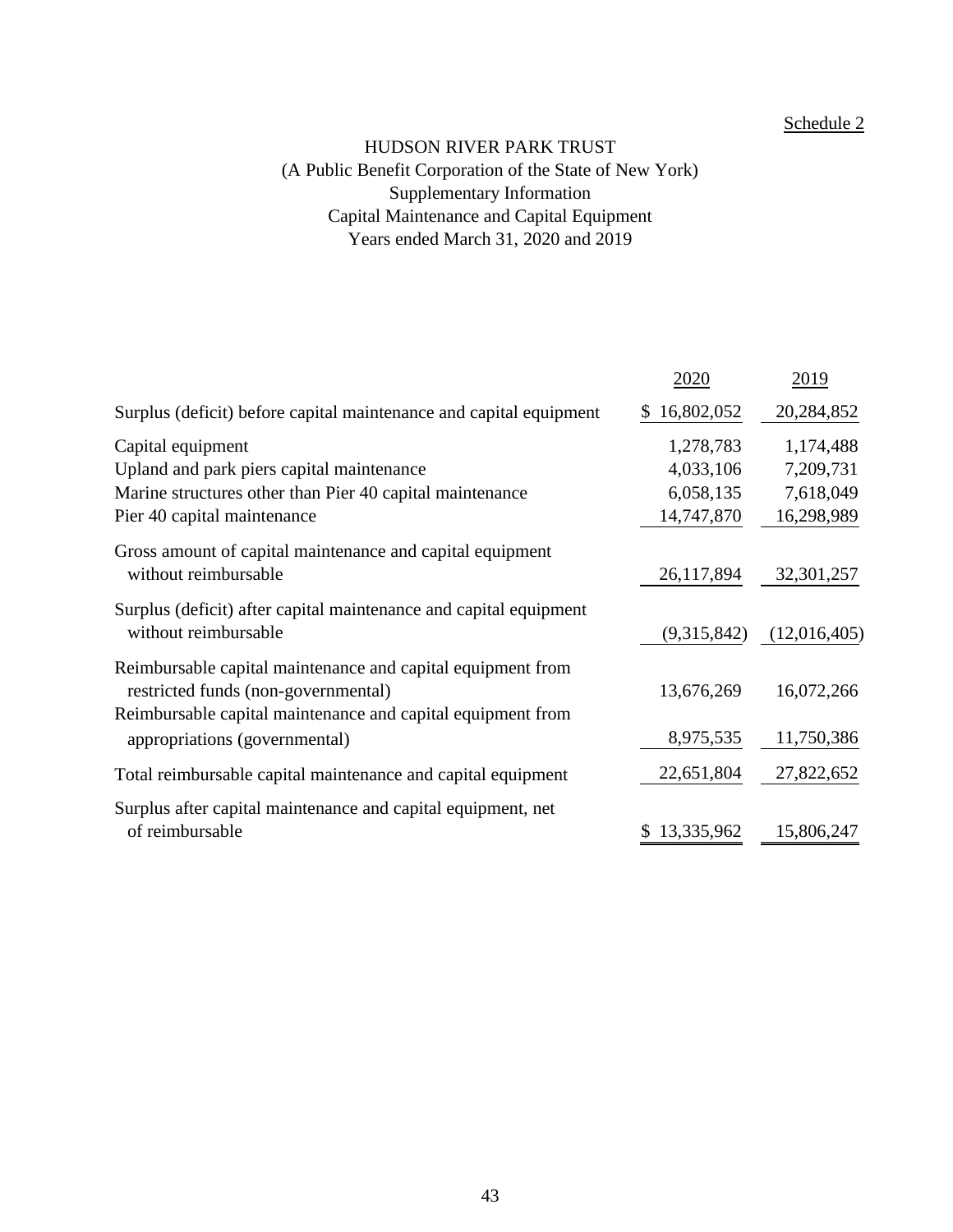### HUDSON RIVER PARK TRUST (A Public Benefit Corporation of the State of New York) Supplementary Information Surplus (Deficit) After Non-operating Costs Years ended March 31, 2020 and 2019

|                                                                    | 2020         | 2019       |
|--------------------------------------------------------------------|--------------|------------|
| Surplus (deficit) before capital maintenance and capital equipment | \$16,802,052 | 20,284,852 |
| Non-operating expenses:                                            |              |            |
| <b>OPEB</b> and accrued pension liability                          | 5,027,945    | 1,101,808  |
| Depreciation and amortization                                      | 12,019,071   | 11,542,258 |
| Total non-operating expenses                                       | 17,047,016   | 12,644,066 |
| Surplus (deficit) after non-operating expenses                     | (244, 964)   | 7,640,786  |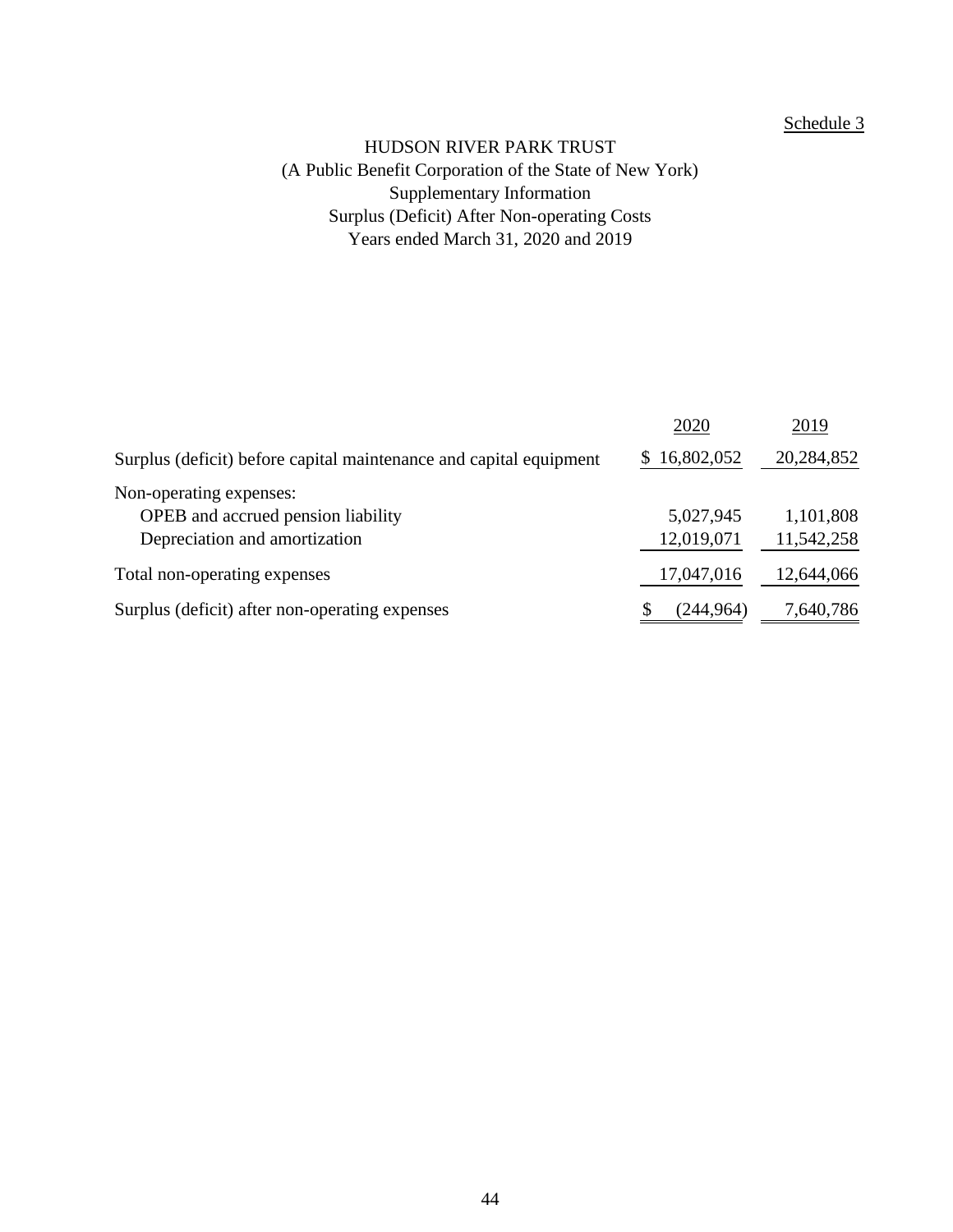#### HUDSON RIVER PARK TRUST (A Public Benefit Corporation of the State of New York) Supplementary Information Notes to Supplementary Information Years ended March 31, 2020 and 2019

|                                                                                                                                 | 2020            | 2019        |
|---------------------------------------------------------------------------------------------------------------------------------|-----------------|-------------|
| Note 1 - Operating revenue:                                                                                                     |                 |             |
| Lease and occupancy permits                                                                                                     | \$22,369,242    | 27,560,697  |
| Parking                                                                                                                         | 7,661,366       | 7,580,553   |
| Fees                                                                                                                            | 1,450,912       | 1,608,374   |
| Sponsorship                                                                                                                     | 432,005         | 239,903     |
| Other revenue                                                                                                                   | 256,806         | 272,582     |
| Total operating revenue                                                                                                         | \$ 32,170,331   | 37,262,109  |
| Note 2 - Non-operating revenue:                                                                                                 |                 |             |
| Realized gain on investments                                                                                                    | 4,597,560       | 1,889,522   |
| Contributions and grants                                                                                                        | 2,189,819       | 3,283,130   |
| Less contributions and grants restricted for capital expenditures                                                               | (1,350,000)     | (2,250,000) |
| Total non-operating revenue                                                                                                     | \$<br>5,437,379 | 2,922,652   |
| Note 3 - Personnel included in three designated expense categories:                                                             |                 |             |
| Payroll                                                                                                                         | 7,391,202       | 6,580,077   |
| Fringe benefits                                                                                                                 | 2,665,676       | 2,783,282   |
| Total personnel                                                                                                                 | \$10,056,878    | 9,363,359   |
| Full-time employees                                                                                                             | 80              | 76          |
| Note 4 - Reimbursable operating expenses:                                                                                       |                 |             |
| Insurance                                                                                                                       | 3,214,246       | 2,020,882   |
| Ground, facilities and capital plant                                                                                            | 532,767         | 381,043     |
| Total reimbursable operating expenses                                                                                           | 3,747,013<br>\$ | 2,401,925   |
| Note 5 - Reconciliation to operating income in statements of revenue,<br>expenses and changes in net position:<br>Note $5(a)$ : |                 |             |
| Surplus (deficit) before capital maintenance and capital equipment                                                              | 16,802,052      | 20,284,852  |
| OPEB and accrued pension liability                                                                                              | (5,027,945)     | (1,101,808) |
| Self-generated portion of non-operating revenue (note 2)                                                                        | (5,437,379)     | (2,922,652) |
| Reimbursable operating expenses (note 4)                                                                                        | (3,747,013)     | (2,401,925) |
| Operating income                                                                                                                | 2,589,715<br>\$ | 13,858,467  |
| Note $5(b)$ :                                                                                                                   |                 |             |
| Surplus (deficit) after non-operating expenses                                                                                  | (244, 964)      | 7,640,786   |
| Depreciation and amortization                                                                                                   | 12,019,071      | 11,542,258  |
| Self-generated portion of non-operating revenue (note 2)                                                                        | (5,437,379)     | (2,922,652) |
| Reimbursable operating expenses (note 4)                                                                                        | (3,747,013)     | (2,401,925) |
| Operating income                                                                                                                | 2,589,715<br>\$ | 13,858,467  |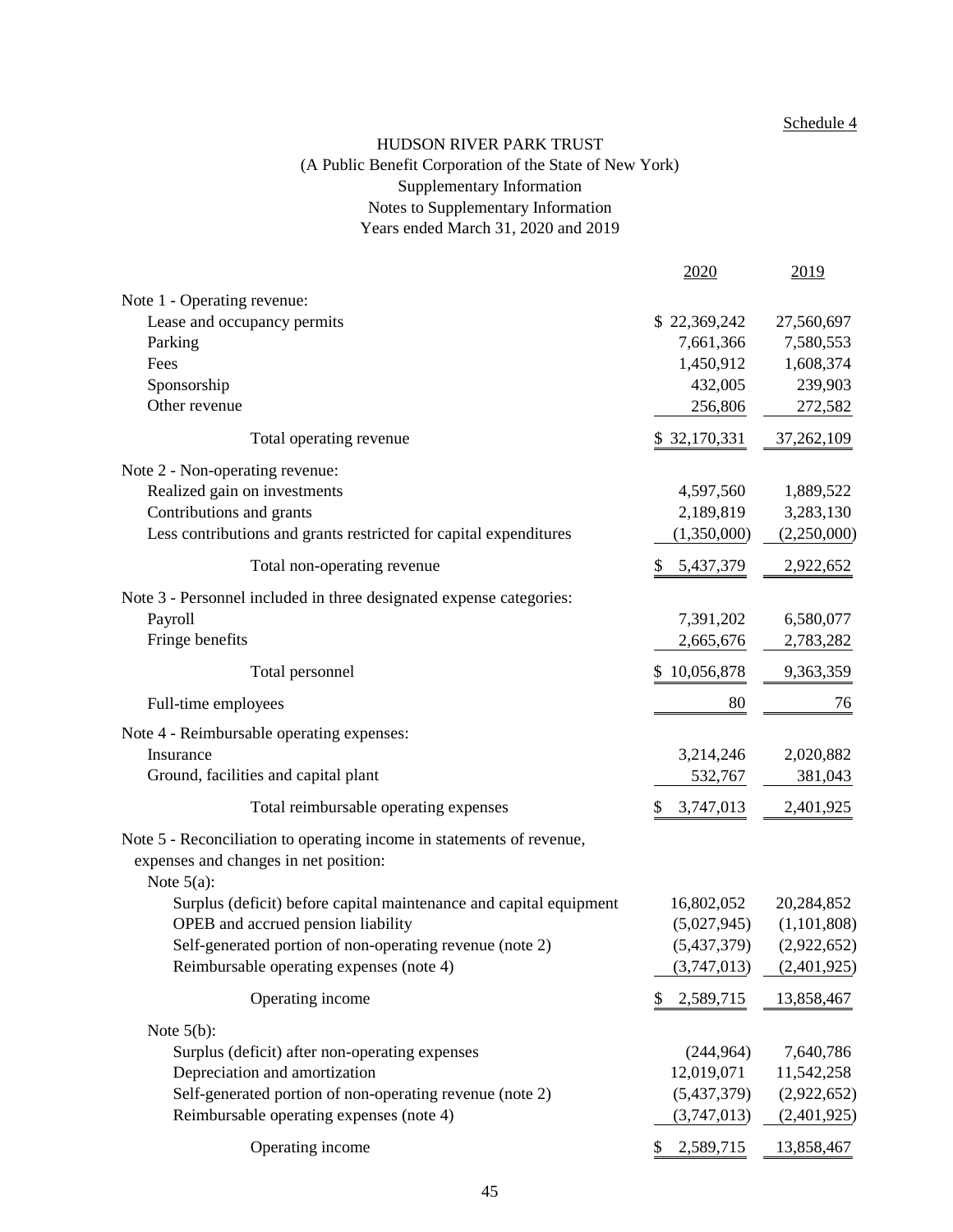

6390 Main Street, Suite 200 Williamsville, NY 14221

P 716.634.0700 TF 800.546.7556 F 716.634.0764 W EFPRgroup.com

#### INDEPENDENT AUDITORS' REPORT ON INTERNAL CONTROL OVER FINANCIAL REPORTING AND ON COMPLIANCE AND OTHER MATTERS BASED ON AN AUDIT OF FINANCIAL STATEMENTS PERFORMED IN ACCORDANCE WITH GOVERNMENT AUDITING STANDARDS

The Board of Directors Hudson River Park Trust:

We have audited, in accordance with the auditing standards generally accepted in the United States of America and the standards applicable to financial audits contained in Government Auditing Standards issued by the Comptroller General of the United States, the basic financial statements of Hudson River Park Trust (the Trust) as of and for the year ended March 31, 2020, and the related notes to financial statements, which collectively comprise the Trust's basic financial statements, and have issued our report thereon dated August 28, 2020.

#### Internal Control Over Financial Reporting

In planning and performing our audit of the financial statements, we considered the Trust's internal control over financial reporting (internal control) to determine the audit procedures that are appropriate in the circumstances for the purpose of expressing our opinion on the financial statements, but not for the purpose of expressing an opinion on the effectiveness of the Trust's internal control. Accordingly, we do not express an opinion on the effectiveness of the Trust's internal control over financial reporting.

A deficiency in internal control exists when the design or operation of a control does not allow management or employees, in the normal course of performing their assigned functions, to prevent, or detect and correct, misstatements on a timely basis. A material weakness is a deficiency, or a combination of deficiencies, in internal control, such that there is a reasonable possibility that a material misstatement of the Trust's financial statements will not be prevented, or detected and corrected on a timely basis. A significant deficiency is a deficiency, or a combination of deficiencies, in internal control that is less severe than a material weakness, yet important enough to merit attention by those charged with governance.

Our consideration of internal control was for the limited purpose described in the first paragraph of this section and was not designed to identify all deficiencies in internal control that might be material weaknesses or significant deficiencies. Given these limitations, during our audit we did not identify any deficiencies in internal control that we consider to be material weaknesses. However, material weaknesses may exist that have not been identified.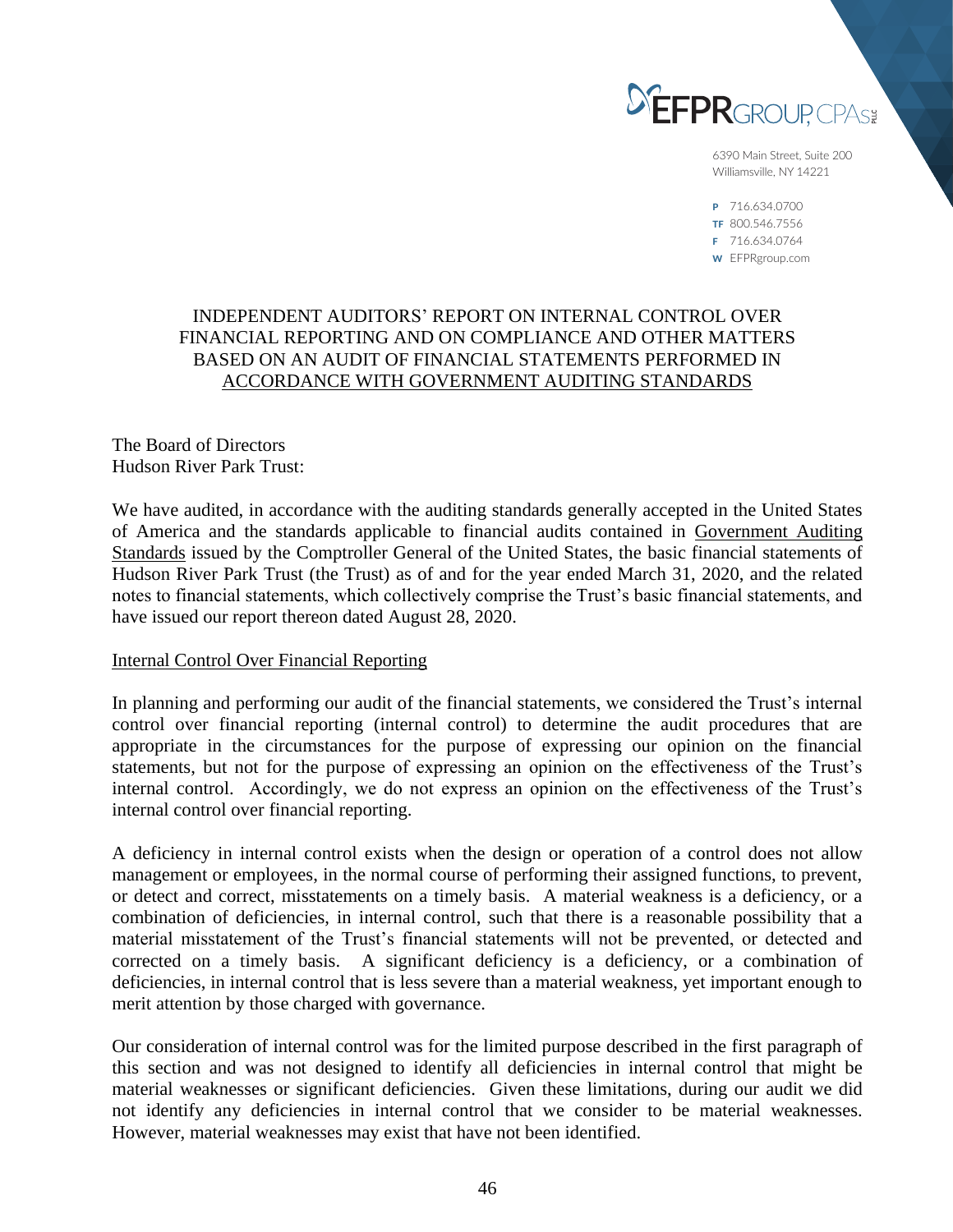#### Compliance and Other Matters

As part of obtaining reasonable assurance about whether the Trust's financial statements are free from material misstatement, we performed tests of its compliance with certain provisions of laws, regulations, contracts, and grants agreements, noncompliance with which could have a direct and material effect on the determination of financial statement amounts. However, providing an opinion on compliance with those provisions was not an objective of our audit, and accordingly, we do not express such an opinion. The results of our tests disclosed no instances of noncompliance or other matters that are required to be reported under Government Auditing Standards.

#### Purpose of this Report

The purpose of this report is solely to describe the scope of our testing of internal control and compliance and the results of that testing, and not to provide an opinion on the effectiveness of the Trust's internal control or on compliance. This report is an integral part of an audit performed in accordance with Government Auditing Standards in considering the Trust's internal control and compliance. Accordingly, this communication is not suitable for any other purpose.

EFPR Group, CPAS, PLLC

Williamsville, New York August 28, 2020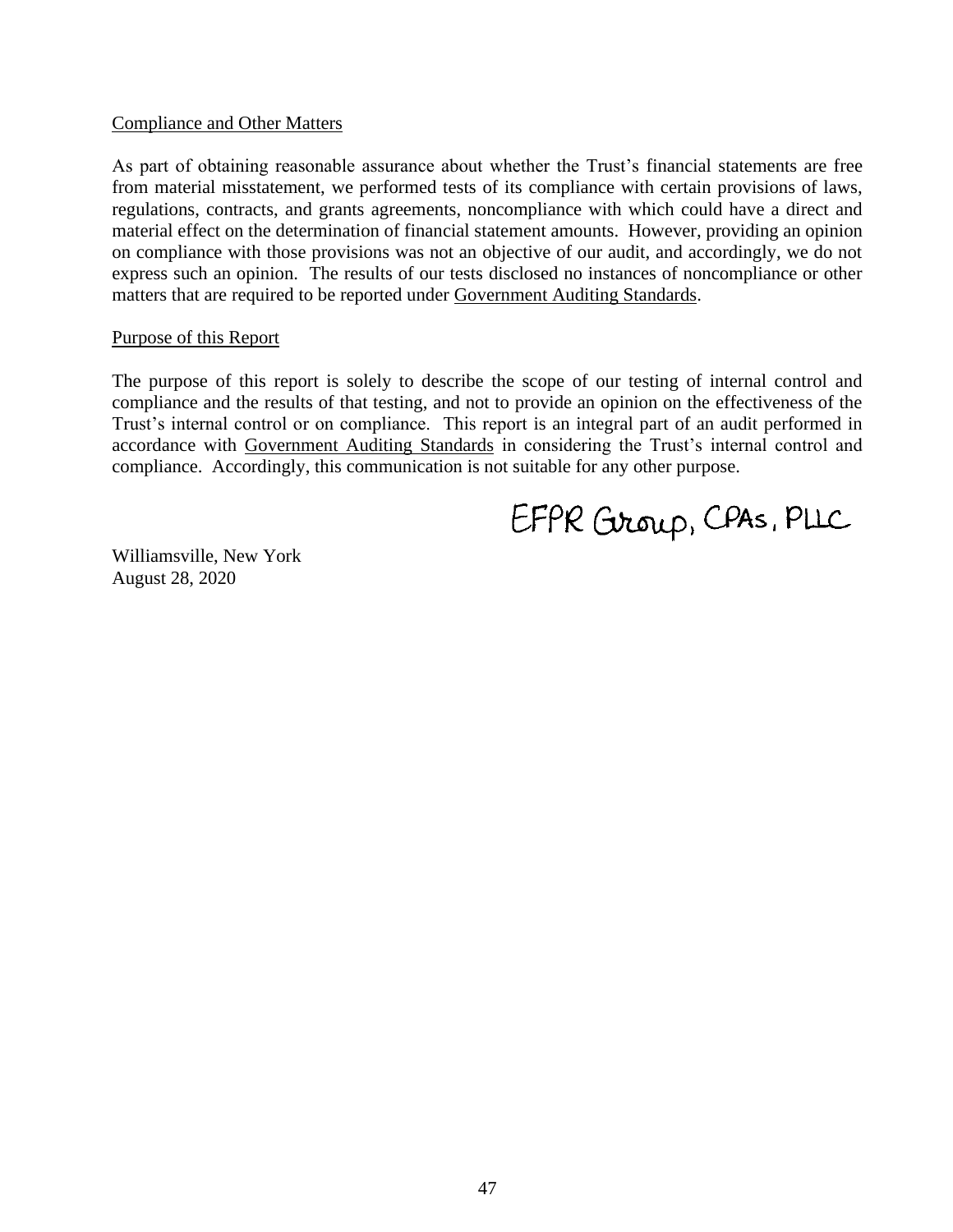

6390 Main Street, Suite 200 Williamsville, NY 14221

P 716.634.0700 TF 800.546.7556 F 716.634.0764 W EFPRgroup.com

#### INDEPENDENT AUDITORS' REPORT ON COMPLIANCE FOR EACH MAJOR FEDERAL PROGRAM AND ON INTERNAL CONTROL OVER COMPLIANCE REQUIRED BY THE UNIFORM GUIDANCE

The Board of Directors Hudson River Park Trust:

#### Report on Compliance for Each Major Federal Program

We have audited Hudson River Park Trust's (the Trust) compliance with the types of compliance requirements described in the OMB Compliance Supplement that could have a direct and material effect on each of the Trust's major federal programs for the year ended March 31, 2020. The Trust's major federal programs are identified in the summary of auditor's results section of the accompanying schedule of findings and questioned costs.

#### Management's Responsibility

Management is responsible for compliance with federal statutes, regulations, and the terms and conditions of its federal awards applicable to its federal programs.

#### Auditors' Responsibility

Our responsibility is to express an opinion on compliance for each of the Trust's major federal program based on our audit of the types of compliance requirements referred to above. We conducted our audit of compliance in accordance with auditing standards generally accepted in the United States of America; the standards applicable to financial audits contained in Government Auditing Standards, issued by the Comptroller General of the United States, and the audit requirements of Title 2 U.S. Code of Federal Regulations (CFR) Part 200, Uniform Administrative Requirements, Cost Principles, and Audit Requirements for Federal Awards (Uniform Guidance). Those standards and the Uniform Guidance require that we plan and perform the audit to obtain reasonable assurance about whether noncompliance with the types of compliance requirements referred to above that could have a direct and material effect on a major federal program occurred. An audit includes examining, on a test basis, evidence about the Trust's compliance with those requirements and performing such other procedures as we considered necessary in the circumstances.

We believe that our audit provides a reasonable basis for our opinion on compliance for the major federal program. However, our audit does not provide a legal determination of the Trust's compliance.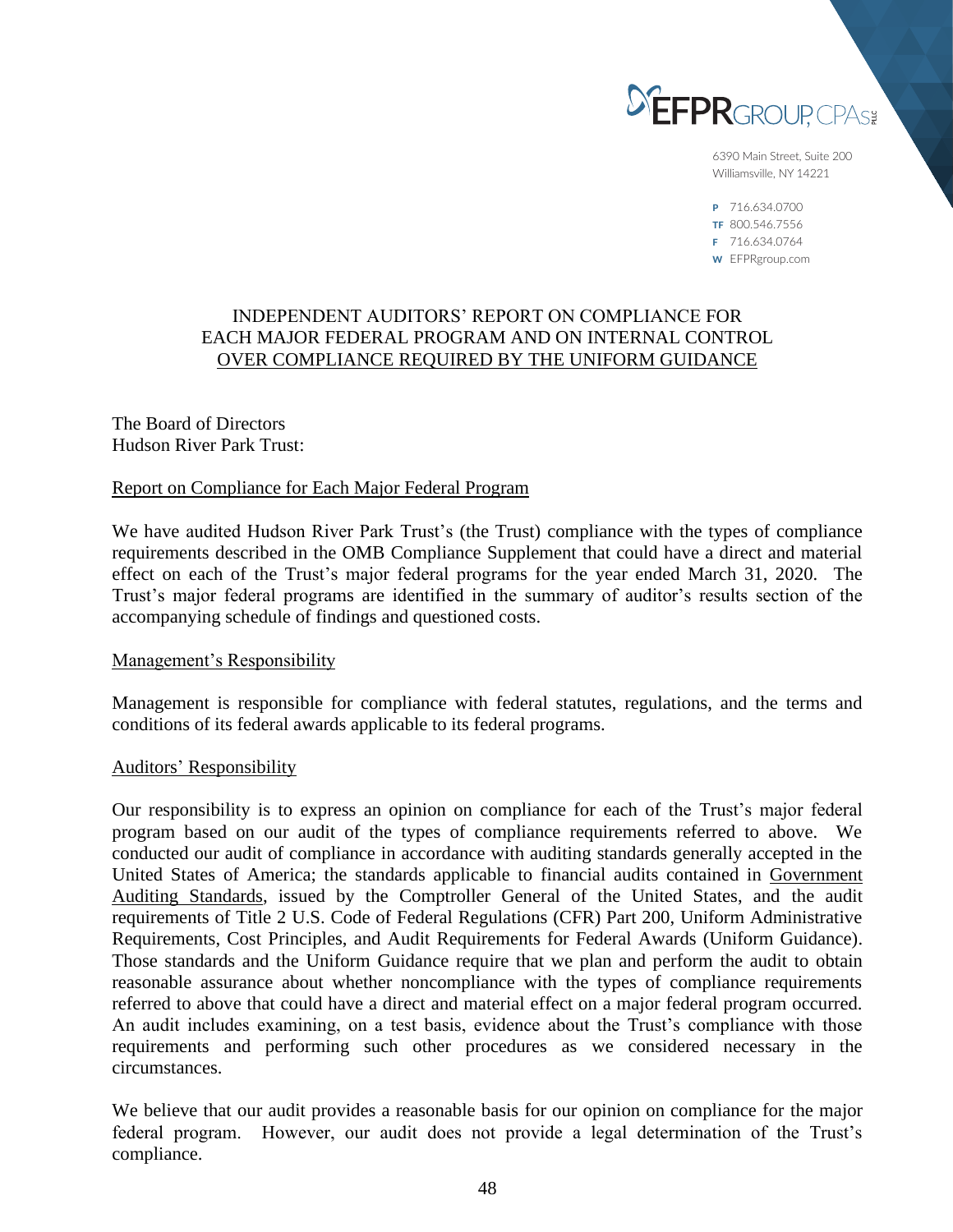#### Opinion on Each Major Federal Program

In our opinion, Hudson River Park Trust complied, in all material respects, with the types of compliance requirements referred to above that could have a direct and material effect on each of its major federal programs for the year ended March 31, 2020.

#### Report on Internal Control Over Compliance

Management of Hudson River Park Trust is responsible for establishing and maintaining effective internal control over compliance with the types of compliance requirements referred to above. In planning and performing our audit of compliance, we considered the Trust's internal control over compliance with the types of requirements that could have a direct and material effect on each major federal program to determine the auditing procedures that are appropriate in the circumstances for the purpose of expressing an opinion on compliance for each major federal program and to test and report on internal control over compliance in accordance with the Uniform Guidance, but not for the purpose of expressing an opinion on the effectiveness of internal control over compliance. Accordingly, we do not express an opinion on the effectiveness of the Trust's internal control over compliance.

A deficiency in internal control over compliance exists when the design or operation of a control over compliance does not allow management or employees, in the normal course of performing their assigned functions, to prevent, or detect and correct, noncompliance with a type of compliance requirement of a federal program on a timely basis. A material weakness in internal control over compliance is a deficiency, or combination of deficiencies, in internal control over compliance, such that there is a reasonable possibility that material noncompliance with a type of compliance requirement of a federal program will not be prevented, or detected and corrected, on a timely basis. A significant deficiency in internal control over compliance is a deficiency, or a combination of deficiencies, in internal control over compliance with a type of compliance requirement of a federal program that is less severe than a material weakness in internal control over compliance, yet important enough to merit attention by those charged with governance.

Our consideration of internal control over compliance was for the limited purpose described in the first paragraph of this section and was not designed to identify all deficiencies in internal control over compliance that might be material weaknesses or significant deficiencies. We did not identify any deficiencies in internal control over compliance that we consider to be material weaknesses. However, material weaknesses may exist that have not been identified.

#### Purpose of this Report

The purpose of this report on internal control over compliance is solely to describe the scope of our testing of internal control over compliance and the results of that testing based on the requirements of the Uniform Guidance. Accordingly, this report is not suitable for any other purpose.

EFPR Group, CPAS, PLLC

Williamsville, New York August 28, 2020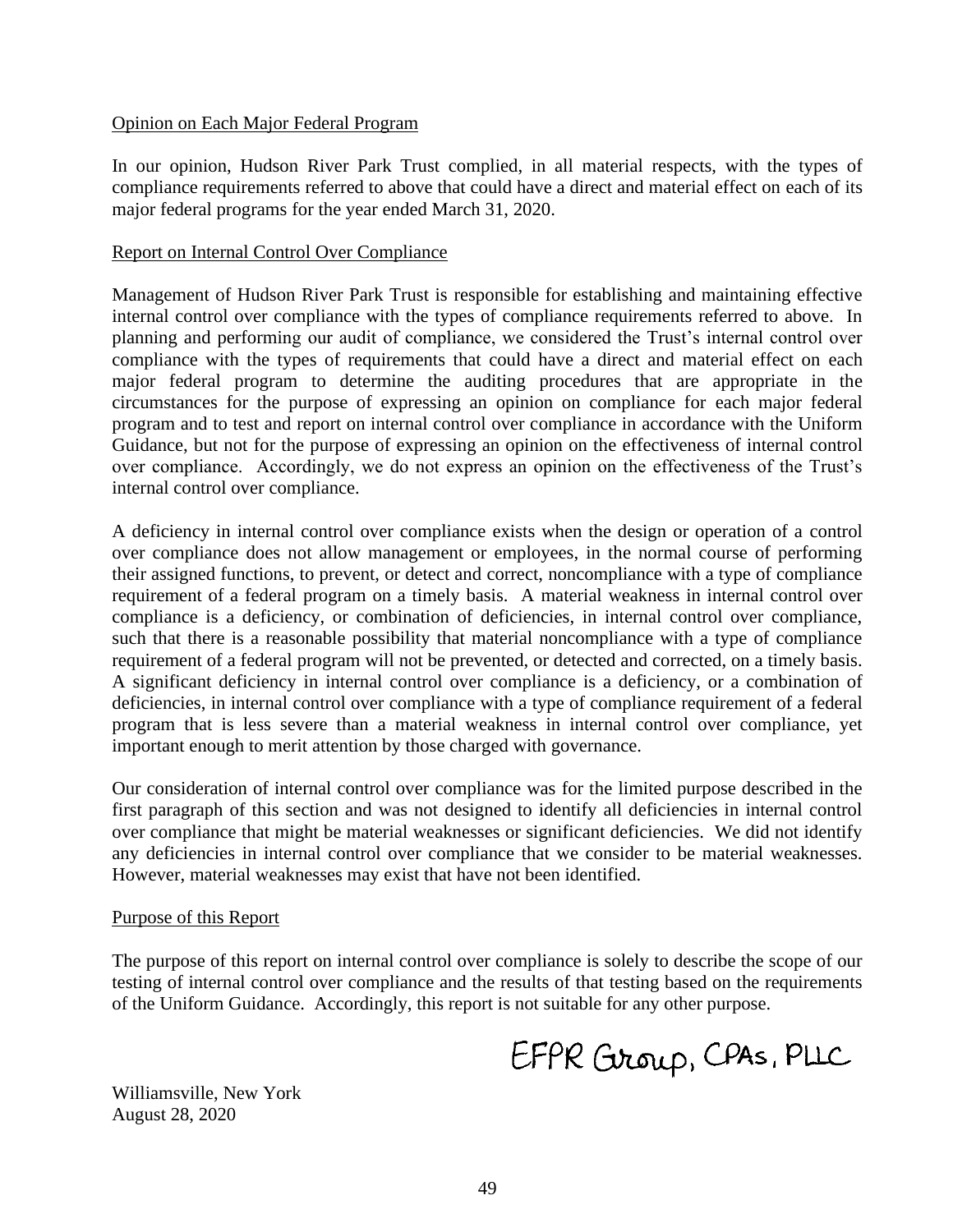

6390 Main Street, Suite 200 Williamsville, NY 14221

P 716.634.0700 TF 800.546.7556 F 716.634.0764 W EFPRgroup.com

### REPORT ON INVESTMENT COMPLIANCE WITH SECTION 201.3 OF TITLE TWO OF THE OFFICIAL COMPILATION OF CODES, RULES AND REGULATIONS OF THE STATE OF NEW YORK

The Board of Directors Hudson River Park Trust:

We have examined the Hudson River Park Trust's (the Trust), a public benefit corporation of the State of New York State, compliance with the requirements of Section 201.3 of Title Two of the Official Compilation of Codes, Rules and Regulations of the State of New York (Section 201.3) during the year ended March 31, 2020. Management is responsible for the Trust's compliance with Section 201.3. Our responsibility is to express an opinion on the Trust's compliance with Section 201.3 based on our examination.

Our examination was conducted in accordance with attestation standards established by the American Institute of Certified Public Accountants and standards applicable to attestation engagements contained in Government Auditing Standards issued by the Comptroller General of the United States. Those standards require that we plan and perform the examination to obtain reasonable assurance about the Trust's compliance with Section 201.3. An examination involves performing procedures to obtain evidence about the Trust's compliance with Section 201.3. The nature, timing, and extent of the procedures selected depend on our judgment, including an assessment of the risks of material misstatement of the Trust's compliance with Section 201.3, whether due to fraud or error. We believe that the evidence we obtained is sufficient and appropriate to provide a reasonable basis for our opinion.

In our opinion, the Trust complied in all material respects with Section 201.3 during the year ended March 31, 2020.

In accordance with Government Auditing Standards, we are required to report significant deficiencies in internal control, violations of provisions of laws, regulations, contracts, or grant agreements, and abuse that are material to the Trust's compliance with Section 201.3 and any fraud or illegal acts that are more than inconsequential that come to our attention during our examination. We are also required to obtain views of management on those matters. We performed our examination to express an opinion on Trust's compliance with Section 201.3 and not for the purpose of expressing an opinion on internal control over compliance with Section 201.3 or other matters; accordingly, we express no such opinion. The results of our tests disclosed no matters that are required to be reported under Government Auditing Standards.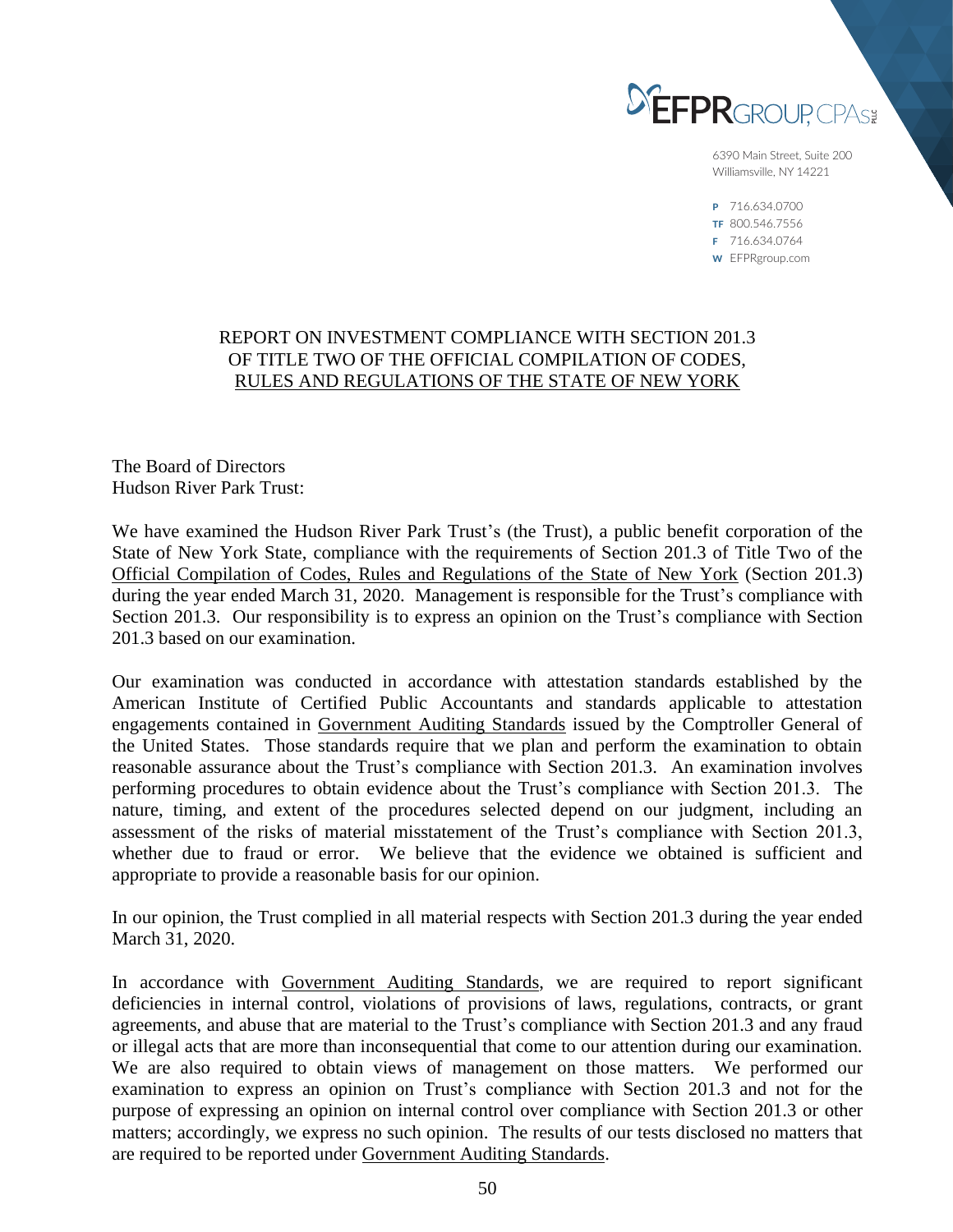This report is intended solely for the information and use of Trust management, the Board of Directors, the New York State Office of the State Comptroller, and the New York State Authority Budget Office and is not intended and should not be used by anyone other than those specified parties.

EFPR Group, CPAS, PLLC

Williamsville, New York August 28, 2020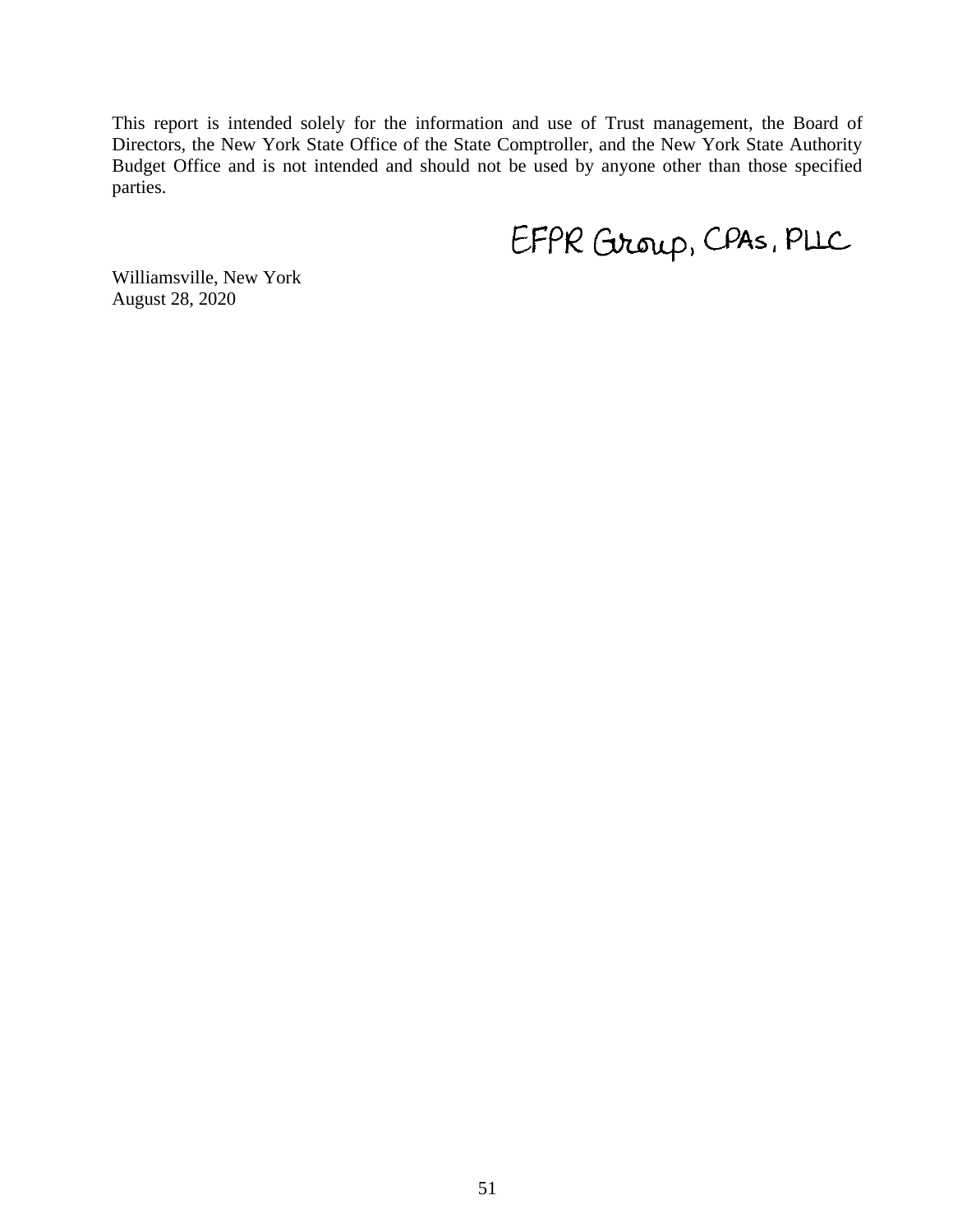### HUDSON RIVER PARK TRUST (A Public Benefit Corporation of the State of New York) Schedule of Expenditures of Federal Awards Year ended March 31, 2020

|                                                                                                                                                                                          |             | Federal Pass-through |                     | Expenditures |
|------------------------------------------------------------------------------------------------------------------------------------------------------------------------------------------|-------------|----------------------|---------------------|--------------|
|                                                                                                                                                                                          | <b>CFDA</b> | Grantor's            | Federal             | to           |
| Federal Grantor/Pass-Through Grantor/Program Title                                                                                                                                       | Number      | Number               | <b>Expenditures</b> | Recipients   |
| U.S. Department of Transportation - passed through<br>New York State - Department of Transportation -<br><b>Highway Planning and Construction</b>                                        | 20.205      |                      | 1,698,344<br>S      |              |
| U.S. Department of Homeland Security - passed<br>through New York State Division of Homeland<br>Security and Emergency Services - Disaster<br>Grants - Public Assistance (Presidentially | 97.036      | 4085                 |                     |              |
| Declared Disasters)<br>U.S. Department of Housing and Urban<br>Development - passed through Lower Manhattan<br><b>Development Corporation - Community</b>                                |             |                      | 2,245,610           |              |
| Development Block Grants/State's Program                                                                                                                                                 | 14.228      | 10434                | 2,227,105           |              |
| <b>Total Expenditures of Federal Awards</b>                                                                                                                                              |             |                      | 6,171,059           |              |

See accompanying notes to schedule of expenditures of federal awards.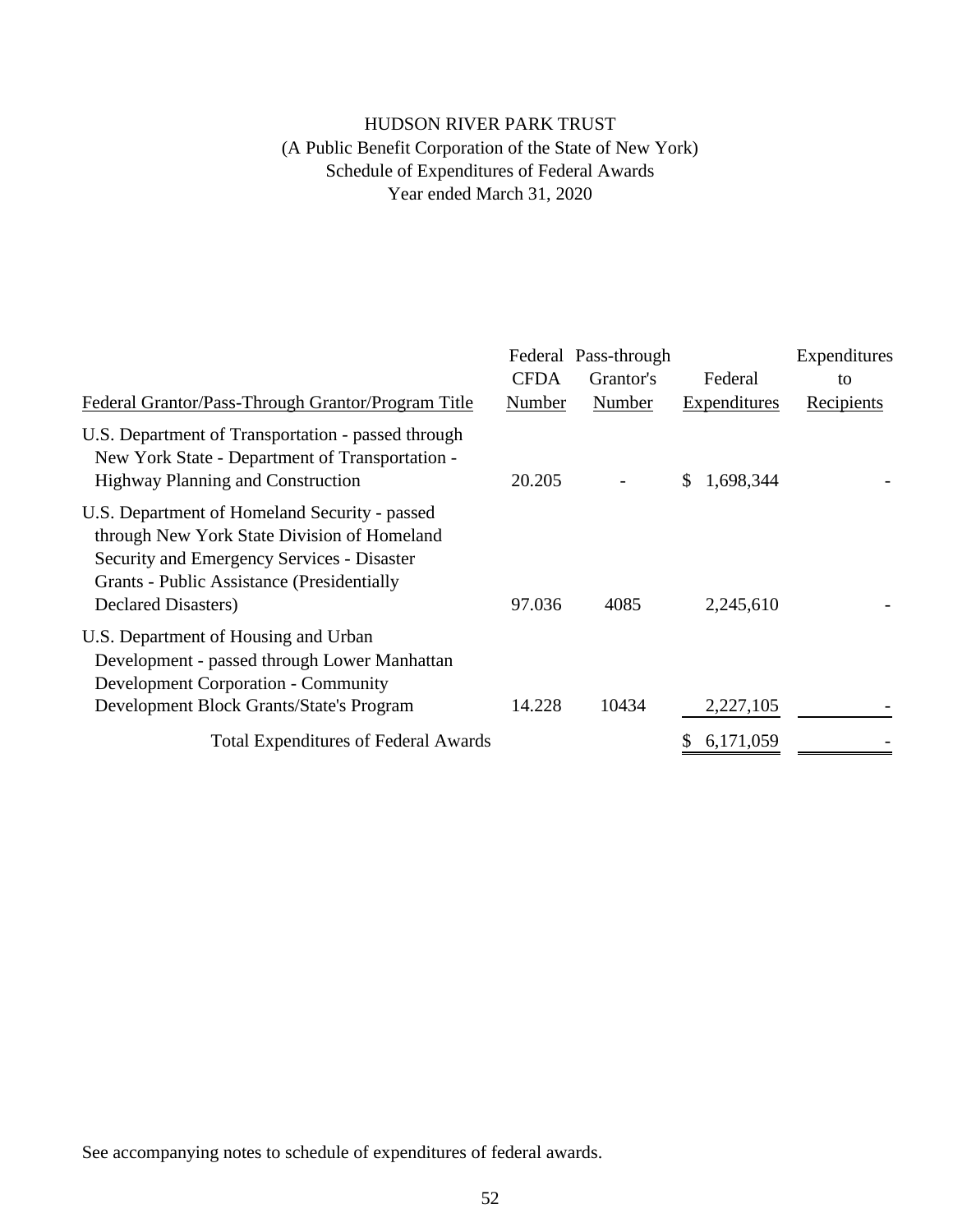### HUDSON RIVER PARK TRUST (A Public Benefit Corporation of the State of New York) Notes to Schedule of Expenditures of Federal Awards March 31, 2020

#### (1) Reporting Entity

The accompanying schedule of expenditures of federal awards (the Schedule) presents the activity of federal financial assistance programs administered by the Hudson River Park Trust (the Trust), an entity as defined in the basic financial statements.

#### (2) Basis of Accounting

The Schedule is presented on the accrual basis of accounting and the amounts presented are derived from the Trust's general ledger. For programs with funding ceilings and caps, federal expenditures are only recorded and presented in the Schedule up to such amounts.

#### (3) Indirect Costs

Indirect costs are included in the reported expenditures to the extent such costs are included in the Federal financial reports used as the source for the data presented. The Trust does use the 10% de minimis rule.

#### (4) Matching Costs

Matching costs such as, the Trust's share of certain program costs, are not included in the Schedule.

#### (5) Subrecipients

The Trust did not provide any funding to subrecipients during the year ended March 31, 2020.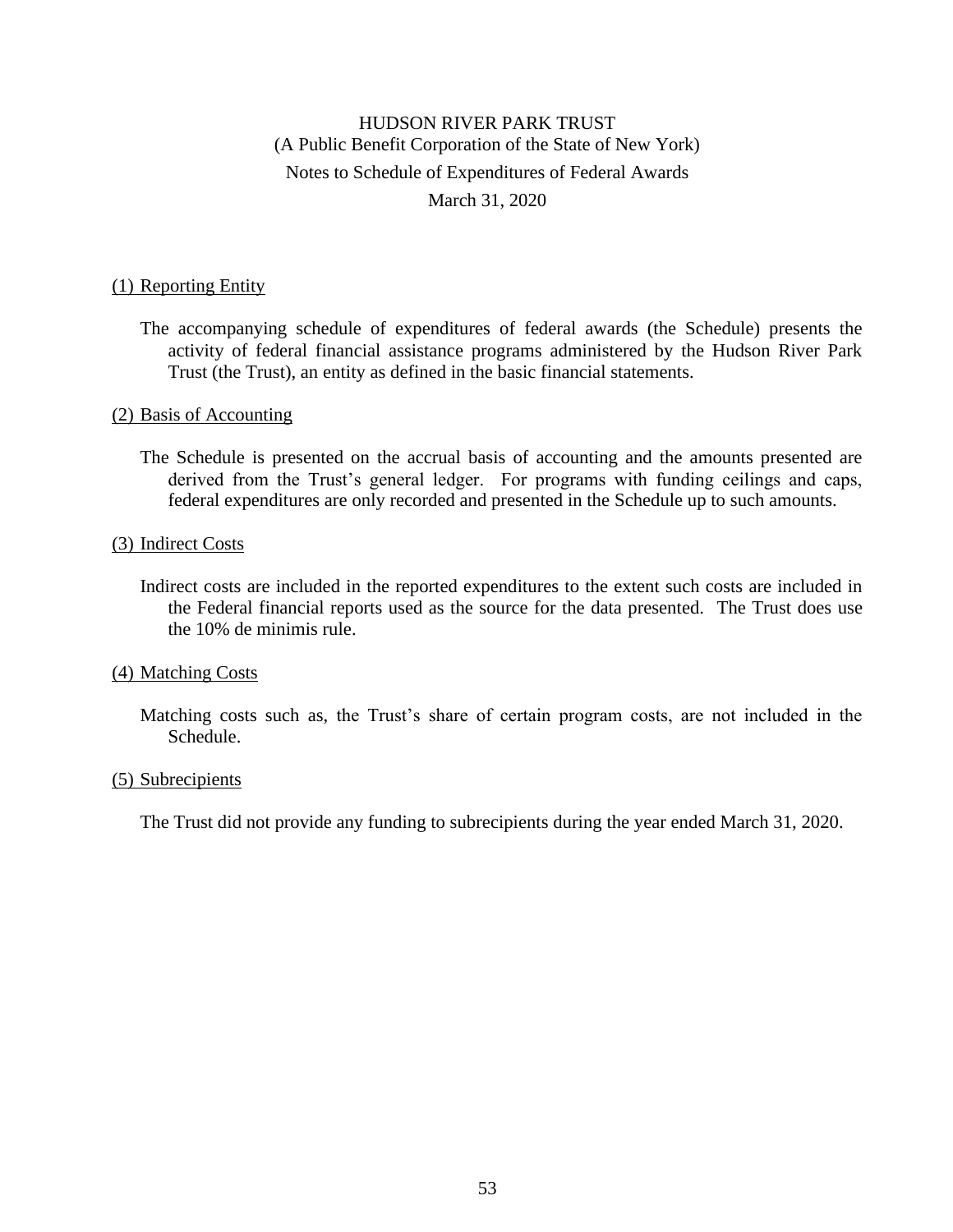### HUDSON RIVER PARK TRUST (A Public Benefit Corporation of the State of New York) Schedule of Findings and Questioned Costs Year ended March 31, 2020

#### Part I - SUMMARY OF AUDITORS' RESULTS

#### Financial Statements:

|    | Type of auditors' report issued on whether the financial statements<br>audited were prepared in accordance with GAAP:                  | Unmodified                      |  |
|----|----------------------------------------------------------------------------------------------------------------------------------------|---------------------------------|--|
|    | Internal control over financial reporting:                                                                                             |                                 |  |
|    | 1. Material weakness(es) identified?                                                                                                   | Yes X No                        |  |
| 2. | Significant deficiency (ies) identified not considered to<br>be material weakness(es)?                                                 | $Yes \; X$ None<br>reported     |  |
|    | 3. Noncompliance material to financial statements noted?                                                                               | $Yes$ $X$ No                    |  |
|    | Federal Awards:                                                                                                                        |                                 |  |
|    | Internal control over major programs:                                                                                                  |                                 |  |
|    | 4. Material weakness(es) identified?                                                                                                   | $Yes \; X \; No$                |  |
| 5. | Significant deficiency(ies) identified not considered to<br>be material weakness(es)?                                                  | $Yes$ $X$ None<br>reported      |  |
|    | Type of auditors' report issued on compliance for major programs:                                                                      | Unmodified                      |  |
|    | 6. Any audit findings disclosed that are required to be reported<br>in accordance with 2 CFR Section 200.516(a) (Uniform<br>Guidance)? | $Yes \; X \; No$                |  |
|    | 7. The Trust's major program audited was:                                                                                              |                                 |  |
|    | Name of Federal Program<br>Community Development Block Grants/State's Program                                                          | <b>CFDA</b><br>Number<br>14.228 |  |
|    | 8. Dollar threshold used to distinguish between Type A and<br>Type B programs.                                                         | \$750,000                       |  |
|    | 9. Auditee qualified as low-risk auditee?                                                                                              | $X$ Yes $\_\_$ No               |  |
|    | Part II - FINANCIAL STATEMENT FINDINGS                                                                                                 |                                 |  |

#### No reportable findings.

### Part III - FEDERAL AWARD FINDINGS AND QUESTIONED COSTS

No reportable findings or questioned costs.